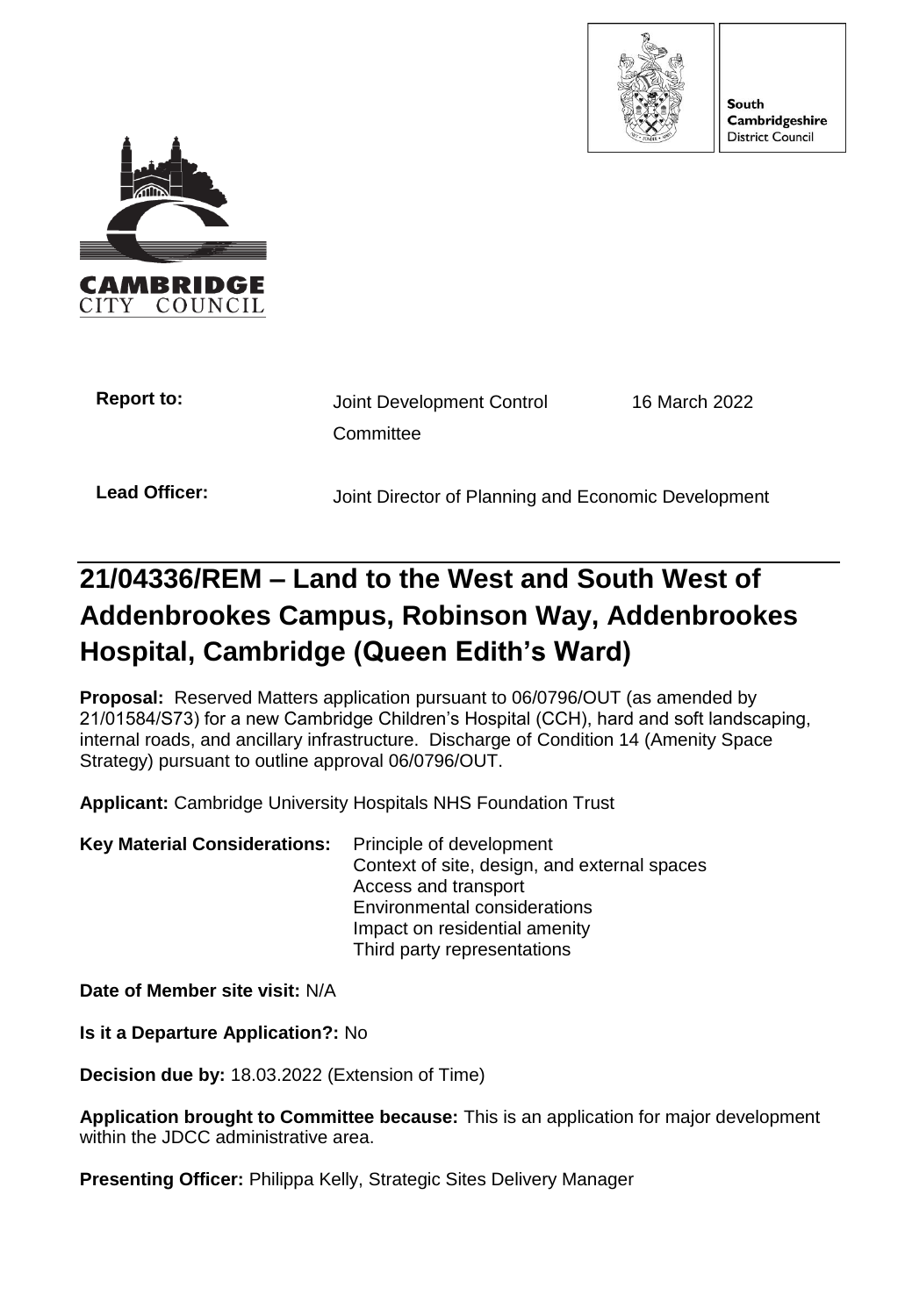# **Executive Summary**

- 1.The proposal is for a new Cambridge Children's Hospital on land within the Cambridge Biomedical Campus. It follows the granting of outline planning permission in 2009 for Phase 1 of the campus development and is the last reserved matters application to come forward under this permission.
- 2.The proposed Cambridge Children's Hospital building would meet an identified local and regional health care need on the Addenbrookes campus. It will be a visionary new children's hospital, which will combine the mental and physical treatment of children, through combined research and healthcare treatment.
- 3.The proposals would deliver new accommodation for children's health services over six floors (including a basement level, interstitial plant floor and roof level plant), along with biomedical research accommodation for the University of Cambridge
- 4.Sustainable design and construction has played a significant role in determining the design of the scheme. A net zero carbon route map has been proposed in order to demonstrate compliance with the emerging NHS Net Zero Carbon Buildings Standard. The building also aspires for BREEAM 'outstanding' rating, which exceeds the requirements of the outline planning approval (requiring a BREEAM 'very good' rating).
- 5.This reserved matters application proposal accords with the Parameter Plans approved under the outline planning permission. The proposals would deliver a high quality and well-designed scheme which seeks to be one of the most sustainable hospitals in the United Kingdom.
- 6.The application also seeks to discharge Condition 14 of the outline planning approval 06/0796/OUT, which relates to the informal amenity space strategy. The landscape proposals reflect the CCH core values which contribute to providing a positive environment for patients, visitors and staff.

# **Recommendation**

- 7.The application proposals are **recommended for approval**, subject to the conditions and informatives set out at the end of this report, with authority delegated to officers to undertake appropriate minor amendments of those conditions and informatives prior to issue of the planning permission.
- 8.The information submitted to demonstrate the discharge of Condition 14 of 06/0796/OUT (informal amenity space strategy) has been accepted, and the recommendation is for this **condition to be discharged**.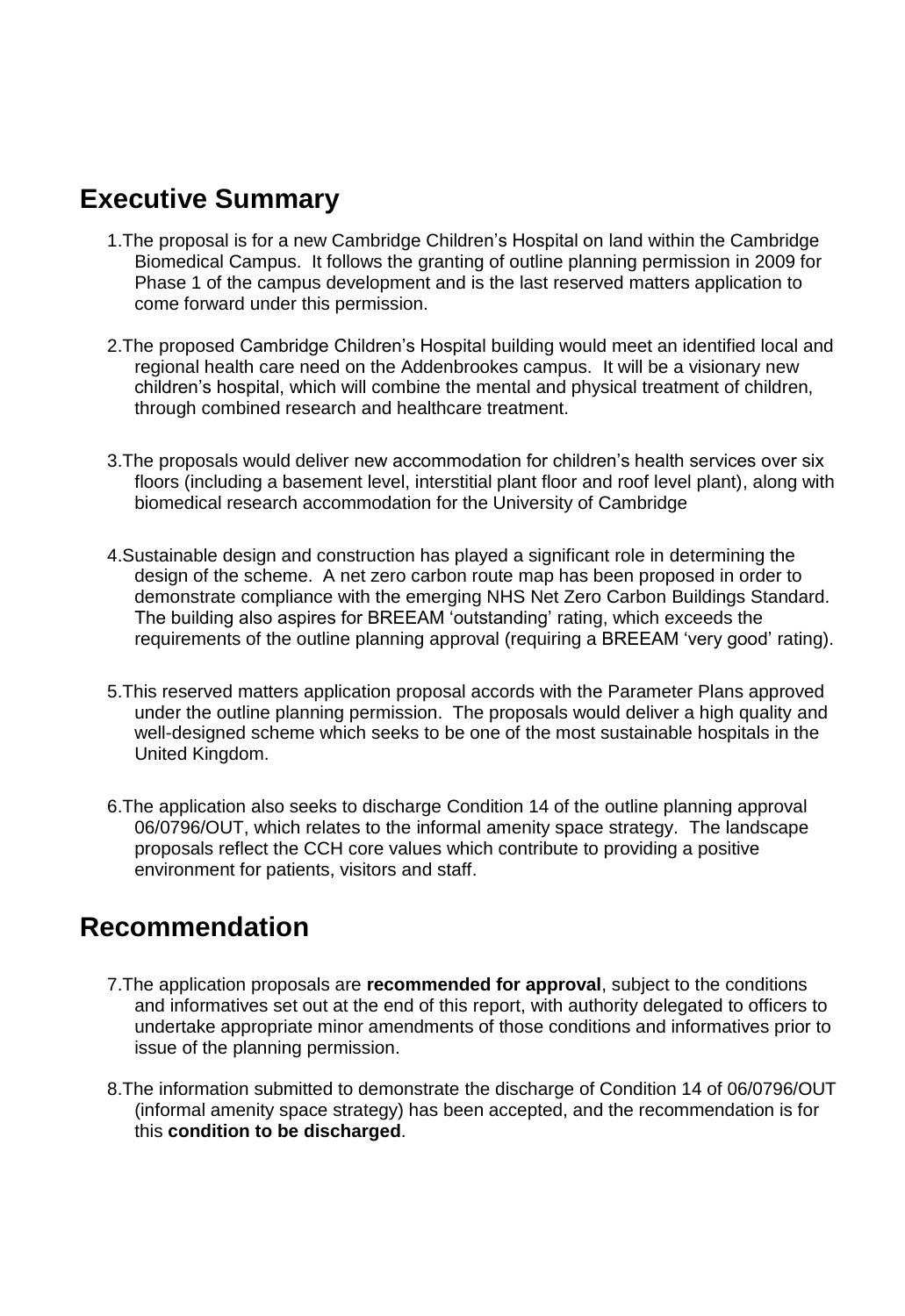# **Relevant Planning History**

9.Within the CBC Phase 1 site and Strategic Masterplan area, a number of key developments have been delivered or under construction.

The relevant site history is as follows:

| <b>Planning</b><br><b>Reference</b>                           | <b>Description</b>                                                                                                                                                                                                                                                                                                                                                                                                                                                                                                                                                                                                                                                                                                                                                                                                                                                       | <b>Outcome</b>                                                            |
|---------------------------------------------------------------|--------------------------------------------------------------------------------------------------------------------------------------------------------------------------------------------------------------------------------------------------------------------------------------------------------------------------------------------------------------------------------------------------------------------------------------------------------------------------------------------------------------------------------------------------------------------------------------------------------------------------------------------------------------------------------------------------------------------------------------------------------------------------------------------------------------------------------------------------------------------------|---------------------------------------------------------------------------|
| 21/04337/FUL                                                  | Construction of an underground service corridor to<br>serve the proposed new Cambridge Children's<br>Hospital.                                                                                                                                                                                                                                                                                                                                                                                                                                                                                                                                                                                                                                                                                                                                                           | Current<br>planning<br>application                                        |
| 21/02526/S73                                                  | Retention and continued use of Regional Surge<br>Centre 40 (RSC 40), ancillary buildings and<br>infrastructure constructed pursuant to planning<br>permission granted under Schedule 2, Part 12 A,<br>Class A of the GPDO (2015) (As Amended) without<br>compliance with conditions A.2. (b) (time period)<br>and condition A.2(c) (use of land) of that planning<br>permission.                                                                                                                                                                                                                                                                                                                                                                                                                                                                                         | Granted 11<br>October 2021                                                |
| 21/03510/SCRE                                                 | Screening request under EIA Regulations 2017:<br>Reserved matters application pursuant to outline<br>consent 06/0796/OUT for the Cambridge Children's<br>Hospital.                                                                                                                                                                                                                                                                                                                                                                                                                                                                                                                                                                                                                                                                                                       | Screening<br>request issued<br>02 September<br>2021 - no EIA<br>required. |
| Various S73<br>applications,<br>most recently<br>21/01584/S73 | AstraZeneca variation of CBC outline re<br>construction hours.                                                                                                                                                                                                                                                                                                                                                                                                                                                                                                                                                                                                                                                                                                                                                                                                           | Granted.                                                                  |
| 06/0796/OUT                                                   | Phase 1 Cambridge Biomedical Campus:<br>Up to 215,000 sqm of floorspace (excluding plant<br>areas) comprising 60,000sqm of clinical<br>research and treatment (D1 and/or clinical in-<br>patient treatment), 115,000sqm of biomedical and<br>biotech research and development (B1(b),<br>15,000sqm of biomedical and biotech research and<br>development (B1(b)) or clinical research and<br>treatment (D1 and/or clinical in-patient treatment),<br>and 25,000sqm of either clinical research and<br>treatment (D1 and/or clinical in-patient treatment)<br>or higher education or sui generis medical research<br>institute uses, and including related support<br>activities within use classes A1, A3, B1, D1<br>(creches/nurseries) or sui generis uses, with no<br>individual premises used for support activities to<br>exceed 500sqm; new areas of public realm; | Granted 15<br>October 2009                                                |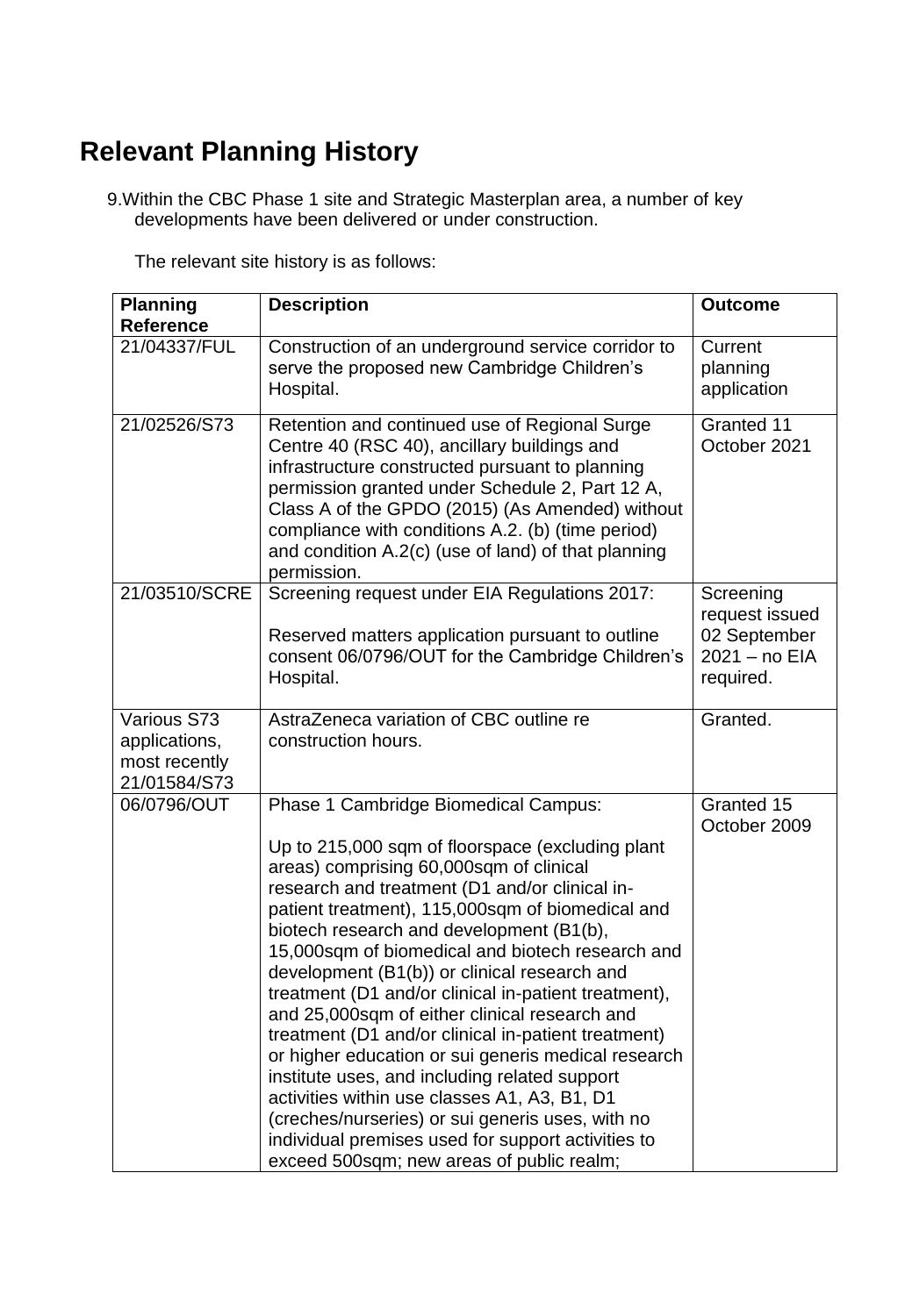| landscaping; parking areas; highway works;<br>drainage works and all other associated<br>infrastructure. |  |
|----------------------------------------------------------------------------------------------------------|--|
|                                                                                                          |  |

# **Planning Policies**

# **National Guidance**

10.National Planning Policy Framework (NPPF) 2021 National Planning Practice Guidance (NPPG) National Design Guide (NDG) Local Transport Note 1/20 (LTN 1/20) Cycle Infrastructure Design

# **Cambridge Local Plan (CLP) 2018**

11.Policy 1: The presumption in favour of sustainable development.

Policy 5: Strategic transport infrastructure.

Policy 8: Setting of the city.

Policy 14: Areas of Major Change and Opportunity Areas – general principles.

Policy 17: Cambridge Biomedical Campus (including Addenbrooke's Hospital Area of Major Change).

Policy 27: Site specific development opportunities.

Policy 28: Carbon reduction, community energy networks, sustainable design and construction, water use.

Policy 29: Renewable and low carbon energy generation.

Policy 31: Integrated water management and the water cycle.

Policy 32: Flood Risk.

Policy 33: Contaminated land.

- Policy 34: Light pollution control.
- Policy 35: Protection of human health and quality of life from noise and vibration.

Policy 36: Air quality, odour and dust.

- Policy 37: Airport safeguarding.
- Policy 42: Connecting new development to digital infrastructure.
- Policy 55: Responding to context.

Policy 56: Creating successful places.

- Policy 57: Designing new buildings.
- Policy 59: Designing landscape and the public realm.
- Policy 61: Conservation and enhancement of Cambridge's historic environment.

Policy 68: Open space and recreation provision through new development.

- Policy 70: Protection of priority species and habitats.
- Policy 71: Trees.
- Policy 80: Supporting sustainable access to development.
- Policy 81: Mitigating the transport impact of development; and
- Policy 82: Parking management.

The application site lies within site M15 of the Cambridge Local Plan 2018 Policies Map (Cambridge Biomedical Campus (including Addenbrooke's Hospital).

# **Supplementary Planning Documents (SPD)**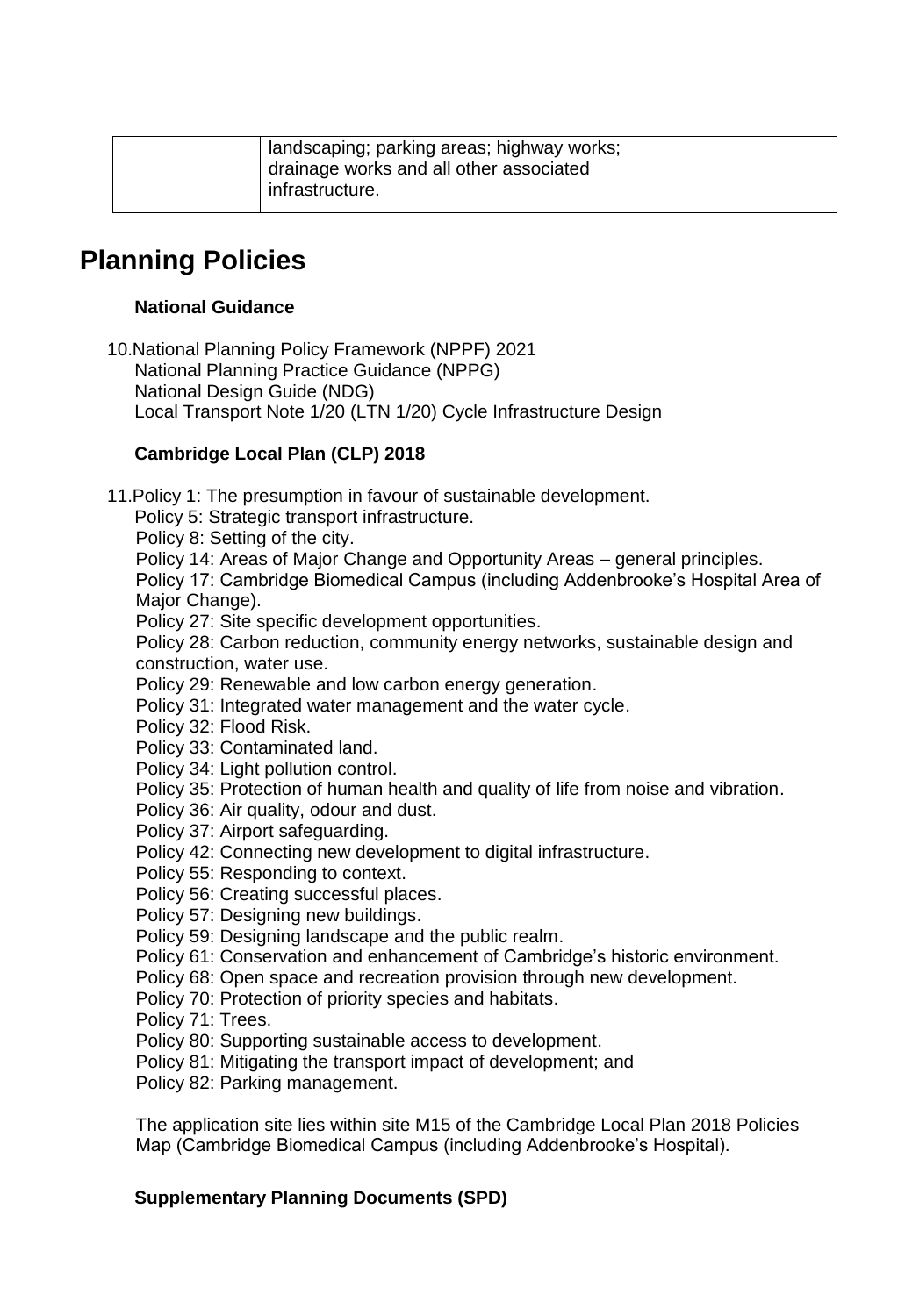12.Greater Cambridge Shared Planning Sustainable Design and Construction SPD (2020).

Cambridgeshire Flood and Water SPD (2016).

Cambridgeshire and Peterborough Waster Partnership (RECAP): Waste Management Design Guide (February 2012).

# **Other Material Considerations**

13.Cambridge University Hospitals NHS Foundation Trust (CUH) Strategic Masterplan (2010).

Cambridge City Council Public Art SPD 2010.

# **Publicity**

| 14.Advertisement         | Yes |
|--------------------------|-----|
| <b>Adjoining Owners:</b> | Yes |
| Site Notice Displayed:   | Yes |

# **Consultation**

15.The response of consultees and third parties have largely been summarised. The full responses are available on Council's public access website.

# 16.**Cambridgeshire County Council (Highways Development Management)**

No objection. The proposed works are located at a considerable distance from the nearest adopted public highway, therefore, no significant adverse effect upon the Public Highway should result from this proposal, should it gain benefit of Planning Permission.

# 17.**Cambridgeshire County Council Lead Local Flood Authority (LLFA)**

Application as Amended: Remove objection. The documents submitted demonstrate that surface water from the proposed development can be managed on site and discharged to the existing swale previously designed to accommodate drainage at the site and wider area.

#### Application as Submitted

Objection for reasons relating to the hydraulic calculations; capacity of existing swale; details of adoption/maintenance of the drainage system; approach to assessing water quality of surface water runoff.

# 18.**Cambridgeshire County Council Archaeological Officer**

Confirms agreement to approach outlined in the archaeology memo.

# 19.**Cambridgeshire Quality Panel (Pre application meeting 02 August 2021)**

No objection. Comments provided relating to the following:

• The relationship of the scheme to the wider site and emerging new Masterplan.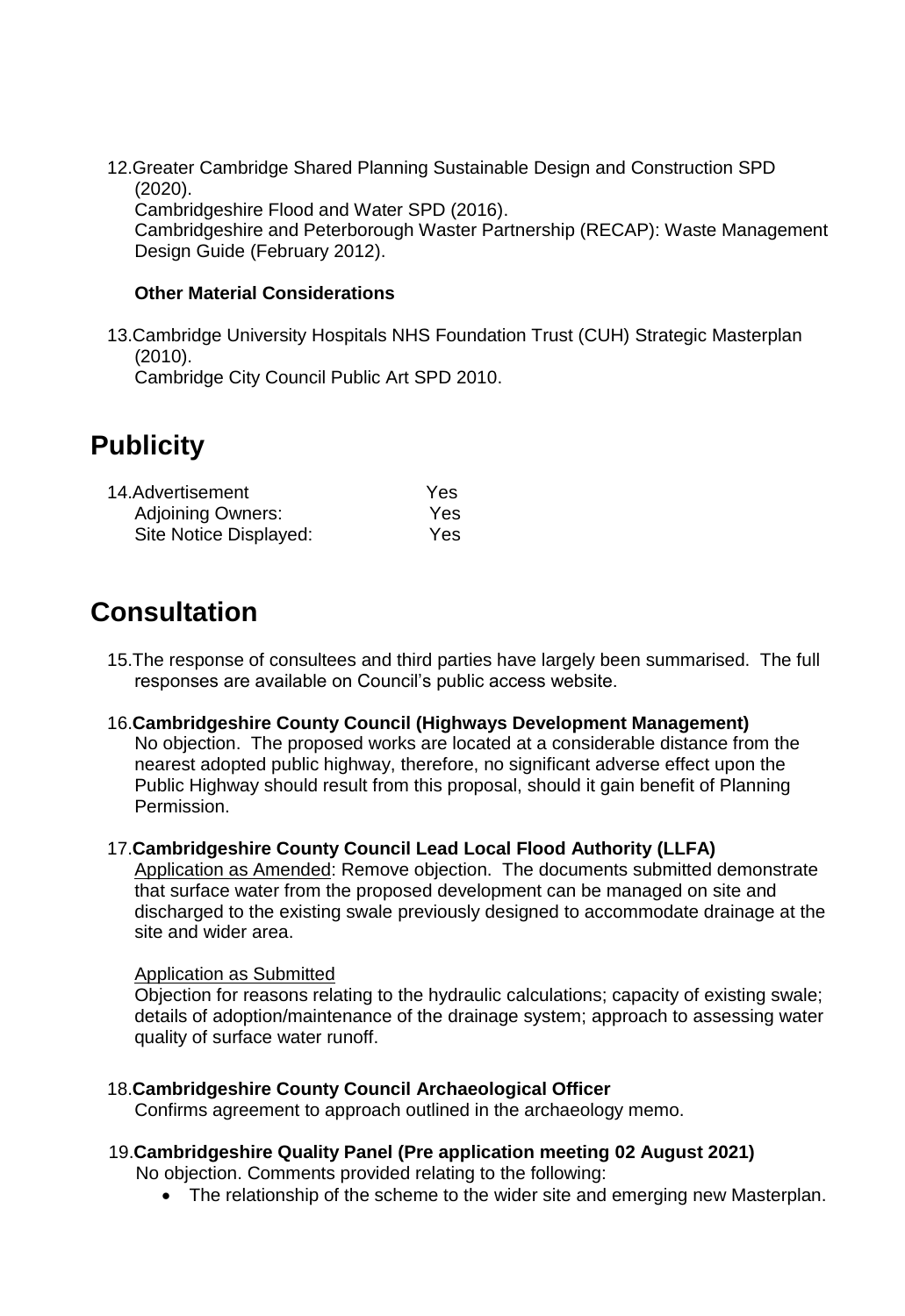- Connectivity to and within the hospital campus.
- Design of green and public spaces.
- The user experience.

# 20.**Greater Cambridge Shared Planning Service Urban Design Team** Application as Amended:

Comments. Overall the updated drawings and accompanying information are supported.

#### Application as Submitted:

No objection. Detailed comments provided. The proposals are considered acceptable in urban design terms. A number of minor clarifications and amendments are needed to the public realm, but these could be resolved through the discharge of conditions process. Recommends conditions relating to materials, sample panel, cycle parking, wayfinding and signage, internal landscape, courtyard and breakout spaces.

# 21.**Greater Cambridge Shared Planning Service Landscape Officer**

#### Application as Amended:

No objection. Comments. No objection. Comments. Recommends conditions relating to hard and soft landscape works; topsoil and subsoil specification; irrigation methods; green and blue roof; soft landscape works and gas store.

#### Application as Submitted:

No objection. Comments. Requests further information.

#### 22.**Greater Cambridge Shared Planning Service Sustainable Design and Construction Officer:**

No objection. Detailed comments provided. The overall approach being taken is welcomed, and the proposed scheme is supported in sustainable construction terms.

# 23.**Greater Cambridge Shared Planning Service Conservation Section:**

No objection. No material conservation issues.

#### 24.**Greater Cambridge Shared Planning Service Access Officer**

The application proposals were presented to a meeting of the Disability Consultative Panel on 27 July 2021. Panel praised the presenters for their thoughtful approach to a much-needed facility. Detailed comments provided.

# 25.**Cambridge City Ecologist:**

Application as Amended Content with the information submitted.

#### Application as Submitted

No objection. Comments. Requests completed DEFRA BNG Metric which clarifies assumptions made on existing and new habitat condition and demonstrates how the proposed BNG will be provided.

#### 26.**Cambridge City Sustainable Drainage Engineer:**

The development proposed is acceptable subject to the imposition of conditions relating to details of the surface water scheme, details of the construction, flood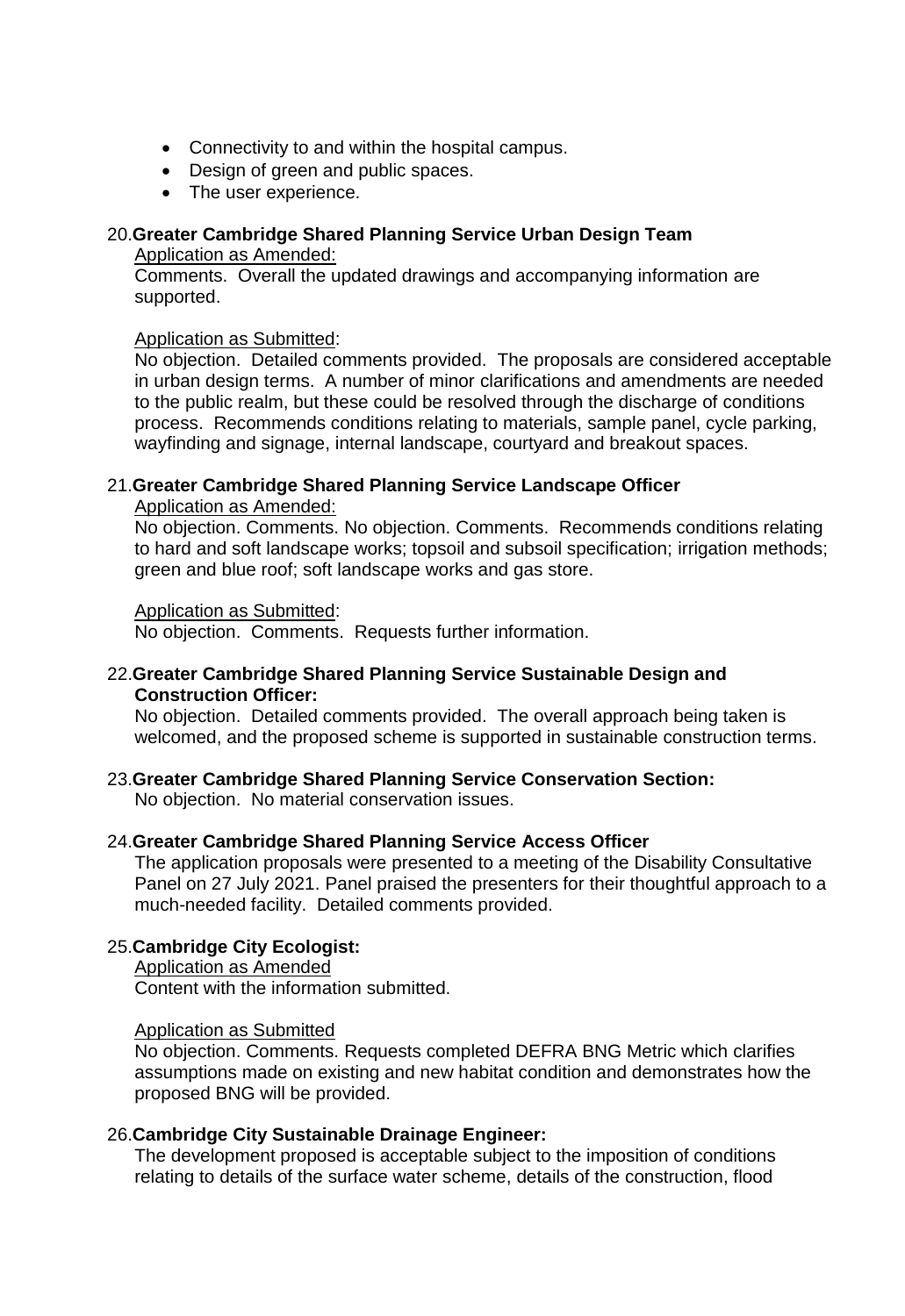resilience measures, flood resilience works timing, surface water drainage scheme verification and foul drainage.

#### 27.**Cambridge City Health and Environmental Services:**

No objection. The development is acceptable subject to conditions/informatives relating to the following: Noise Insulation Scheme; Servicing Collections and Deliveries Times; Standby Emergency/Back Generator Operation.

#### 28.**Cambridgeshire Fire and Rescue:**

No objection. Comments. Requests adequate provision be made for fire hydrants should the scheme be approved.

#### 29.**Environment Agency:**

No objection. Recommends informatives relating to environmental permitting and contaminated land.

#### 30.**Anglian Water:**

Comments**.** Requests foul water drainage strategy to show proposed discharge rate from the pumping station, which demonstrates that there will be no increased risk of flooding in the downstream network. Requests to be consulted on any forthcoming application to discharge Condition 21 of the outline planning application 06/0796/OUT (detailed foul drainage information).

Advises that surface water management comments will subsequently be provided in respect of the submitted surface water drainage information.

# 31.**Shared Waste Commercial Waste Manager:**

No comments received.

32.**Cambridgeshire Constabulary Designing Out Crime Officer:** No comments to make.

#### 33.**Cambridge Airport:**

No comments received.

# **Representations**

- 34.One representation was received from the occupant of 28 Vawser Way, Cambridge, objecting to the application on the following grounds:
	- Impact of noise associated with the development on local residential amenity.
	- Impact of increased car parking on adjacent residential streets.

# **The Site and Surroundings**

35.The Cambridge Biomedical Campus (CBC) comprises biomedical research, patient care and education on a single site. It is located south of Cambridge City centre, accessed via the Cambridgeshire Guided Busway and via Long Road to the north, the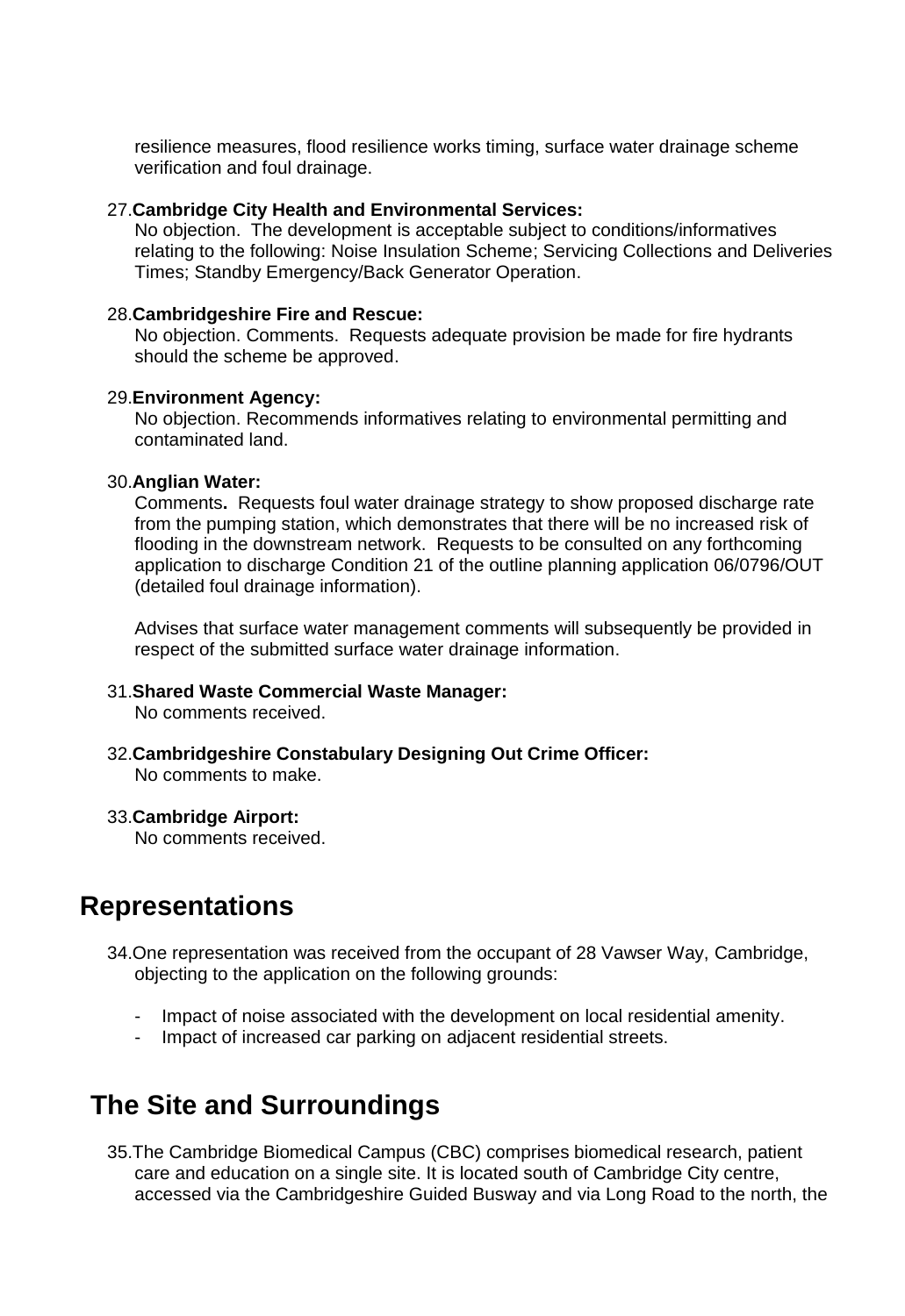Hills Road/Fendon Road/Robinson Way Roundabout to the east, and from the southwest via Addenbrooke's Road.

- 36.The application site occupies a central location at the heart of the CBC, which was consented in 2009 through the outline planning permission for Phase 1 (06/0796/OUT). It is located to the south of Robinson Way and the existing Rosie Maternity Hospital to the north. It is bounded by Robinson Way to the north. The southern and eastern boundaries are formed by Dame Mary Archer Way.
- 37.The southern site boundary is edged with swales, gabion walls and hedges which form part of the water retention infrastructure of Dame Mary Archer Way. There is a row of pine trees on the northern boundary. Young trees have also been planted along Dame Mary Archer Way to the east and south of the site, alongside the swales. In total, the site contains 26 individual trees, one area of trees, and two hedges.
- 38.Immediately to the west of the application site is the temporary 40 bed Regional Surge centre (RCS) which forms part of the CUH Covid-19 response. Further to the west is a vacant plot of land which forms the residual CBC Phase 1 Land.
- 39.To the south of Dame Mary Archer Way is 'CBC Phase 2' which is partially built out with the ABCAM development and the Addenbrooke's helipad, beyond which is 'CBC Phase 3', which is identified as a Site Allocation E/2 in the South Cambridgeshire Local Plan (2018).
- 40.The nearest residential properties to the application site are situated approximately 50m to the south-east, on Vawser Way.
- 41.CCH forms part of the wider Addenbrooke's Masterplan which was prepared for the site in 2010 by Allies and Morrison and is currently in the process of being updated on behalf of the Cambridge University Hospitals NHS Foundation Trust.
- 42.CCH is a partnership between Cambridge University Hospitals, NHS Foundation Trust (CUH), Cambridgeshire and Peterborough NHS Foundation Trust (CPDT) and the University of Cambridge.

# **The Proposal**

- 43.This is a RMA for access, appearance, landscaping, layout and scale, pursuant to 06/0796/OUT (as amended) for a Cambridge Children's Hospital (CCH) of approximately 46,300 square metres. The scheme also proposes hard and soft landscaping, and internal roads and ancillary infrastructure.
- 44.The proposed accommodation will be provided over six floors, including a basement level, interstitial plant floor and roof level plant. Critical care, operating theatres, day surgery accommodation and in-patient mental and physical health wards are provided for children and young people from birth until they are nineteen. Space is also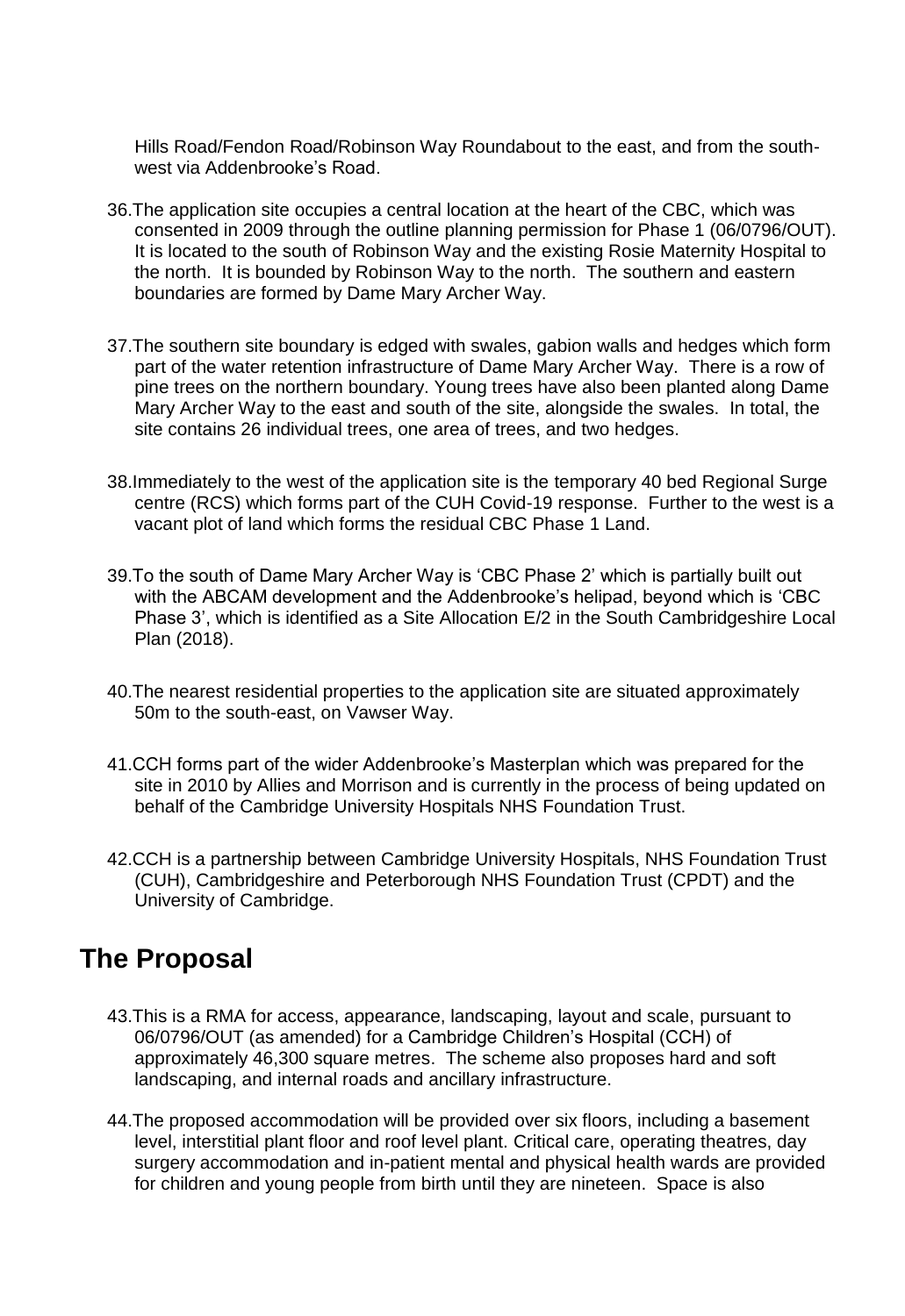provided for imaging and radiology, staff and dedicated family areas, biomedical research, and public reception and café space.

- 45.At the heart of the building is a central integration hub. This will contain all of the primary circulation spaces for the scheme and provides links between clinical accommodation and shared space for non-clinical activities.
- 46.The proposals have been designed to a framework which seeks to provide adaptability over time. Three types of spaces are proposed: high tech, medium tech and plant space. High tech accommodation is located in the lower two-storey plinth and is served by the interstitial plant floor above. This space provides for the operating theatres, critical care, laboratories and other heavily serviced spaces.
- 47.Medium tech accommodation is housed in the upper floors. This generally provides ward accommodation, where patients spend the longest periods of time, and where there are opportunities to maximise access to natural daylight. This also provides opportunities for long distance views out of the hospital and over the Cambridgeshire landscape.
- 48.The main entrance to the hospital will be on Robinson Way opposite the main entrance to the Rosie Maternity Hospital, the principal route connecting the site to the remainder of Addenbrooke's Hospital. A secondary entrance will be provided to the east, off Dame Mary Archer Way. This secure entrance provides a less public entrance as well as ambulance pick up and drop off, and deliveries.
- 49.The design of the new landscape surrounding CCH reflects several core values which respond to the programme requirements, as well as addressing placemaking and identify. The four core values for landscape are green, playful, legible and integrated. Together they contribute to the aim of providing a healthy and restorative place which illustrates the positive effects that access to nature has on patients, visitors and staff.
- 50.Access to the outdoors is a key consideration of the design response, with access within the building provided to many outdoor spaces such as ward gardens and terraces. In addition, external amenity space is provided, including the north forecourt along Robinson Way, gardens, courtyards, green links and a south perimeter meadow.
- 51.The submission ensures that the existing structural landscape buffer along the Dame Mary Archer way frontage (as identified in the approved outline Parameter Plan 1) is retained. This is extended to include a band of landscaped planting along the south and east of the site, including park trees of mixed species.
- 52.The landscape approach includes a green perimeter of landscaping around the building. This creates a soft edge and naturalistic buffer between the building and surroundings. It also seeks to introduce new and replacement tree planting, and a green link along the western edge of the plot, aligning to wider CBC connectivity ambitions, by offering pedestrian and cycle routes across the wider campus.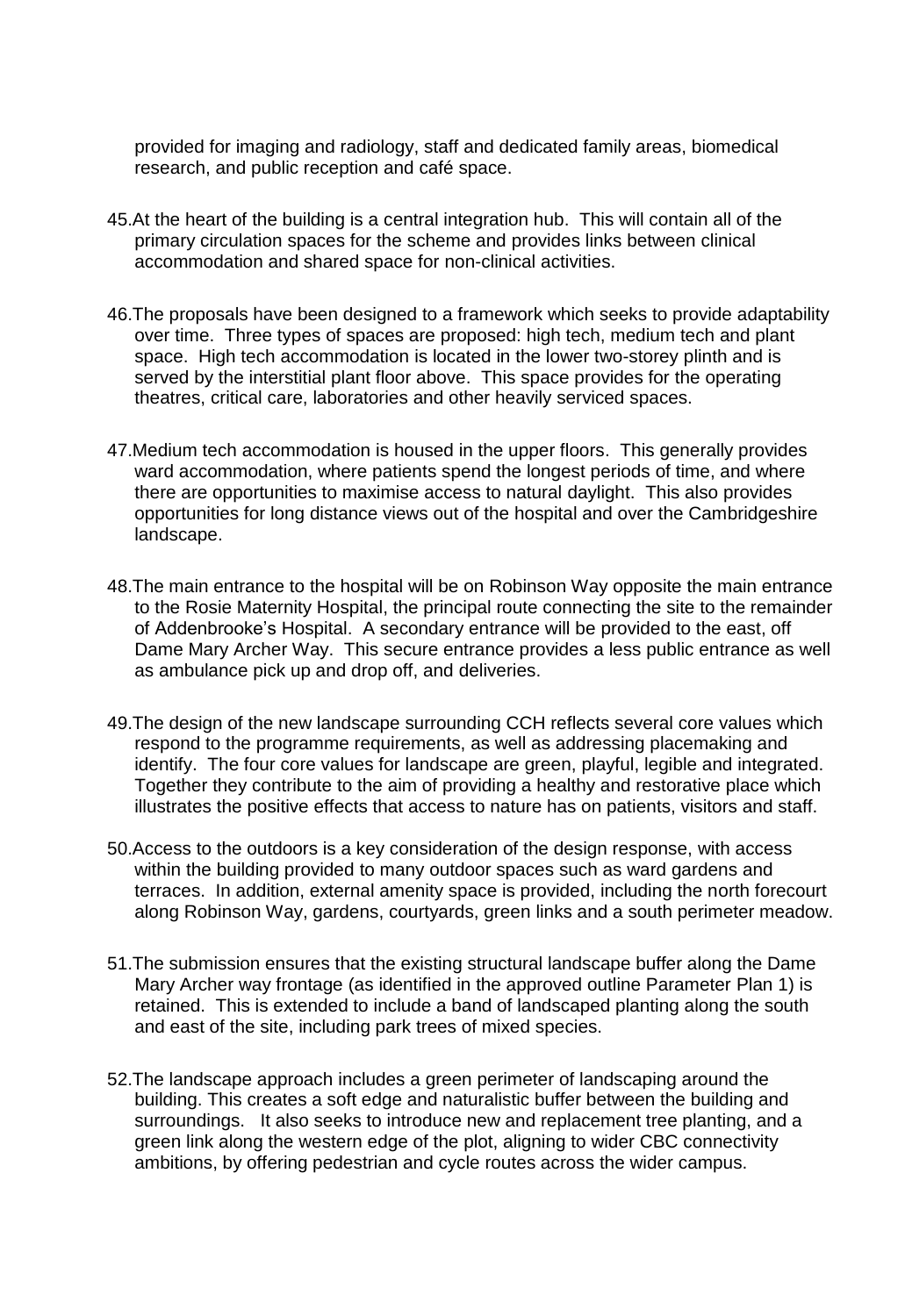- 53.Cycle parking is to be provided for visitors and staff. Staff cycle parking is covered and secure. Visitor spaces will be located mainly along the north forecourt and situated close to the main entrance. Standard Sheffield visitor parking is also to be located along the southern edge of Robinson Way, and cargo cycle spaces with wider spacing located underneath the building overhang, close to the main entrance. Cycle parking is also to be provided adjacent the bus stops on Dame Mary Archer Way.
- 54.Limited car parking is provided in the north-east corner of the site, for blue badge holders, ambulance parking and carpool spaces which are required to be placed on site. Four blue badge drop-off parking spaces north of the main entrance along Robinson Way provide access for blue badge drivers.

# **Pre-application Engagement**

- 55. Throughout the design process, the project team have engaged extensively with the clinical user groups and various stakeholders to develop the brief for the building. A series of workshops to engage with patients and gather feedback to inform the vision for the future hospital have also been held.
- 56.The development proposals have been the subject of detailed pre-application dialogue with officers since April 2021, as well as technical sessions relating to Design, Drainage and Environmental Health Issues. In July and August 2021, the preapplication scheme was reviewed by the Disability Consultative Panel, the Cambridgeshire Quality Panel and presented to the Joint Development Control Committee.

# **Application Documents**

- 57.In addition to the application forms, covering letter and architectural drawings, the application is accompanied by the following supporting information:
	- Planning and Consultation Statement (September 2021)
	- EIA Statement of Conformity
	- Design and Access Statement Rev P01 (September 2021)
	- Amenity Space Strategy
	- Ecological Impact Assessment and Biodiversity Design Opportunities Statement
	- Drainage Strategy and SUDS Report
	- Cycle Parking Strategy Note (13 September 2021)
	- Air Quality Statement of Conformity
	- Noise Statement
	- Contaminated Land Technical Note (10 September 2021)
	- Energy Strategy
	- Gas Enclosure Technical Note
	- Extraction Equipment Report
	- Arboricultural Survey, Method Statement and Tree Protection Plans
	- Archaeology Memo
	- Fire Statement

# **Amended Plans and Additional Information**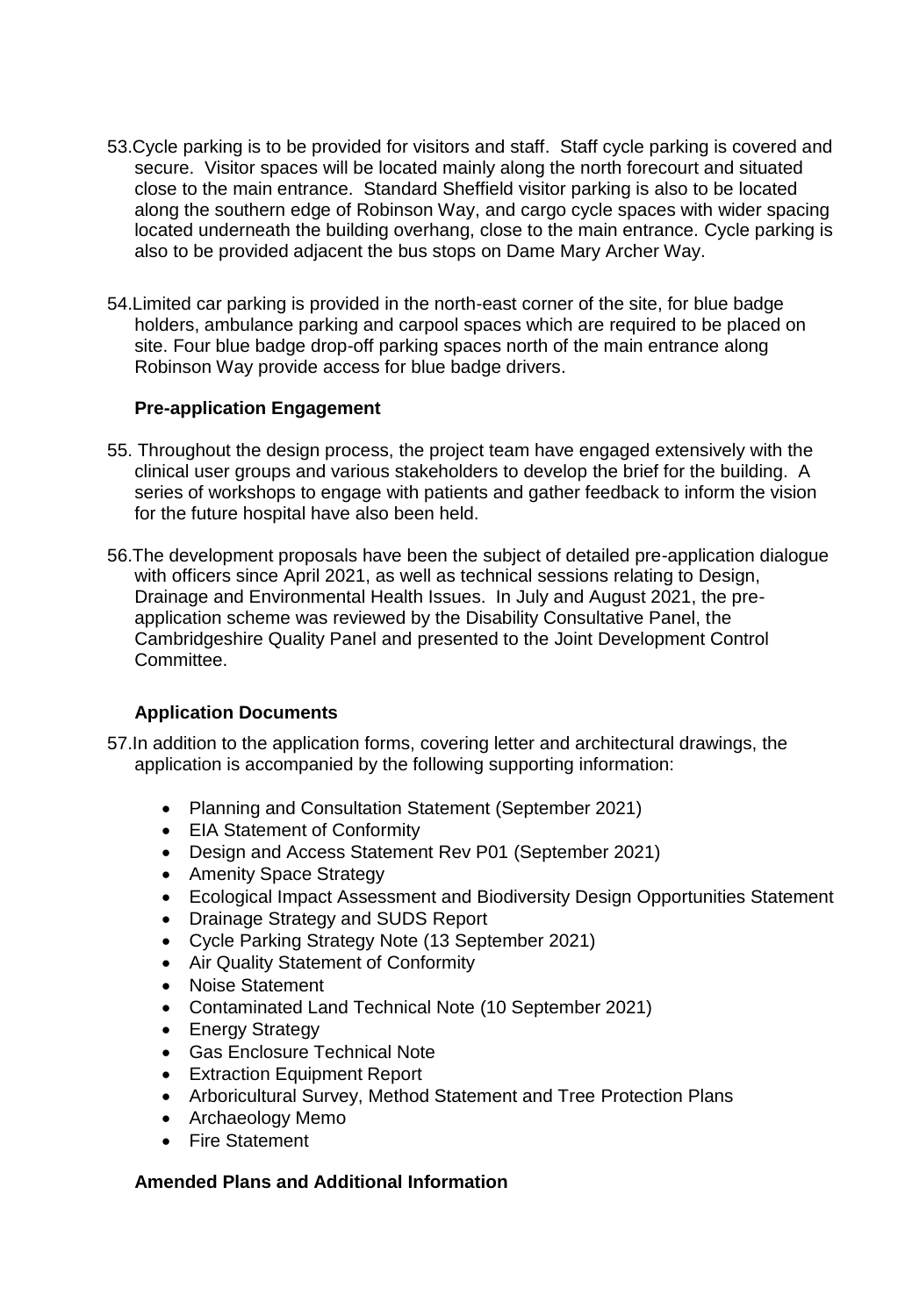58.Following the statutory consultation period and initial officer assessment of the application, additional information was submitted to the Local Planning Authority for review. These revisions relate to the following formal submission:

# **Covering letter dated 17 December 2021 and accompanying information:**

**Ecology**: Ecology Addendum and Biodiversity Net Gain Addendum

This information was submitted in response to initial consultation comments made by the City Council Nature Conservation Officer, requesting the clarification of the ecological proposals and provide the Metric (calculation and methodology) to the Biodiversity Net Gain.

**Landscape**: Landscape Response Document and updated landscape drawings.

Submitted in response to initial consultation comments made by the GCSPS Landscape Officer. The Response Document identifies on an item-by-item basis the matters raised and describes the associated updated landscape drawings. The updates involve refinements to the landscape scheme and did not necessitate any significant changes.

 **Drainage**: Drainage Technical Memo, Updated Drainage Strategy, Updated Drainage Drawings, Updated Drainage Calculations.

Submitted to address comments made by Anglian Water and the Local Lead Flood Authority. The Technical Memo provides clarification and explains the changes to the drainage drawings. The updates involve refinements to the drainage scheme and have not necessitated any significant changes.

 **Architectural**: Updated Building Drawings (Windows), Design and Access Statement Addendum.

The ongoing detailed scheme design led to some minor realignments to the building windows to better serve the intended function and arrangement. The character and general appearance of the external elevations remain as per the original submission. The Addendum document presents and explains this change.

In addition, queries were addressed through the submission relating to noise and construction phasing.

# **Discharge of Condition**

59.In addition to the RMA, the submission also seeks the discharge of Condition 14 of the outline planning permission (Amenity Space Strategy) as it relates to the Cambridge Children's Hospital proposal.

# **Planning Assessment**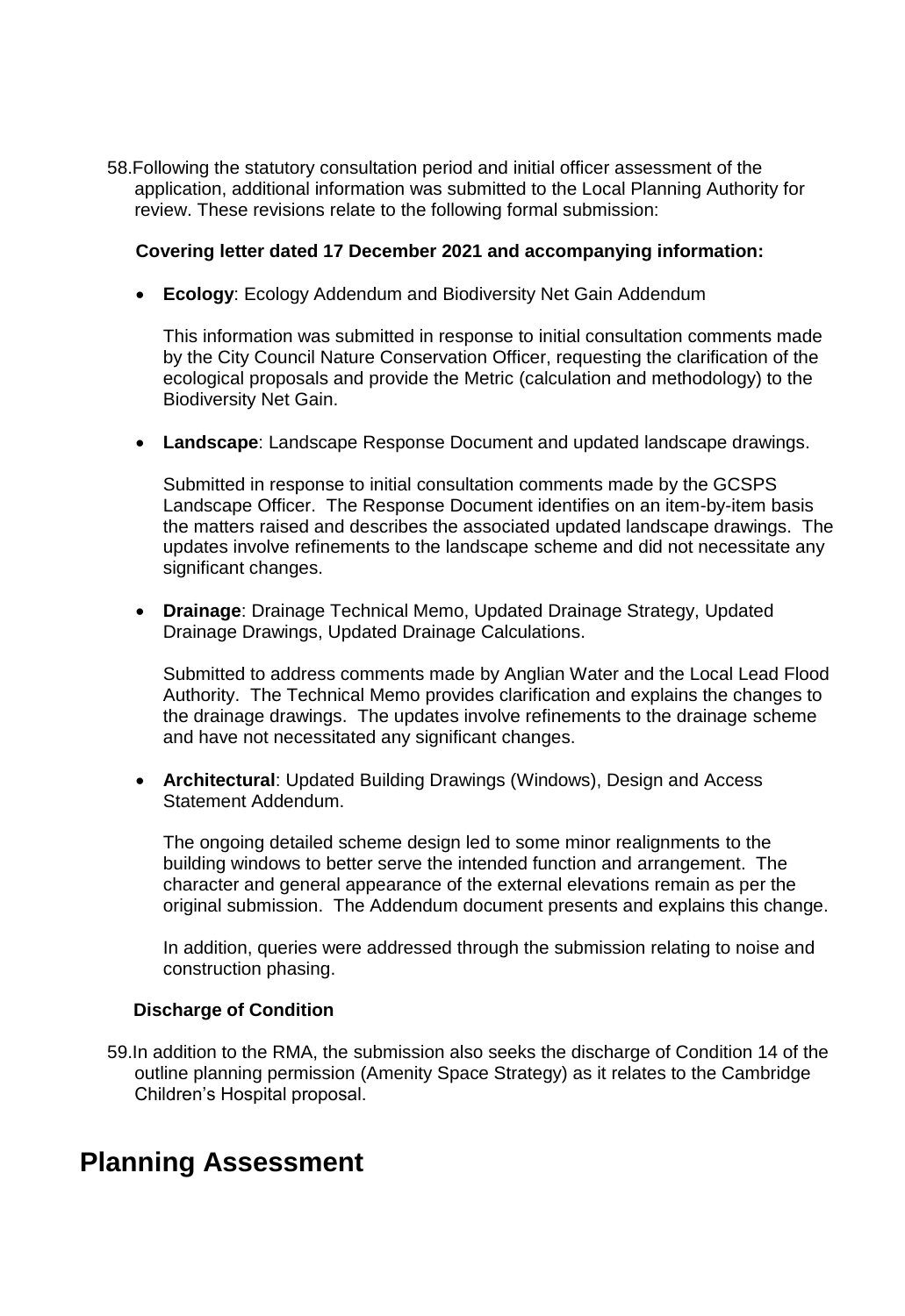- 60.From the consultation responses and representations received and from an inspection of the site and the surroundings, the key issues are:
	- Principle of development
	- Context of site, design, and external spaces
	- Access and transport
	- Environmental considerations
	- Impact on residential amenity
	- Third party representations

# **Principle of Development**

- 61.The principle of biomedical research and development on the development plot was established under the outline planning permission and Policy 17 of the Cambridge Local Plan 2018 relating to the Cambridge Biomedical Campus Area of Major Change.
- 62.Policy 17 of the Cambridge Local Plan 2018 relating to the Cambridge Biomedical Campus Area of Major Change supports development where it can be demonstrated that development is required to meet a local, regional or national health care need or for biomedical and biotechnological research and development activities within class B1(b), related higher education and sui generis medical research institutes.
- 63. Phase 1 related to 215,000 sqm of floorspace comprising 60,000sqm of clinical research and treatment (D1 and/or clinical in-patient treatment), 115,000sqm of biomedical and biotech research and development (B1(b), 15,000sqm of biomedical and biotech research and development (B1(b)) or clinical research and treatment (D1 and/or clinical in-patient treatment), and 25,000sqm of either clinical research and treatment (D1 and/or clinical in-patient treatment) or higher education or sui generis medical research institute uses, and including related support activities within use classes A1, A3, B1, D1 (creches/nurseries) or sui generis uses.
- 64.The proposed CCH Building would meet an identified local and regional health care need on the Addenbrookes campus, and thus is acceptable in principle.

# **Compliance with the Outline Planning Permission and Parameter Plans**

- 65.Outline consent for the expansion of the CUH and CBC was granted planning permission in October 2009. The outline planning permission was supported by a number of Parameter Plans (PP) relating to land use, building heights and building envelopes, which together establish the principles of the subsequent development of the site:
- 66. Condition 6 of the outline planning permission requires '*development to be substantially in accordance with the parameters*'. The parts of Condition 6 relevant to the assessment of this application are a, b, c, d and f as follows:
	- (a) Maximum building heights above ground (including roof level plant but excluding flues) shall not exceed those specified on approved plan PP2.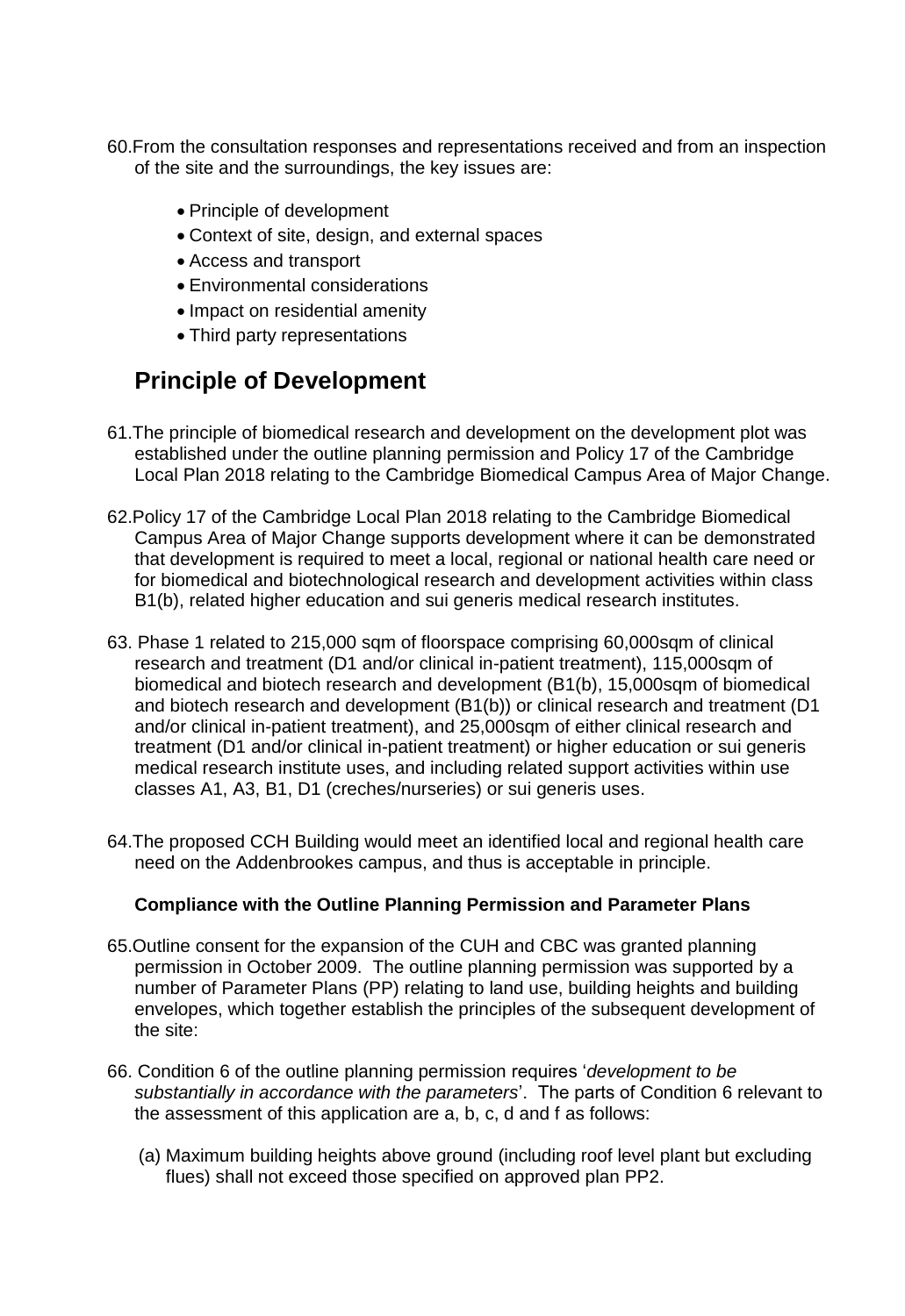- (b) Maximum building envelopes shall not exceed those specified on approved plan PP2.
- (c) Building lengths and widths shall accord with the maximum and minimum parameters as specified in the text to approved plan PP3.
- (d) Building heights above ground level shall be no lower than those specified on approved plan PP4.
- (f) Building façades facing south onto the southern spine road shall occupy no more than 60% of their plot width, as measured from and along the southern spine road, within 12m of the boundary with the southern spine road.
	- Land Uses
- 67.Land Uses are identified in PP1 and the scheme is wholly compliant with the uses as identified. In addition, the development is considered to deliver a meaningful landscape buffer as identified on this Parameter Plan.
	- Scale, Massing, Building Heights and Building Lines
- 68.PPs 2 5 cover scale and massing (including the maximum and minimum allowable heights of buildings and the maximum and minimum lengths of buildings). PP2 and PP4 also establish the allowed building lines for development and percentages of south facing façades that occupy the building line.
- 69.PP2 allows an overall maximum height of 36m (excluding flues) to the northern part of the development site and a requirement to step down to 26m to the south. The CCH will be a maximum of 30.4m in the northern (36m maximum) section and 26m in the southern (26m maximum) section. Accordingly, the overall building heights of the proposed building are consistent with this PP.
- 70.PP2 also establishes the building lines to which any proposals can build to. The proposed northern, eastern and western edges of the building accord with this PP. A blue dashed line also identifies a maximum building extent towards Dame Mary Archer Way to the south.
- 71.As part of early pre-application engagement on the building form, required footprint and internal organisation, the Applicant established a need for the building line to the south to be 6.5m beyond that identified on PP2 and PP4. As part of these discussions, the ability to deliver meaningful planting in the landscape buffer to the south of the plot to include forest scale trees and safeguard views from the south were taken into careful consideration. It should be noted that Phase 2 of the CBC development allows buildings of up to 46.5m (AOD), approximately 31.3m in height.
- 72.The proposed scheme allows for the delivery of the required landscape and a step down (as required through PP2) is still being proposed. The maximum building height of 30.4m is also below the maximum allowed through PP2. As such (and given the wording of Condition 6), the amended building line to the southern section of the site is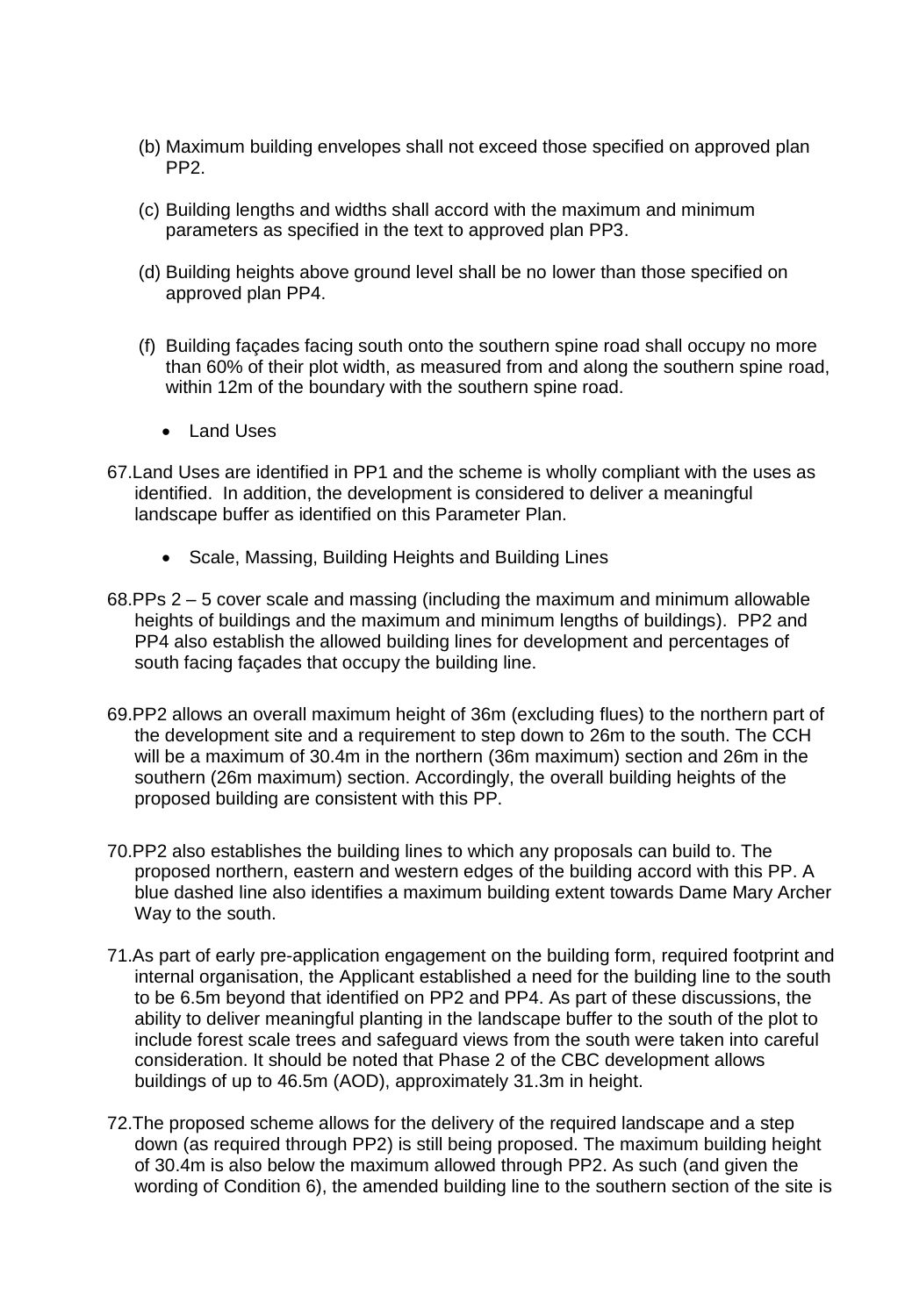supported. Officers are of the view that this does not create additional harm to the setting, or the views that supported the outline application.

- Continuous Frontage
- 73.PP2 and PP4 seek to control the maximum continuous frontage that can occupy the southern boundary. Wording in Condition 6(f) of the outline permission requires that buildings occupy no more than 60% of their plot width to Dame Mary Archer Way and for the remaining façades to be set back at least 12m from this line.
- 74.PP2 and PP4 identify a blue dashed line set 26m back from Dame Mary Archer Way. Whilst building plots are not identified on these PP's, buildings can occupy up to 60% of the total plot. The balance of the southern façade is to be set back by at least 12m from the blue dashed line.
- 75.Officers note that the proposed building is set 6.5m further south than the PP2 and PP4 line. This approach has been accepted given that it is considered to be 'substantially in accordance with' the building lines, as required by associated planning Condition 6(f). The plot width, which includes the green corridor to the west and the landscaped space to the east, along the alignment of the blue dashed line is approximately 127m.
- 76.The proposed hospital has a total frontage of approximately 69m, located 6.5m forward of the blue dashed line. A recessed section on the southern façade is approximately 15m long and set back 12m from the southern façade. It is the view of officers that, once the development is completed, the hospital will be consistent with the requirements of PP2 and PP4 in terms of the required setback sections and maximum 60% continuity of the south facing façades.
- 77.On the basis of the above evaluation, officers are satisfied that the proposed development is in general accordance with the land use, building heights and building envelopes parameters set by the outline planning permission. In conclusion, there are no objections to the principle of the development and the parameters established through the outline planning permission would be met.

# **CUH Masterplan (January 2010)**

- 78.A strategic vision for the CUH Addenbrooke's site was set out in a masterplan prepared by Allies & Morrison which was published in January 2010. This set out guiding principles for restructuring the site and externalising entrances and activating a streetbased approach to the campus. The strategic masterplan establishes the guiding principles to support the development of the wider CBC and sets the direction to ensure integration of development on the CBC Phase 1 land, as well as within the wider CBC Campus.
- 79.Whilst the CUH masterplan was not formally adopted by the Council, reference is made to the masterplan at paragraph 3.51 of the supporting text to Policy 17 of the Cambridge Local Plan (2018). Discussions on an update to the masterplan are currently underway.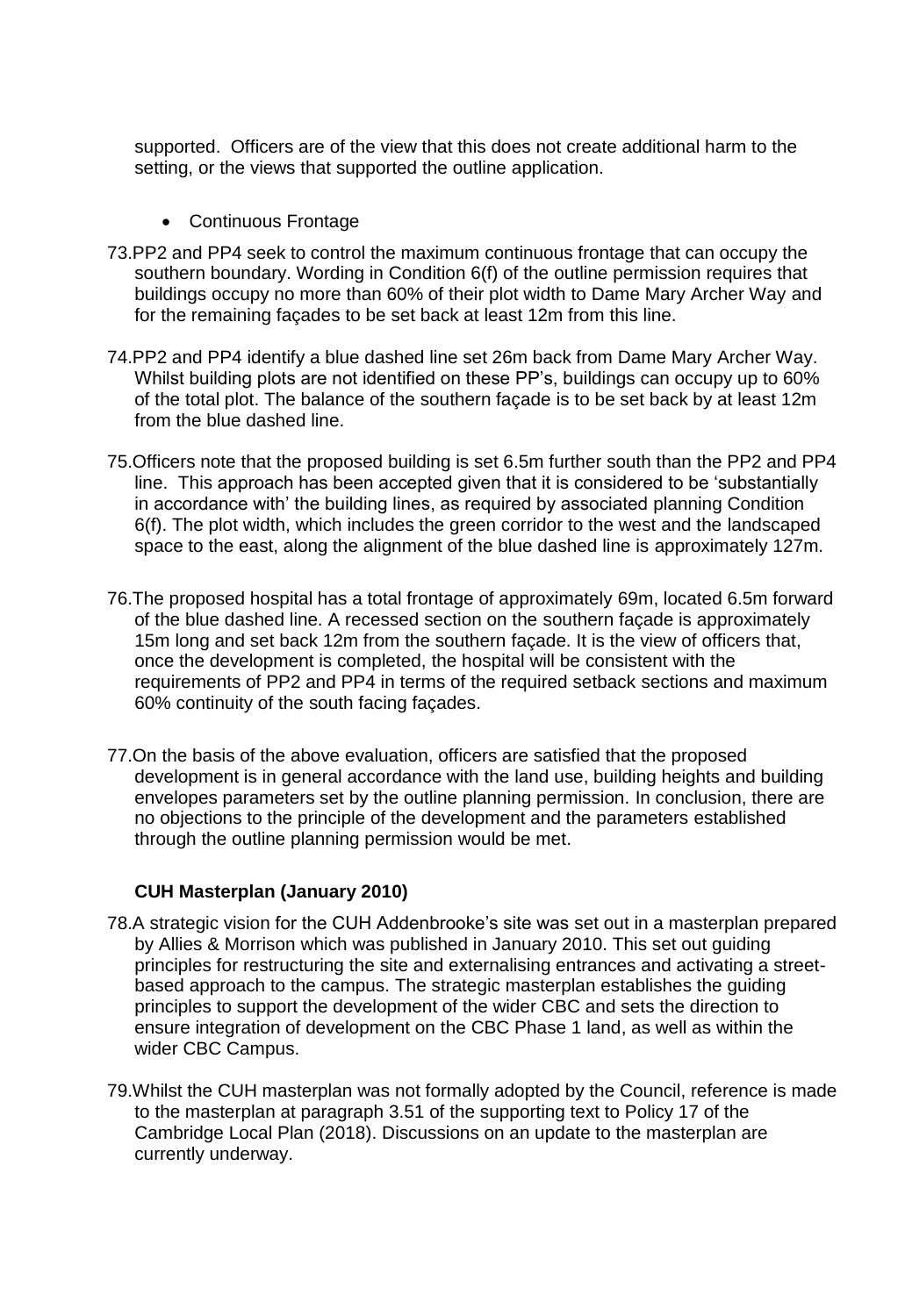- 80.Part of the campus transformation is to either establish or strengthen links to both eastwest and north-south directions. This approach will help to create a more legible campus and a better-connected series of streets and open spaces. The proposed CCH largely follows the principles identified in the masterplan, and in particular responds to the future north-south link that passes between the Addenbrooke's Treatment Centre and Rosie Hospital. It creates a 'centre of gravity' to the north-west corner of the application site, providing a rationale for the location of the entrance forecourt and connections across Robinson Way.
- 81.Officers note that the 'centre of gravity' is located away from the public realm and corner identified in the masterplan at the junction of Dame Mary Archer Way and Robinson Way to the north-east. For reasons of hospital planning, it was not considered possible to deliver the hospital entrance in this location. Notwithstanding this, the public realm design, connection to the bus stop and architectural approach mean that this space is well integrated into the overall approach.

#### **Environmental Impact Assessment**

- 82.The outline planning application for the development of Phase 1 of the CBC fell within the remit of the Town and Country Planning Environmental Impact Regulations ('the EIA Regulations'). An Environmental Statement (ES) was submitted with that application, which identified the likely significant environmental effects of that development.
- 83.The application proposals are not considered to result in any significant environmental impacts which were considered over and above the original Environment Statement which accompanied the outline planning application. A formal screening opinion request was submitted to the local planning authority under the EIA Regulations 2017, prior to submission of the RMA. The Council's screening response issued in September 2021 confirms that the application proposals are not EIA development.
- 84.The RMA is accompanied by a statement of conformity of the proposals against the parameters assessed by the 2006 EIA. This demonstrates that the proposed development is substantially in accordance with the approved outline consent and concludes that the proposals are unlikely to give rise to any new significant environmental effects over and above those assessed in the 2006 EIA. Officers agree with this conclusion.

#### **Principle of Development - Conclusion**

85.The proposed development of this allocated site will play a key role in delivering the final part of the vision identified for Phase 1 of the CBC through outline planning permission 06/0796/OUT. Subject to specific policy criteria being met (and other material considerations satisfied as discussed below) the proposals are acceptable in principle. The proposed development is therefore in accordance with Policy 17 of the Cambridge Local Plan 2018.

# **Context of Site, Design and External Spaces**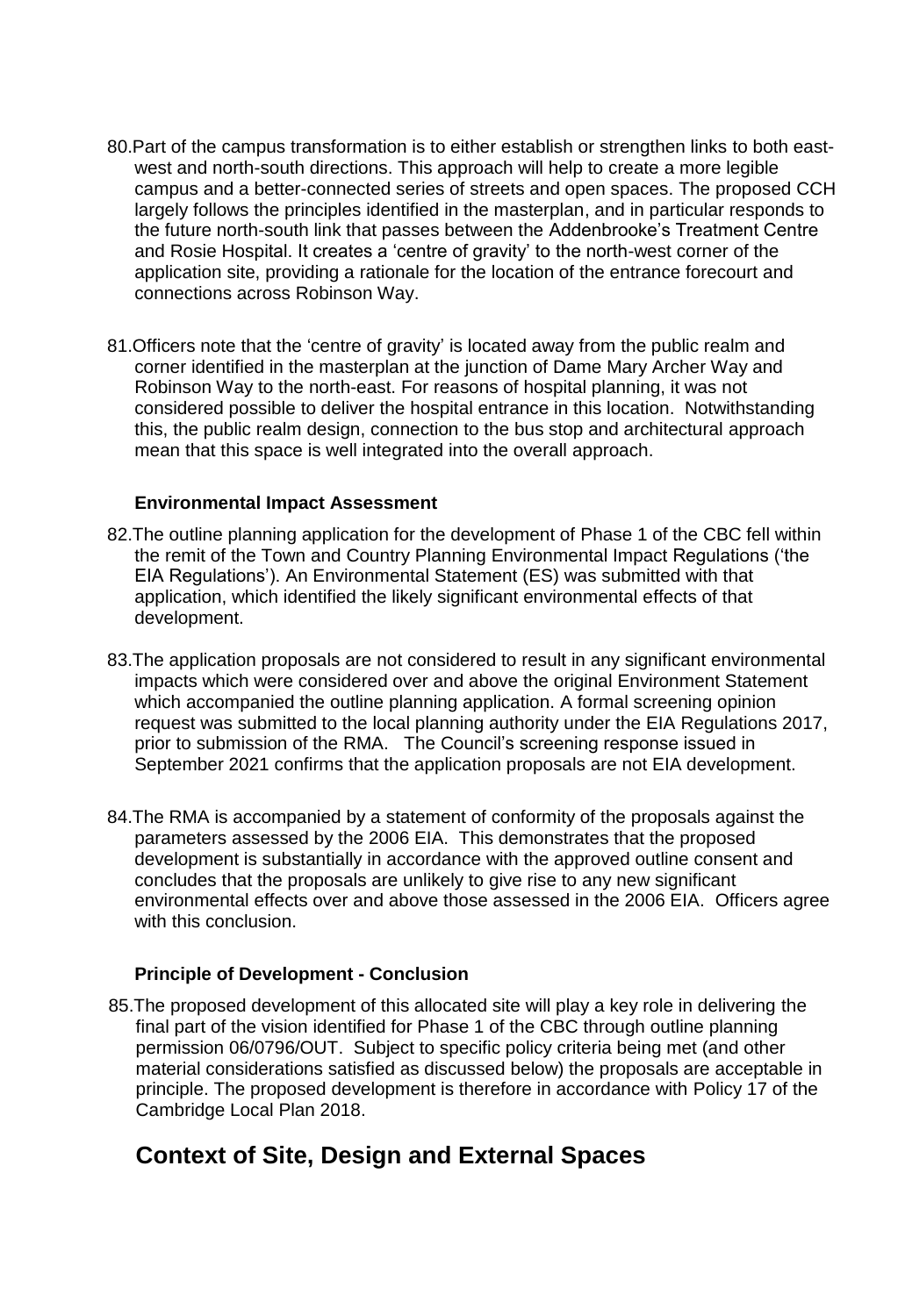- 86.The design of the scheme is based on a number of key principles (integration, healing, sustainability, access to the outdoors, homely, adaptability, playful) developed through co-design and collaboration with stakeholders, including patient groups, local charities and clinicians.
- 87.The evolution of the detailed design and appearance of the CCH is well illustrated and summarised within the submitted Design and Access Statement (DAS). It follows advice offered by the Greater Cambridge Shared Planning Service (GCSPS) Urban Design Officer during pre-application discussions. The scheme has also been considered by Cambridgeshire Quality Panel.
- 88.The proposed site layout responds to the constraints of the site and the approved outline PP's and planning conditions. The layout, form and scale of the proposal has evolved during pre-application discussion in collaboration with officers and in response to Quality Panel feedback.
- 89.The design principles have resulted in an organisational plan of the building with three main blocks organised around a central integration hub. The hub creates a legible plan which offers good visibility of the horizontal and vertical circulation routes from the heart of the hospital. A series of break out spaces connect to the central organisational hub creating a variety of scales of space and opportunities for activity at different levels within the hospital building.
- 90.The approach is supported in design terms, which will create a welcoming and easily understood building for patients and visitors with a good level of ground floor activity helping to engage with the public realm. In accordance with the advice offered by the GCSPS Urban Design Officer, details of signage and wayfinding have been secured by planning condition **(Condition 5: Wayfinding and Signage).**

# **Scale and Massing**

- 91.The scale and massing of the building is consistent with the overall envelope established through the PPs as part of the outline approval. A series of views have been submitted to show the proposed building massing in its context. These show how the proposed development will be seen against the established backdrop of the existing hospital buildings.
- 92.The proposals seek to further model this envelope to respond to the prevailing site context whilst delivering the required floorspace and spatial organisation needs of the hospital. At the pre-application stage, the relationship with the Rosie Hospital to the north, and how the entrance of the building would be read as part of the elevation were a key consideration.
- 93.The building heights PP allows for a building that is considerably taller than the Rosie Hospital, which presents a challenge in terms of how to achieve a convincing relationship between the different building 'massings' and a good street section. The approach taken by the CCH is to establish a 'datum' that forms a plinth to the new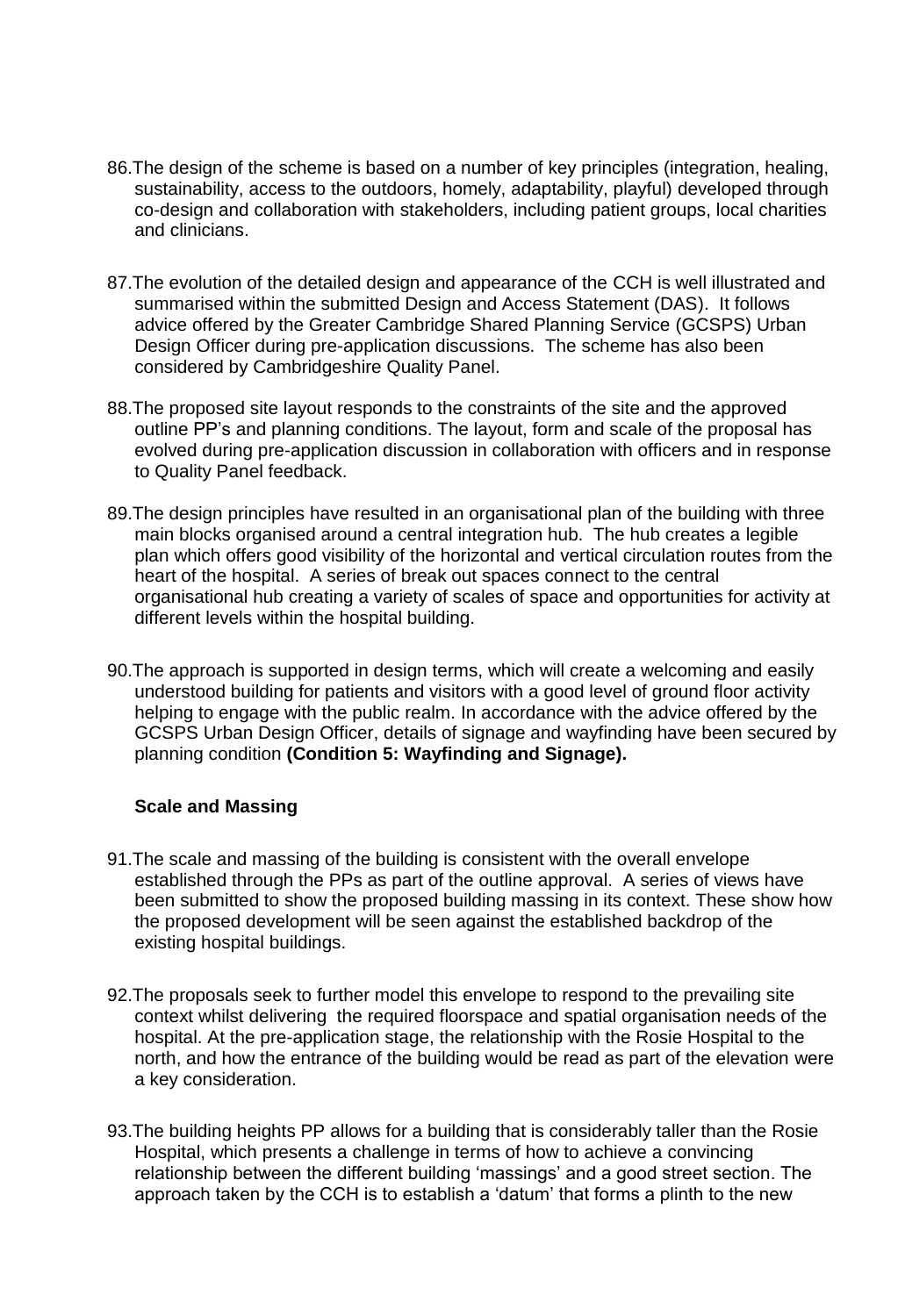hospital, and which aligns with the parapet of the Rosie Hospital opposite. The interstitial floor then forms a clear break between the lower plinth and the floors above.

- 94.Notwithstanding the approved massing envelope, the shadow impact of the proposed hospital on the Rosie Hospital forecourt space has been assessed through a Sunlight Study (page 166 of the DAS). The images reveal that the forecourt area will receive adequate sunlight between 9am and 3pm on the 21 March/21September. The façades of the Rosie Hospital are likely to experience some shading because of the new hospital, but these will migrate across the elevation. Given the massing envelope consented through the Outline Planning Permission, and the indicated shadowing shown in the DAS, officers are of the view that the impact of the new hospital will be acceptable.
- 95.The entrance and associated 'integration hub' that pushes all the way through the building is expressed as a recess on the upper floors of the north elevation to help break up the massing and define the way in and out of the building. The rooftop plant screen is then set back and faceted to create a more visual interest and provides something of a contrast to the more rectilinear forms below.
- 96.To the south of the site, the stepped down massing combines another recess that aligns with the integration hub and provides a modelling of this façade. The service yard will go some way to breaking up the east and west elevations.
- 97.Officers acknowledge that a building of this scale and massing will be visually prominent (especially whilst other CBC sites remain undeveloped). It is also clear that the proposals will significantly change the outlook from the Rosie Hospital, and impact on the existing character of the associated forecourt space. However, the proposed building form does seek to model the overall massing, within the constraints of the required floorspace, building organisation/clinical dependencies and within the plot area available.
- 98.Noting that further phases of the CUH/CBC have been approved and given the compliance of the proposals with the established Outline PP's, officers consider that the overall scale and massing is acceptable in design terms.

#### **Frontage and Interface**

- 99.Building interfaces with the existing context enable the building to provide a character and scale which contributes to the broader campus strategy. The northern edge is proposed as a 'civic space' serving entrances to both CCH and The Rosie Maternity Hospital from Robinson Way where the main public thoroughfare across CCH is. The front entrance of the building is located close to the future 'centre of gravity' of the CCH.
- 100.Existing trees along the northern frontage are to be retained where possible, with a landscape approach that also seeks to introduce new and replacement tree planting. A green link is also provided along the western edge of the plot that provides wider connectivity, offering pedestrian and cycle accessibility.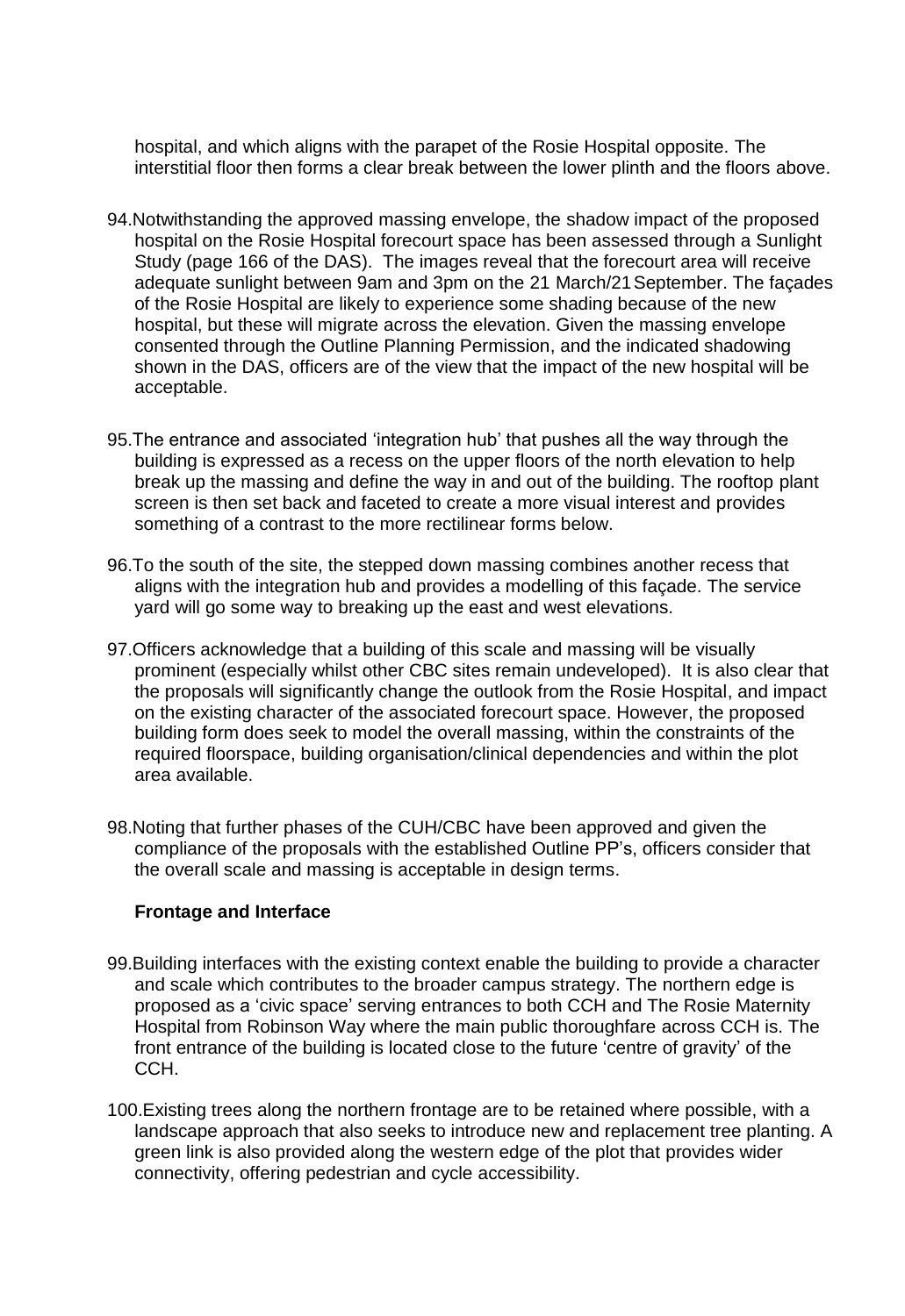#### **Elevations and Materials**

- 101.The ongoing detailed scheme design led to some minor realignments to the building windows during the course of the application, to better serve the intended function and arrangement. The character and general appearance of the external elevations remain as per the original submission.
- 102.The elevations of the building have been designed to create a legible series of components and materials that have been selected to provide technical performance, visual coherence and interest at all scales. The elevations use the organisational approach dictated by the high, medium and plant technology spaces in the building to help inform the overall rationale for the façades of the building.
- 103.The central organisational hub creates a strong linking element all the way through the plan form of the building and which extends upwards through the different levels. It also provides the location for a setback section to the northern façade which will be repeated, albeit at a reduced scale, to the southern façade of Phase 2.
- 104.The interstitial plant floor emphasises the plinth of the building and the datum with the Rosie Hospital to the north. Horizontal reconstituted stone bands and fair-faced concrete create an overall ordering framework to the elevations. The setback section at ground and first floors along Robinson Way helps to define the entrance and provide a weather protected approach to the building.
- 105.The sawtooth façade, ceramic fins and profiled panels are three key component parts that make up the majority of the elevation. This is interspersed with glazed panels and louvred panels that provide the building with its necessary technical performance. This is all crowned by a plant screen that mitigates the visual impact of roof mounted plant
- 106.The DAS provides a comprehensive description of the approach taken to selecting the colour palette for the building and the way in which it is applied to the elevations using ceramic louvres. A key requirement for the hospital which was identified by children during consultation exercises, was that it should be colourful and playful which is a contrast to the usual more subdued approach often taken to such buildings.
- 107.The proposed materials palette reflects the design approach to the building, which seeks to create a homely atmosphere that allows for some normality of everyday life to continue for patients and their families, whilst needing to feel cheerful and welcoming for both patients and visitors alike.
- 108.A domestic material palette is proposed to be used in the internal spaces of the building, whilst the external materials includes a palette of seven colours which have been developed that resonate with the wider landscape context of the site - this palette of greens, greeny blues, oranges and buffs was inspired by the cornfields and native planting of the East Anglian landscape. A more neutral/muted palette formed by either reconstituted stone or fair-faced concrete is also employed for the overall framing/structure of the building that helps to rationalise the colour usage and provide a coherence to the design.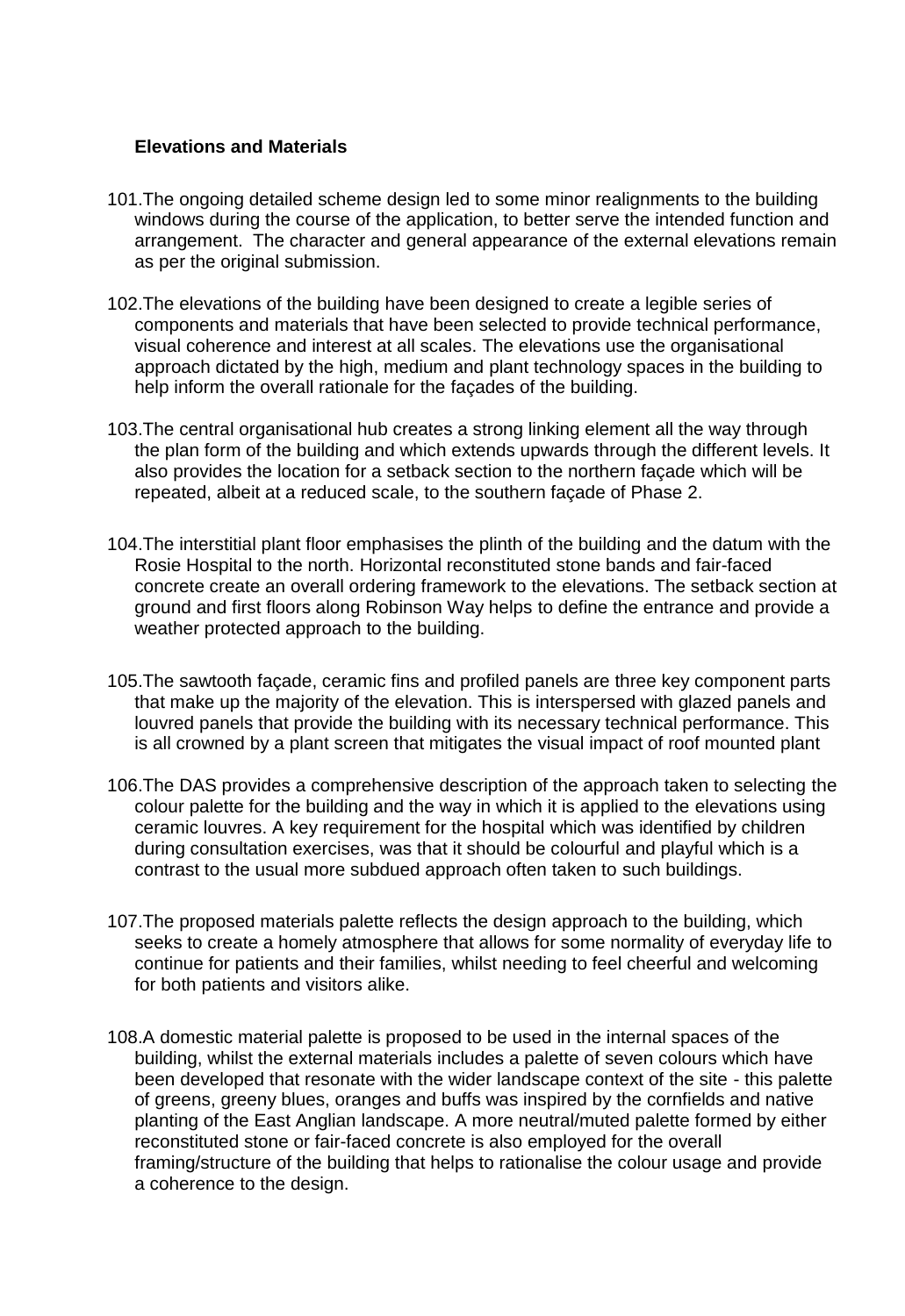109.The approach taken to the composition of the building and the rationale for the materials used and their application to the elevations is successful and supported in design terms. Conditions have been recommended to require the details of all materials for the external surfaces, including sample panel **(Condition 2: Materials; Condition 3: Sample Panel).**

#### **Cambridgeshire Quality Panel**

110.The Cambridgeshire Quality Panel reviewed the emerging proposals on 2 August 2021. The Panel were generally supportive of the proposals. A number of specific points were raised which are set out in Table 2 below.

 **Table 2:** Quality Panel Issues and Officer Responses.

| <b>Issues and Recommendations</b><br>of Quality Panel                                                                                         | <b>Response</b>                                                                                                                                                                                                                                                                              |
|-----------------------------------------------------------------------------------------------------------------------------------------------|----------------------------------------------------------------------------------------------------------------------------------------------------------------------------------------------------------------------------------------------------------------------------------------------|
| Explain how the design responds<br>to the emerging new Masterplan<br>and reinforces connections to<br>surrounding buildings and<br>spaces.    | Sections 2.8 and 2.9 of the DAS sets out how the<br>design for the CCH has been informed by and<br>accords with the design principles set out in the<br>emerging Masterplan (which build from the 2010<br>intentions and respond to the emerging<br>requirements and demands on the campus). |
| Provide scaled cross sections of<br>the design and streetscape and<br>reconsider the scale and<br>experience of courtyard spaces<br>for users | Section 4.10, 5.7 - 5.10 and 5.19 of the DAS<br>provide a detailed consideration of the character<br>of the external amenity space, including courtyard<br>spaces.                                                                                                                           |
| Could the design be improved by<br>occupying the prominent North<br>east corner                                                               | Section 2.9 and 71 of the DAS explains the<br>rationale for positioning the building at the north-<br>west corner of the site and orienting the main<br>entrance along the northern façade along<br>Robinson Way.                                                                            |
| Develop the planting strategy<br>across the scheme to reduce its<br>internal hardness and reinforce<br>the healing power of nature            | Section 5.11, 5,12 5.15 of the DAS set out the<br>planting design objectives, including the creation<br>of a variety of colours, textures and scents around<br>the hospital to enhance the character of spaces.                                                                              |
| Use of colour generally supported<br>but most be more than façade<br>decoration                                                               | Section 4.5 of the DAS sets out in detail the<br>approach to the façade design, which include the<br>consideration of designing for children, the<br>context, building scale and technical<br>requirements.                                                                                  |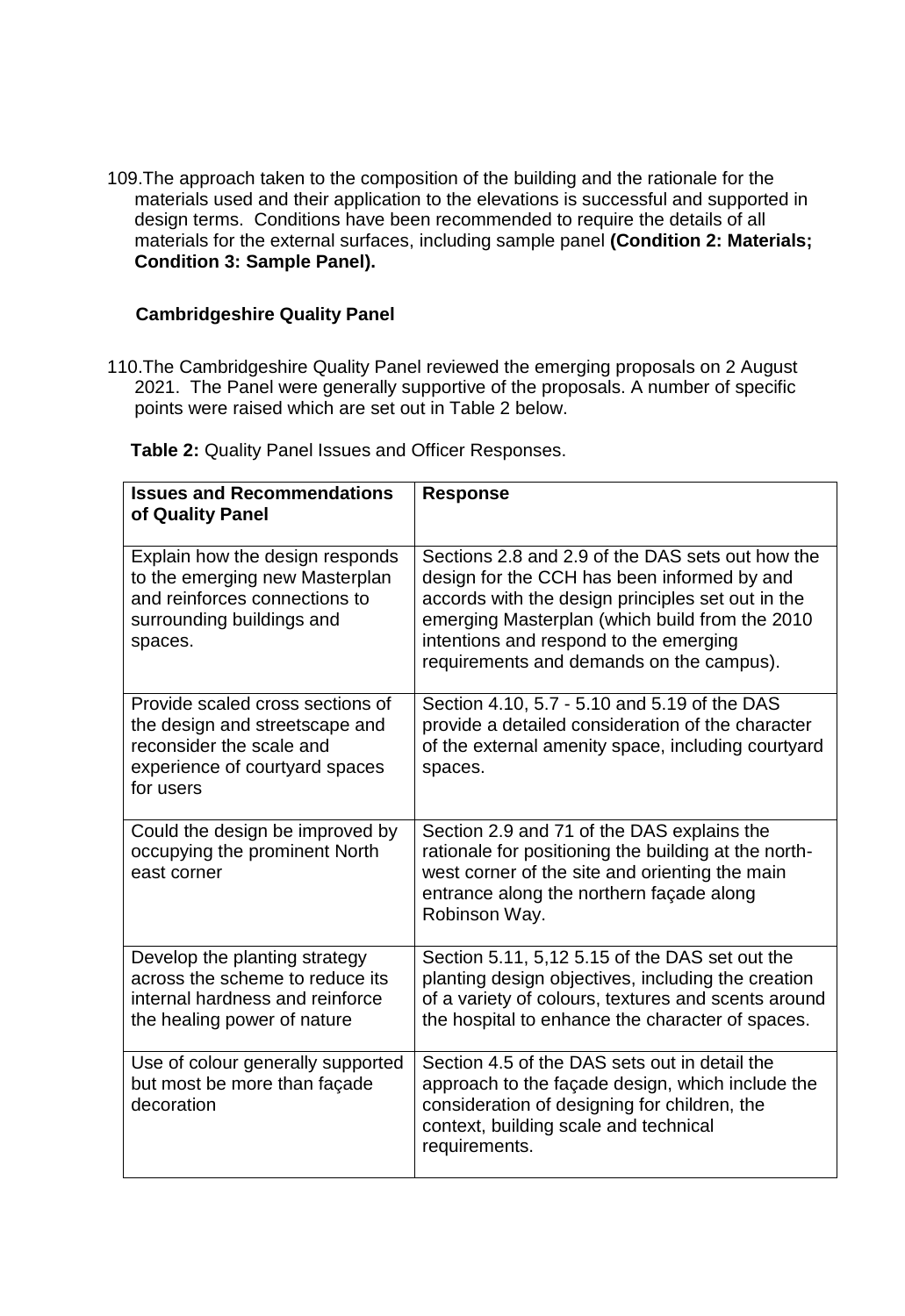| Applaud environmental and<br>energy ambitions but ensure firm<br>targets are embedded in scheme | Chapter 6 of the DAS (and Energy Statement) set<br>out the environmental sustainability strategy. The<br>project has a vision of 'net zero carbon and high<br>environmental sustainability' as a quiding<br>principle.<br>The NHS is committed to achieving net zero caron<br>emissions by 2045 will serve in establishing<br>embodied carbon targets for CCH. |
|-------------------------------------------------------------------------------------------------|----------------------------------------------------------------------------------------------------------------------------------------------------------------------------------------------------------------------------------------------------------------------------------------------------------------------------------------------------------------|
| Review SuDs to ensure it is fit for<br>purpose and future proofed.                              | Chapter 6.8 and 6.9 of the DAS identifies the<br>surface water drainage system showing the<br>resilient measures provided for in extreme cloud<br>burst events. Details of the SuDS are set out in<br>the Drainage Strategy.                                                                                                                                   |

111.Officers are of the view that the issues raised by Quality Panel have been satisfactorily addressed through the application submission.

#### **Inclusive Access**

- 112.The application proposals were discussed at a meeting of the City Council's Disability Consultative Panel in July 2021. The Panel were pleased by the scheme's approach to securing accessibility throughout the design process and made a number of recommendations for improvements.
- 113.The Panel's recommendations have been incorporated into the scheme as part of design development, with others to be incorporated at the next stage, when the interior layout and design of the building is finalised. Section 7.9 of the DAS provides a detailed account of the scheme discussion with the Panel.
- 114.On the basis of the above, officers are satisfied that the accessibility of Policies 56 and 57 of the Cambridge Local Plan 2018 have been met.

# **Phasing of Development and Meanwhile Uses**

- 115.The proposals rely on an Underground Service Corridor that physically connects the proposed CCH to the existing subterranean logistics routes that run throughout the Addenbrooke's site on the opposite side of Robinson Way. This link is integral to the operation and management of the CCH. The proposed service corridor sits outside of this RMA and requires a separate planning application (reference 21/04337/FUL), the report for which can be found elsewhere on this Agenda).
- 116.Whilst this RMA is for a single scheme, it is proposed that the CCH will be delivered in two construction phases. The Phase 1 accommodation, comprising approximately 34,500 square metres of integrated health care services will be located in the northern section of the site. The smaller Phase 2 mass (comprising an additional integrated ward and expansion to theatres and critical care), will be located in the southern section of the site, with a total floor area of approximately 11,800 square metres.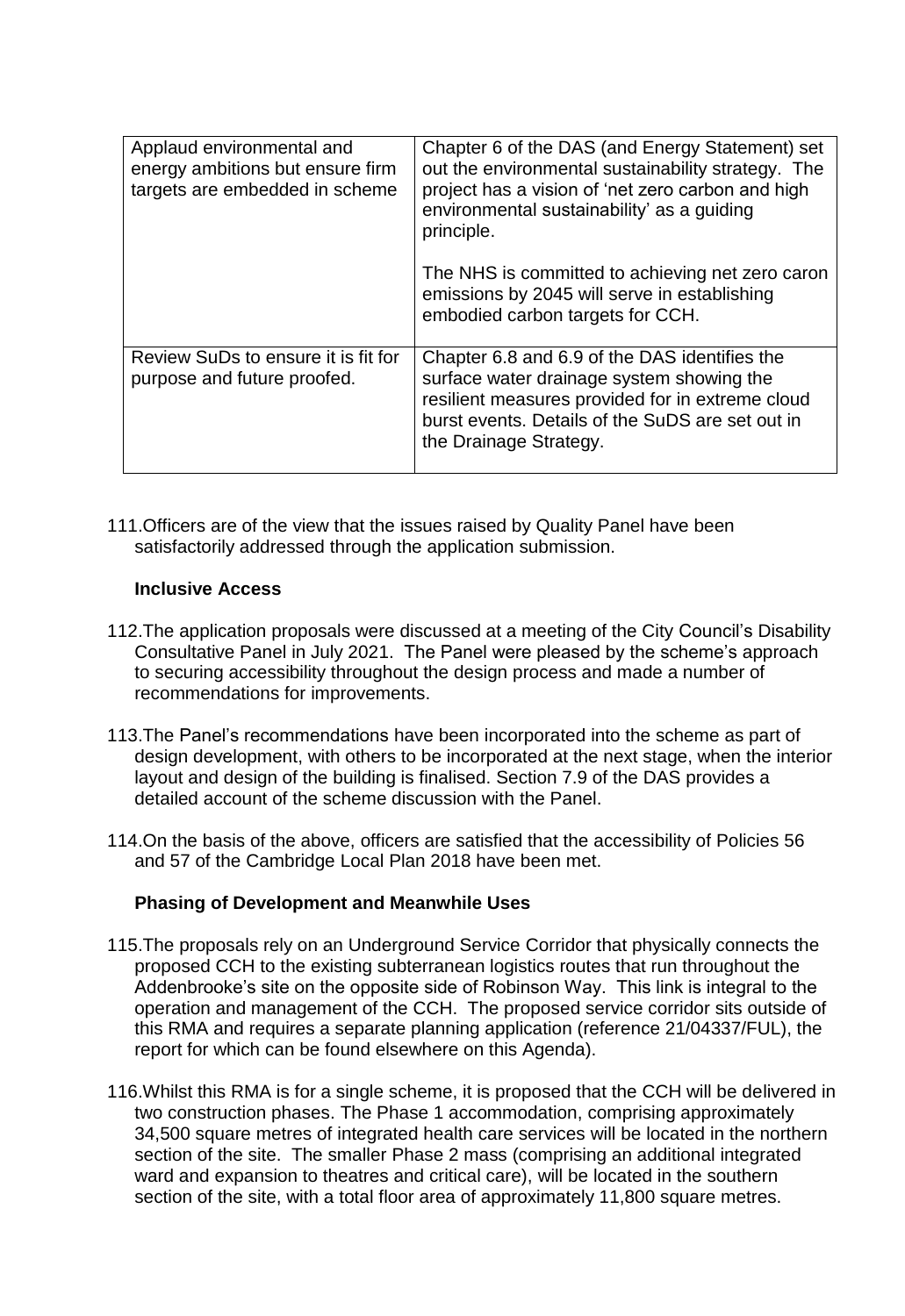- 117.The delivery of both phases in one construction phase would be subject to funding, and as such the proposal is to develop Phase 1 to the north, followed by Phase 2 to the south. This approach allows for there to be a pause in the construction of the scheme, if required at that time.
- 118.The application proposals present the finished Phase 1 with a meanwhile landscape scheme in place. Once Phase 2 progresses, the final landscape scheme would be delivered, and the final Phase 2 block constructed. Whether the scheme pauses at Phase 1 or moves straight to Phase 2, the submitted plans provide for appropriate landscaping along with pedestrian access and cycle provision to always be in place.
- 119.Under the first phase of the CCH proposals, the meanwhile landscape will contain a series of play spaces, gardens, activity space and vegetation, offering recreation space for patients, family members and staff. This landscape includes a playground for younger children and staff garden, as well as flowering meadow around the perimeter. It is proposed that the amenity spaces will be relocated to the roof terrace of Phase 2, once built.
- 120.As part of the meanwhile use proposals, a pop-up power and water point is proposed. This will be integrated into the landscape surface material, allowing for coffee and/or food trucks and stalls to temporally set up and access power and water.
- 121.During the course of the application, minor updates were made to the meanwhile landscape use, in response to comments received from the landscape officer, and to co-ordinate with the positioning of external doors and routes.
- 122.Officers are satisfied that the meanwhile use area is acceptable, subject to the recommendation of a planning condition which secures a Phasing Plan, to ensure that the meanwhile use amenity space provision is provided in time to cater for the needs of users **(Condition 25: Phasing Plan).** This condition will ensure the delivery of the meanwhile uses on the Phase 2 land, should the site not be delivered in a single continuous phase of development.

# **Fire Strategy**

- 123.Whilst matters relating to fire safety fall under Building Regulations, a Departmental and Area Adjacencies Fire Advisory Review Statement accompanies the application submission. The Statement provides guidance on the space allocations for the proposed clinical services and research facilities and the allied ancillary accommodation that is also required to serve them, to ensure reasonable separation of high fire risk areas from high dependency patients. The design of the scheme has taken full consideration of these requirements.
- 124.In accordance with the consultation advice offered by Cambridge Fire and Rescue, a planning condition has been recommended which requires details of fire hydrants to be approved prior to the commencement of development **(Condition 10: Fire Hydrants).**

#### **Context of Site, Design and External Spaces – Conclusion**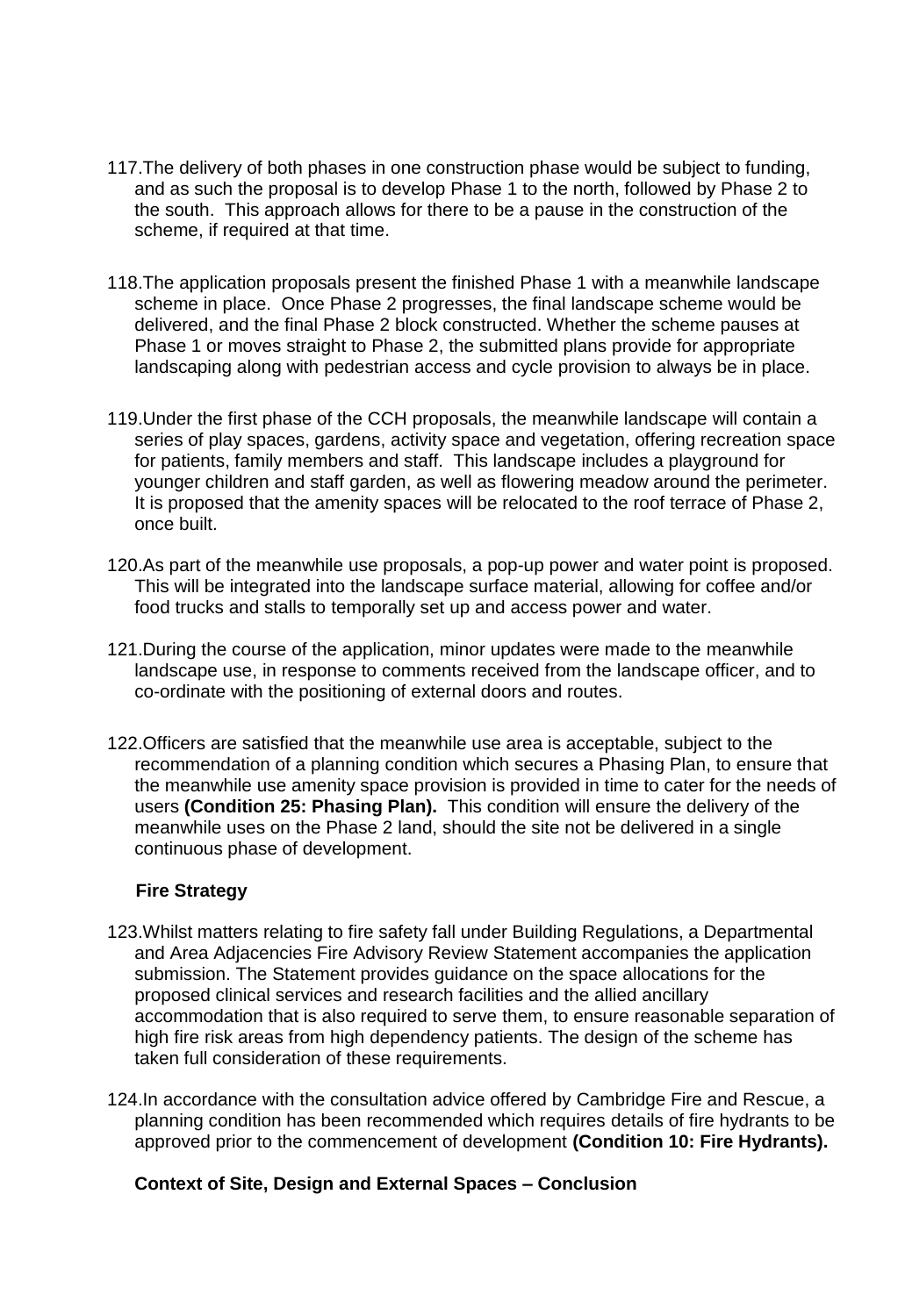125.The proposed design, form and layout of the building has been carefully considered, with regard had to the context of the site and the surrounding area. Officers are therefore satisfied the application proposals are acceptable, and in accordance with Policies 55, 56 and 57 of the Cambridge Local Plan and the NPPF.

# **Transport Issues**

# **Transport Impact**

- 126.The transport impact of the wider CBC development CBC of which this RMA forms part, was assessed at outline planning stage. The EIA for the outline planning application secured mitigation measures to ensure that the transport impact of the CBC development is acceptable.
- 127.The EIA statement of conformity submitted in support of the application confirms that the type of land use, access and movement arrangements for the CCH are consistent with that previously assessed in the 2006 ES. The trip generation was based on the quantum of development, drawn from the overall consented maximum on a phase-byphase basis. There would be no change to the trip generation, or the transport and accessibility assessment undertaken for the outline planning permission.
- 128. The subject application is wholly within the outline consent and within the development limits in respect of the approved floor spaces within the outline permission. As such, officers are satisfied that potential transport impacts have been assessed within the EIA which accompanied the outline application and secured through relevant mitigation and planning conditions through that consent.

# **Access and Servicing**

- 129.The primary access of the new hospital will be from the north, where the main entrance is positioned. Secondary entrances are provided for ambulance arrivals, discreet patient entrance and staff arrivals to the south of the site. Servicing is contained to one primary servicing route which access the site from Dame Mary Archer Way to the east.
- 130. The main building access routes and points are:
	- Visitors by car will park in the Multi-Storey Car-Park and walk along Robinson Way to the main entrance.
	- Visitors with blue-badge parking permits will be able to park in the CCH car-park in the north-east corner of the site, and then make the short journey to the main entrance.
	- People may be dropped off by taxi or car, using the short-term drop-off spaces at the front entrance.
	- Pedestrians from Addenbrooke's existing campus will arrive along Robinson Way to the main entrance.
	- Cyclists will enter the site from routes on Robinson Way to the north or Dame Mary Archer Way via the proposed green link to the south.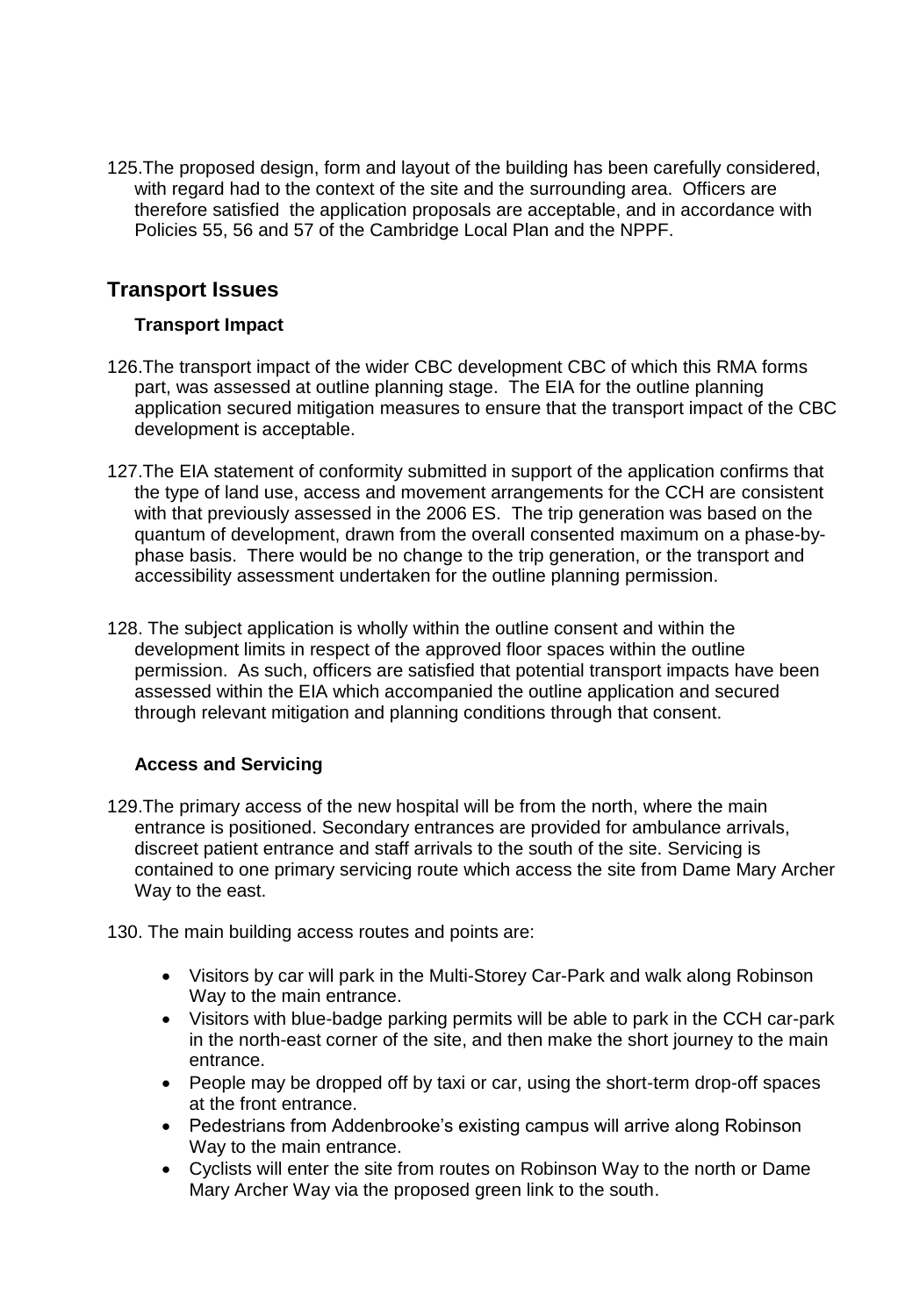- Staff coming from the south of the site may use the secondary entrance off the green link.
- 131.Neither Robinson Way nor Dame Mary Archer Way are adopted public highways: the CBC is owned by the Applicant. Whilst the Local Highway Authority has raised no objections to the proposed access and servicing arrangements, officers have reviewed these arrangements and are satisfied that they are well designed with appropriate arrangements for visitors and users. Furthermore, the servicing arrangements are also considered to provide for the safe manoeuvring of refuse and other vehicles.

# **Travel Plan**

132.The effect of traffic generation resulting from the development of Phase 2 on the existing highway network was considered at the outline planning application stage. As the proposed development is in line with the outline permission, no further assessment of traffic generation is required.

# **Cycle Parking**

- 133.A Cycle Parking Strategy Note has been submitted in support of the application, which presents information relevant to the proposed number, mix and location of cycle parking for the CCH. A total of 234 staff cycle spaces and 130 visitor cycle spaces are proposed. These parking numbers have been determined by an estimation of CCH visitor and staff arrivals, together with previous campus travel plan mode share data.
- 134.During the course of the application, amendments were made to the staff cycle provision. The staff cycle parking has been consolidated, with Phase 1 staff cycle parking to be located in a large, secure and covered enclosure in the southern meanwhile landscape. In Phase 2, all staff cycle parking will be relocated into two permanent cycle storerooms on the ground floor of the Phase 2 building. These rooms have increased in size to accommodate the required number of cycle parking spaces.
- 135. All visitor spaces are provided during Phase 1 and will be retained during Phase 2. These are located mainly along the north forecourt and situated close to the main entrance. These include an over provision for off-gauge cycles, such as cargo-bikes. The precise details of the proposed cycle parking will be required through Planning Condition 59 of the outline planning permission.
- 136.The proposal would provide high quality cycle parking for staff and visitors, which would promote the use of sustainable transport modes. Officers are satisfied that the proposal is in accordance with Cambridge Local Plan 2018 Policy 82 with regard to cycle parking.

# **Car Parking**

137.Condition 53 on the outline planning permission requires car parking provision for any clinical research and treatment (D1 and/or clinical in-patient treatment) uses to be provided at a ratio of 1 space for every 72 sqm of gross floor area measured externally (or any such ratio agreed in writing with the Local Planning Authority that provides a lesser amount of car parking provision). Condition 55 on the outline planning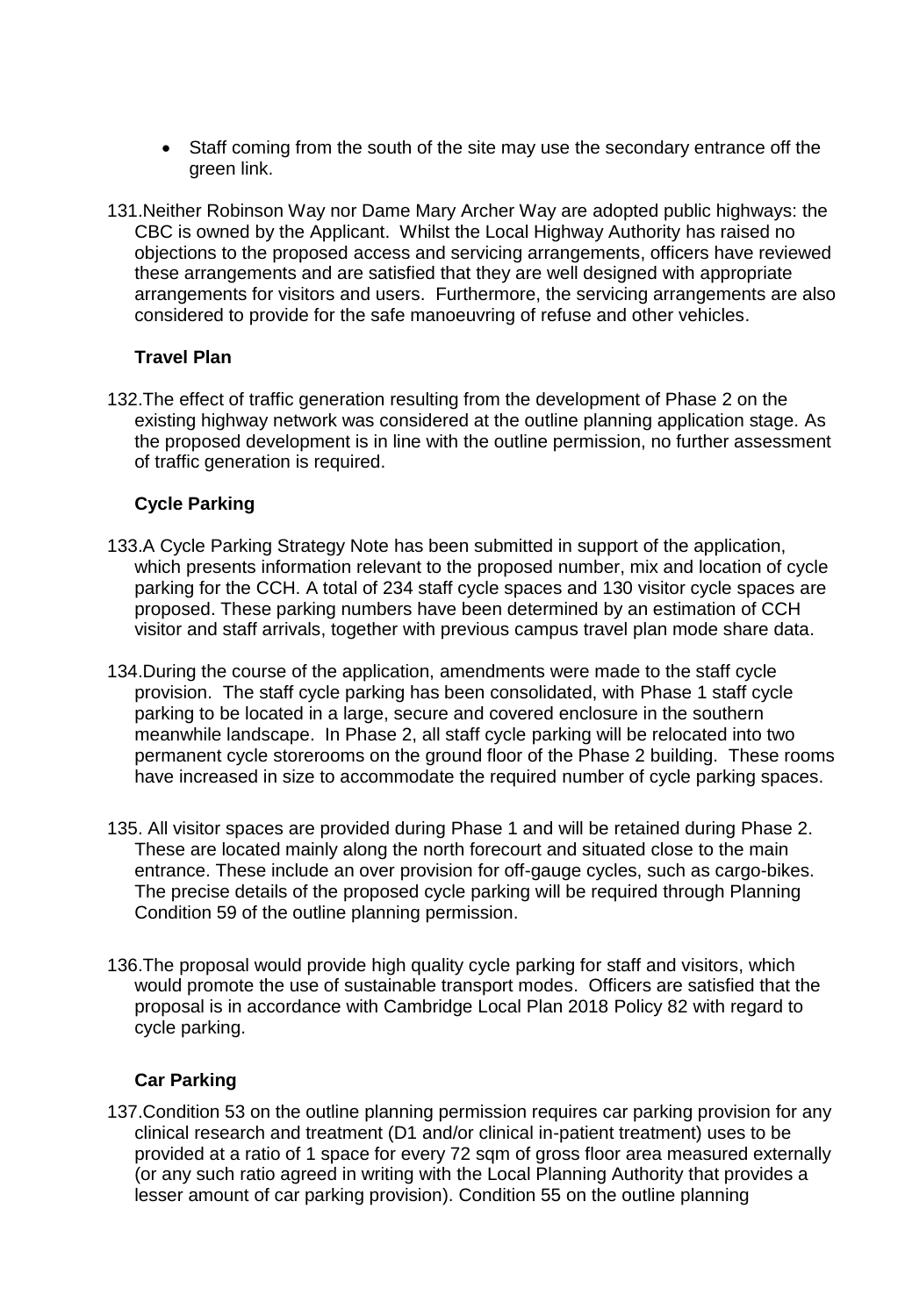permission requires at least 5% of the parking provision to be accessible for disabled users.

- 138.Following a request for further information in respect of car parking demand arising from the development, and the car parking strategy for CCH, the Applicant provided an update in February 2022. This notes that the application documentation originally referred to an anticipated parking demand of 295 spaces. This assumed that 100% of the floorspace proposed to be used by the University was additional to existing operations on the CBC.
- 139.The February 2022 update advises that since the application was submitted, the University has advised that the initial assumption of all floorspace being additional to existing operations was incorrect. The revised estimate is that around a fifth of University staff will be new. This reduces the University derived staff car parking from 69 spaces to 16, and the original total car parking requirement of 295 spaces down to 242 spaces.
- 140.Parking need for the first phase of the CCH is limited to 35 spaces, given that the hospital will largely draw together current functions into a single facility. These spaces can be accommodated through existing car parking provision, and on-plot disabled car parking provision.
- 141.The largest parking need for CCH will arise from Phase 2. This will generate 207 car park spaces. The Applicant has confirmed that there are a range of options for accommodating this parking need across the CBC, by the active management of CUH and University campus car parking, through a site wide parking strategy, travel plan and permitting system.
- 142.The precise car parking solution for accommodating the CCH car parking need will be confirmed closer to the planned opening of the CCH. This will be influenced by a number of active factors including the opening dates of major transport infrastructure schemes (including Cambridge South Station the progress of the Cambridge Cancer Research Hospital, and the ongoing response to the Covid-19 pandemic.

143.Options for accommodating the Phase 2 CCH parking need could include:

- Bringing forward temporary car parking capacity on any undeveloped parts of the site, to provide interim capacity ahead of transport investment in the accessibility of the CBC; and/or
- Managing down parking demand to create headroom within the existing car parks within the hospital, capitalising on the mode shift potential of the major transport schemes proposed and reflecting the improving modal shift being delivered through the CBC Transport Strategy.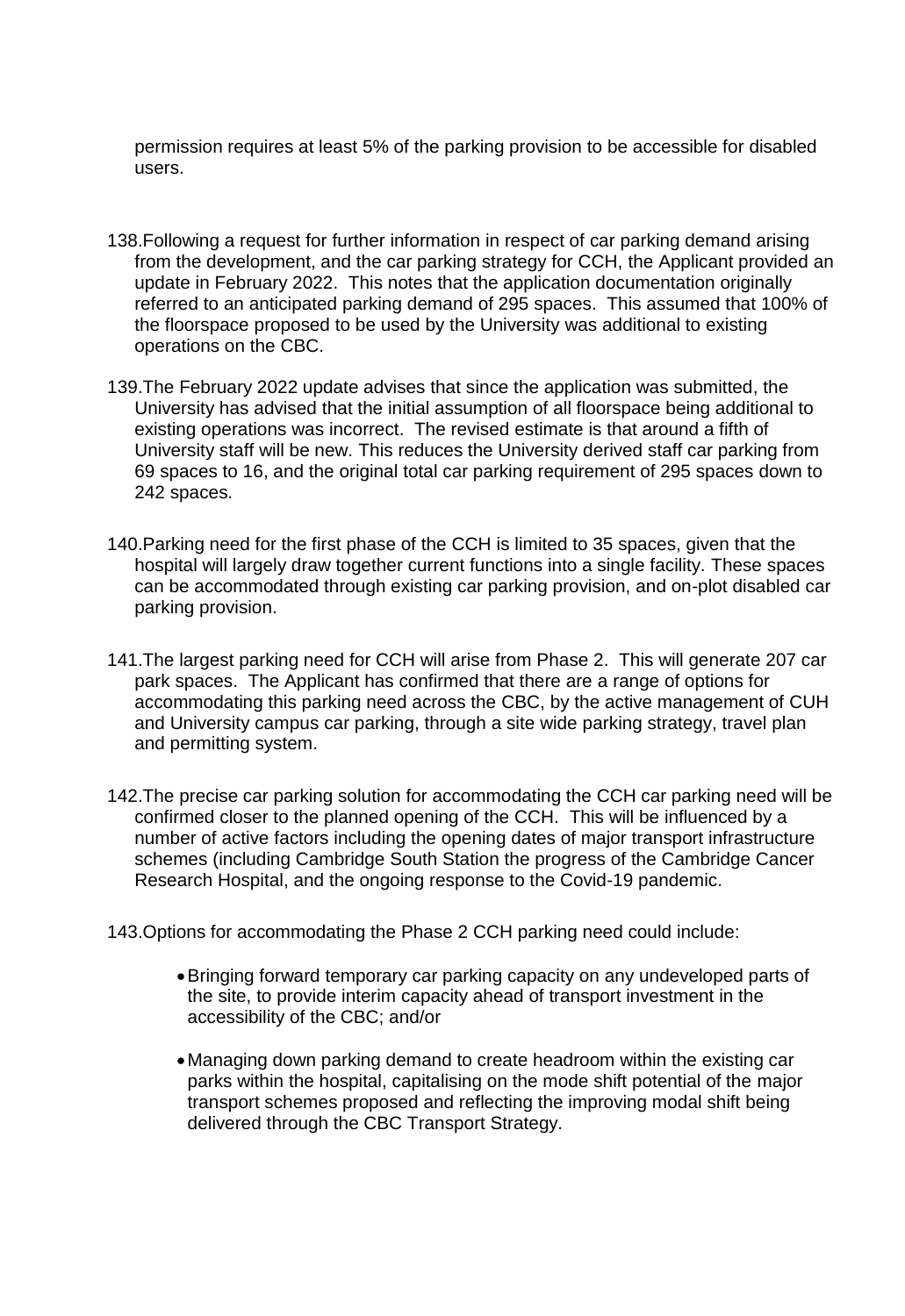- 144.Given the range of options available for meeting the CCH parking requirements, a planning condition has been recommended to secure details of the car parking provision prior to the opening of CCH **(Condition 26: Car Parking Provision).**
- 145.The third-party representation is noted regarding the impact of the proposed CCH on on-street parking in residential areas close to the application site. Officers are satisfied that with the proposed planning condition as described above in place, appropriate car parking provision can be provided within the CBC to serve visitor and patient needs arising from the proposed development.

# **Highways – Conclusion**

146.On the basis of the above evaluation and given public transport improvements secured through the outline permission, cycle provision and associated infrastructure, officers are satisfied that the proposals are acceptable with regard to transport issues, and in accordance with Local Plan Policy 82 and the NPPF.

# **Environmental Issues**

# **Airport Safeguarding**

- 147.The site is within an area of protected airspace for Cambridge Airport, which is required to be kept free of obstruction from tall structures. Whilst Cambridge International Airport (Air Safeguarding) has not objected to the proposal, it is considered appropriate to recommend a condition which controls the use of cranes and other tall equipment during the construction of the CCH **(Condition 24: Construction Cranes).**
- 148.Within airport safeguarding zones, the creation of new habitats may attract and support populations of large, and or, flocking birds. This is usually the case where an extensive network of SuDS is proposed with the development. In the case of this RMA, the main SuDS will be blue roofs, rain gardens and permeable paving with subbase attenuation. On this basis, officers are satisfied that the SuDS network proposed raises no airport safeguarding issues.
- 149.Whilst the MOD have not provided any comments to date, officers are satisfied that the proposals do not conflict with Policy 37 of the Cambridge Local Plan 2018. Whilst the recommended condition for tall plant and cranes was not applied to the outline consent, this is considered to be reasonable and necessary in the interests of airport safeguarding and safety.

# **Air Quality, Odour and Dust**

150.The ES that supported the original outline planning permission concluded that the air quality impacts of the development were not significant and there were no outdoor air quality conditions imposed on the permission. The proposal will be an all-electric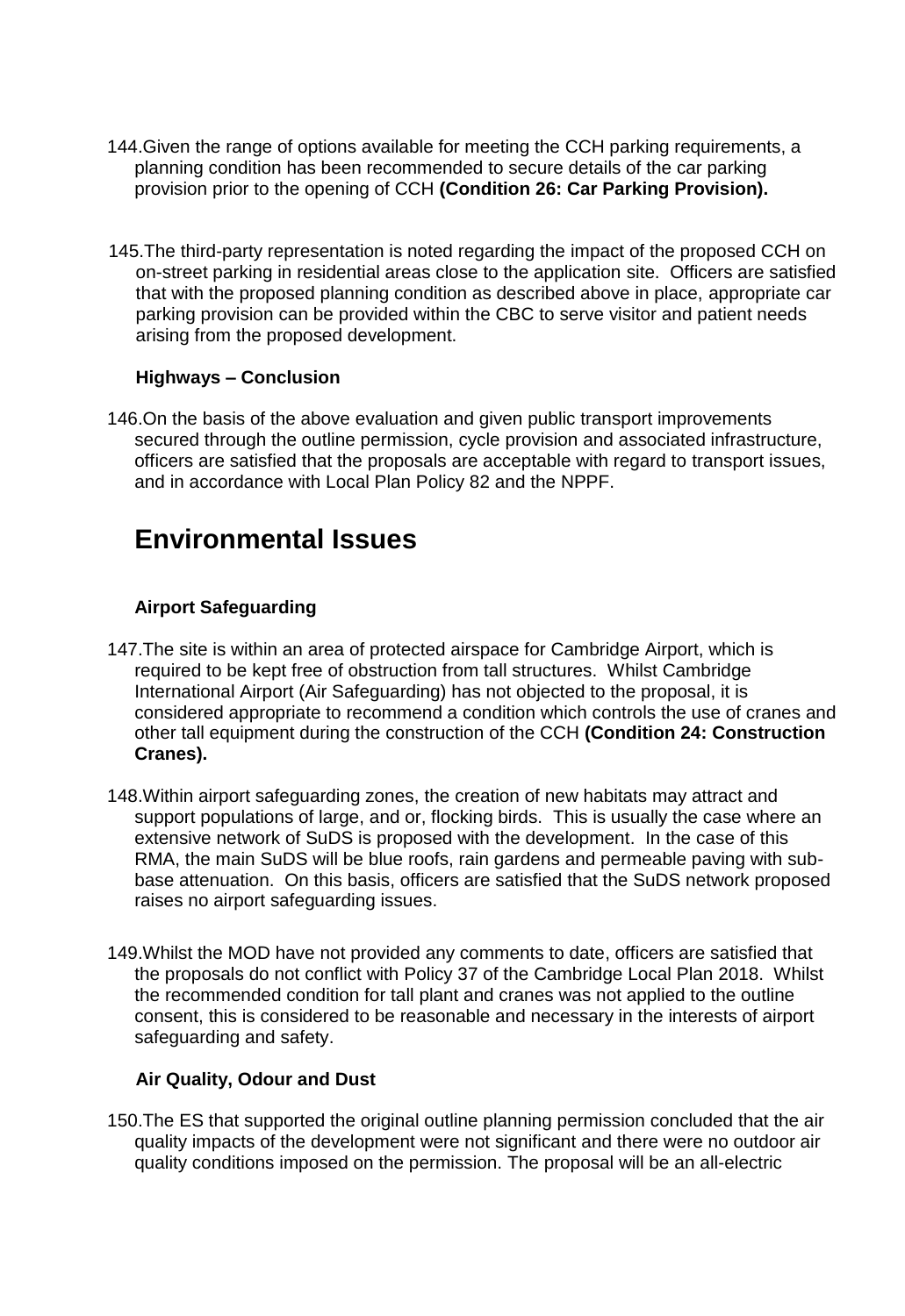energy solution, with no gas-fired boilers, whilst traffic generation from the development will be within the parameters assessed as part of the 2006 ES.

- 151.In accordance with pre-application advice provided by the Council's Environmental Health Officers, a Statement of Conformity was submitted with this RMA to identify whether the proposal would give rise to likely significant effects that have not already been considered at the outline stage.
- 152.Whilst the construction process has the potential to create adverse impacts on air quality, these can be controlled through the requirement for submission of a Construction Method Statement as part of outline planning condition 23.
- 153.The application proposals have been reviewed by the Council's Environmental Health Officer who is satisfied that there will be no unacceptable or significant adverse impacts on health and quality of life arising from air quality, odour and dust. The proposal is therefore in accordance with Policy 36 of the Cambridge Local Plan 2018.

# **Archaeology and Heritage**

- 154.No objection is raised to the proposal in terms of above-ground heritage assets. In terms of below ground heritage assets, an archaeological investigation was secured under the outline planning permission and has been undertaken for the site in advance. The site has been trench evaluated and partially excavated.
- 155.An Archaeology Memo accompanies the application, which provides a high-level summary of the archaeological potential and significance of the site. This recognises that more detailed assessment will be required to draw all the existing data together and to match the work done on the other areas of CBC as required by outline planning condition 60. The County Archaeological Officer has confirmed the approach as set out in the Memo.
- 156.As such, the impact of the application proposals on archaeology and heritage assets on the site have been appropriately considered. The development is therefore compliant with Policy 61 of the Cambridge Local Plan 2018.

# **Artificial Lighting**

157.The application proposals have the potential to cause artificial light pollution on intrinsically dark landscapes and nature conservation, and adverse impacts on quality of life / amenity. Planning conditions 28 and 29 of the outline planning permission relate to lighting, and require further information to be submitted once the detailed lighting strategy is known. With these safeguards in place, officers are satisfied that the scheme is acceptable with regard to artificial lighting, and in accordance with Policy 34 of the Cambridge Local Plan 2018.

#### **Contaminated Land**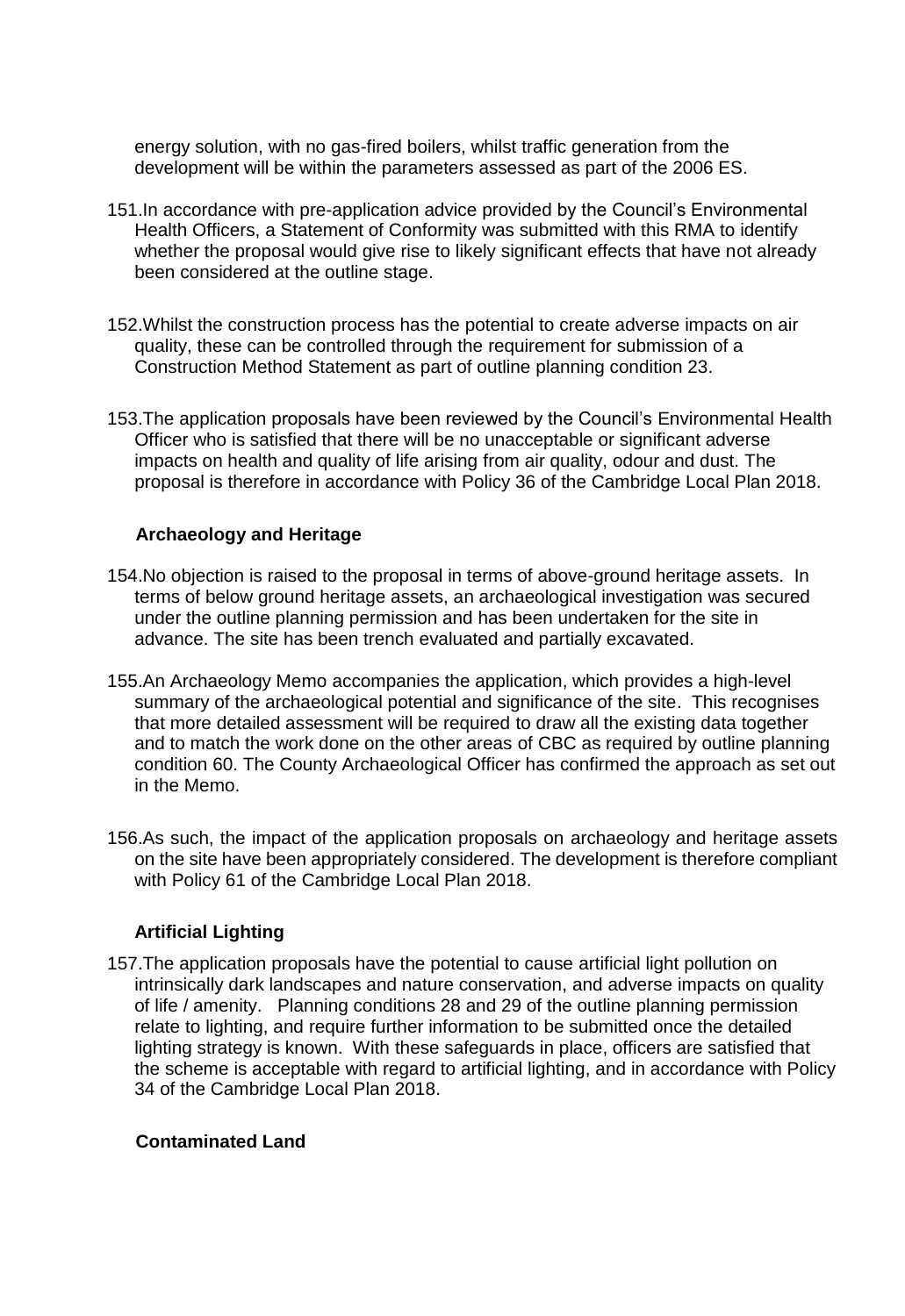- 158.A Contaminated Land Technical Note has been submitted in support of this application, in accordance with advice offered at the pre-application stage. This includes a review of historical desk-based information and historical intrusive ground investigation with respect to contaminated land at Cambridge Biomedical Campus (CBC) relevant to the CCH.
- 159.The Technical Note makes recommendations for further ground investigation, and an acceptable investigation scope has been presented. The Technical Note has been reviewed by the Council's Scientific Officer who has confirmed the acceptability of the information provided. Outline planning conditions 33 and 34 relating to contaminated land remain of relevance and will be the subject of further discharge of condition applications, should approval be forthcoming.
- 160.On the basis of the above evaluation, the proposals are acceptable with regard to contaminated land, and in accordance with Policy 33 of the Cambridge Local Plan 2018.

# **Drainage and Flood Risk**

- Surface Water Drainage
- 161.The application proposals are accompanied by a Drainage Strategy and SuDS report which sets out the proposed surface water management strategy for the site. As part of this strategy, a feasibility assessment of viable SuDs measures was undertaken to ensure that surface water is appropriately managed.
- 162.Based on relevant network modelling, and in order to full the site drainage requirements, the following SuDS are proposed: blue roofs, rain garden and permeable paving with sub base attenuation. The surface water generated will be stored within the porous medium of the blue/green roofs, prior to flowing into rainwater downpipes located at roof level, conveyed via a series of pipes. The pipes will connect into downstream drainage features below ground.
- 163.Surface water run-off from the hard-standing areas will be infiltrated via proposed permeable paving with subbase attenuation. A geotextile membrane will ensure no surface run-off enters the ground water table. The surface water will be conveyed into the below ground drainage system via a series of pipes. The proposed surface water runoff will then be routed to the north-western extents of the site, flowing in a southerly direction to an outfall at the existing surface water swale feature.
- 164.During the course of the application, additional information (including a technical briefing note dated 18 November 2021) was submitted to address a holding objection initially raised by the Lead Local Flood Authority (LLFA). Following review of the additional information submitted, the LLFA withdrew their objection, and provided confirmation that the surface water from the proposed development can be managed on site and discharged to the existing swale previously designed to accommodate drainage at the site and wider area.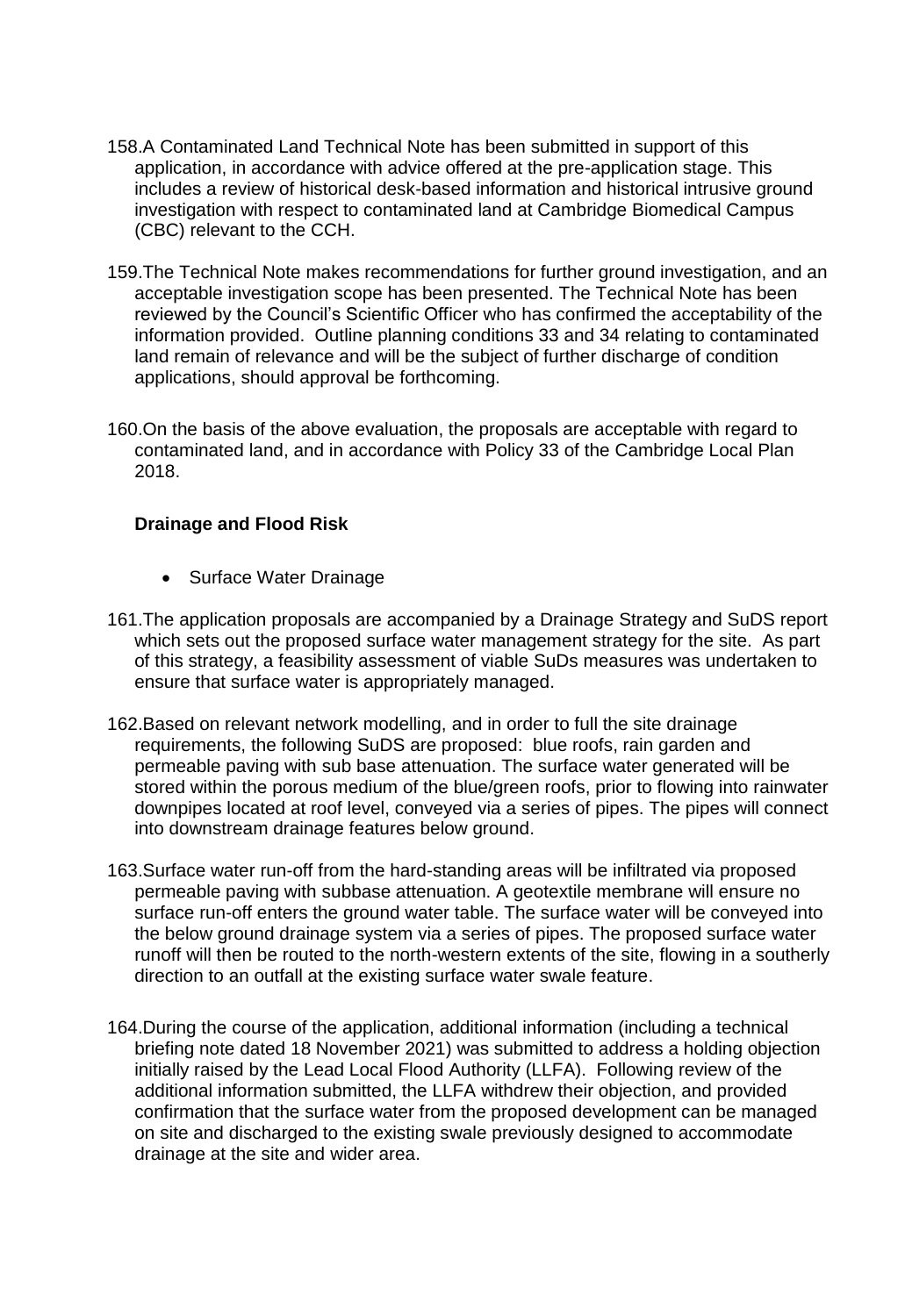- 165.In accordance with the technical advice offered by the LLFA and City Drainage Officer, planning conditions have been recommended to secure the detailed design of the surface water scheme, including the SuDS **details (Condition 11: Detailed Surface Water Scheme; Condition 15: Surface Water Drainage Scheme Verification)** and details of the measures used to avoid additional surface water run of from the site during construction **(Condition 12: Construction Phase).**
	- Flood Risk Considerations
- 166.The application site is identified as a 'high risk' from surface water flooding. Whilst there is no restriction on the type of development that can be permitted, there has been historic flooding within the vicinity of the application site. This is associated with high intensity rainfall events causing surface water flooding, with flood water entering the lower levels of The Rosie Hospital, including the service corridor.
- 167.To ensure the proposed development is safe from flood risk, a robust drainage strategy has been devised which includes a range of flood resilience measures. The ground floor level of the building is proposed at 15.35m AOD to ensure that all thresholds are above the flood levels in Robinson Way, to ensure flood water does not enter the building. In addition, measures are included to ensure the basement is protected from flooding.
- 168.In accordance with the advice offered by the City Drainage Officer, the details of the flood resilience measures are secured by planning condition **(Condition 13: Detailed Flood Resilience Measures; Condition 14: Flood Resilience Works Timing).**
- 169.On the basis of the above evaluation, and subject to the conditions as described, the site surface water drainage strategy is considered acceptable and in accordance with Policies 31 and 32 of the Cambridge Local Plan 2018.
	- Foul Water Drainage
- 170.It is proposed that foul water is to be discharged from the proposed buildings via a series of soil vent pipes located within the building footprint. The foul water will be collected via a series of internal manholes and conveyed away from the site via a final foul water demarcation manhole.
- 171.In accordance with the advice offered by Anglian Water, details of the foul water drainage strategy are secured by planning condition **(Condition 16: Foul drainage).**  With this condition in place, officers are satisfied that the development is acceptable with regard to foul water drainage.
- 172.The Council's Sustainable Drainage Officer the County Council as Lead Local Flood Authority, and Anglian Water have considered the proposals and are satisfied that the details provided are acceptable subject to the conditions as described above. On this basis, the proposals are in accordance with the Cambridge Local Plan with regard to drainage and flood risk.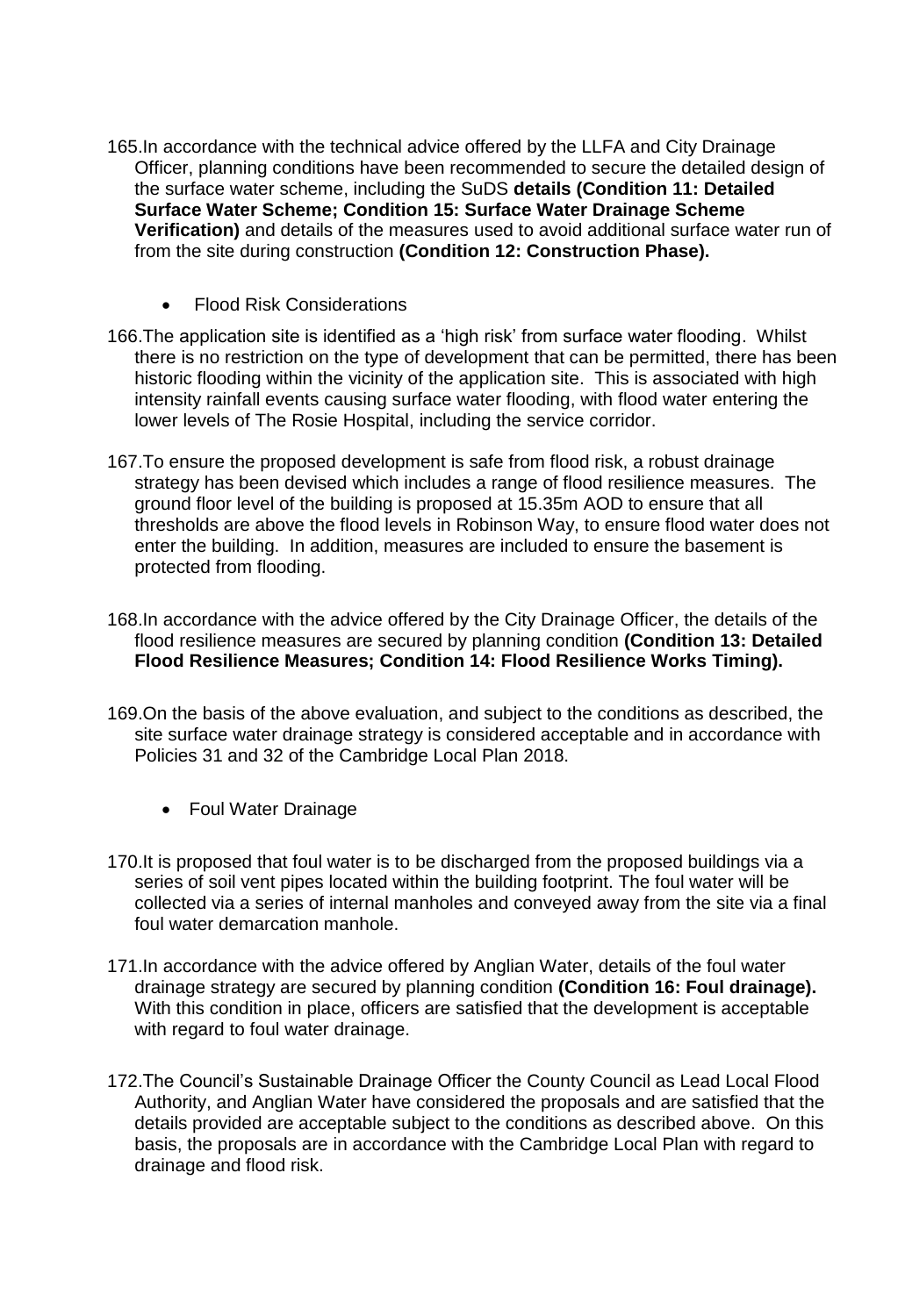# **Ecology and Biodiversity**

- 173.The application is accompanied by an Ecological Impact Assessment and Biodiversity Design Opportunities statement. The Statement has been prepared in the context of the CBC site-wide nature conservation management plan.
- 174.The Ecological Impact Assessment and Biodiversity Design Opportunities report presents the results of an Extended Phase 1 Habitat Survey and Ecological Impact Assessment (EcIA) undertaken at the site. In addition, the report details ecological mitigation and biodiversity enhancement measures that have been proposed to be embedded into the development and documents the results of a Biodiversity Net Gain (BNG) calculation.
- 175.Ecological mitigation and biodiversity enhancement measures include artificial bat boxes to be installed on existing trees within the site, the provision of landscaping of a diverse structure and mix of canopy heights to ensure that birds have safe and easy commuting corridors throughout the site.
- 176.The proposals also seek to focus design around house martins (an existing large house martin colony is located approximately 300m north east of the site), and propose a house martin colony wall to entice breeding pairs to the site. The City Council Nature Conservation Projects Officer has confirmed acceptability and advised that no risk to aviation will be posed, given the small size of these birds, and that they forage low.
- 177.The exact location and design pf the house martin colony wall will require further discussion, to ensure the potential for colonisation is maximised. The detailed design can be secured by condition **(Condition 20: Ecology – Nest Boxes).**
- 178.Whilst the outline consent only seeks a net biodiversity enhancement, the project design has sought to embrace the emerging move to Biodiversity Net Gain (BNG). During the course of the application, and in accordance with advice offered by the City Council's Nature Conservation Projects Officer, further information was submitted regarding the calculation of the BNG metric, including the assumptions made.
- 179.With biodiversity measures embedded into the scheme, including new habitat creation, the development will result in a BNG of over nearly 10%. This is welcomed by officers. In the interests of conserving and enhancing ecological interest, planning conditions have also been recommended relating to the requirement of details of a Landscape and Ecological Management Plan (LEMP) **(Condition 21)** and details of green roofs **(Planning Condition 19)**
- 180.On the basis of the above evaluation, and subject to the planning conditions as described, the proposals are considered to be a positive addition to the wider local ecological landscape. The development is therefore in accordance with Cambridge Local Plan 2018 Policies 69 and 70.

# **Landscape (including Landscape Amenity Space Strategy) and Trees**

• Landscape Approach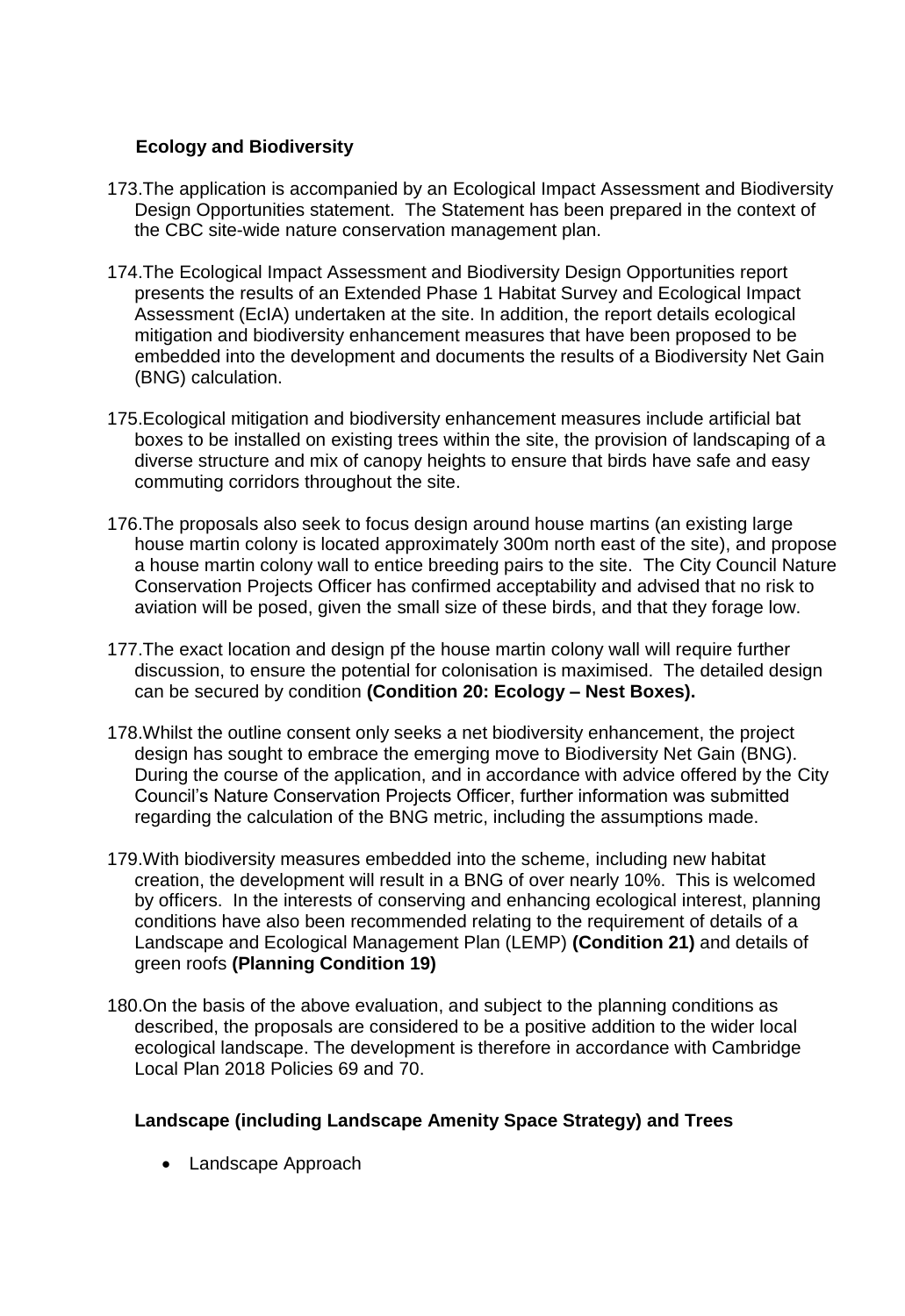- 181.The landscape design approach has been developed to provide an inclusive and adaptable public realm, which is visually appealing, adaptable and legible. It combines hard and soft landscaping to create spaces for users which is both calming and playful.
- 182.The GCSPS Landscape Officer was involved in the pre-application process and provided detailed advice. During the course of the application, additional information was also provided with regard to landscape issues, in response to the consultation advice offered.
- 183.An overshadowing study which was undertaken on the advice of the Landscape Officer provides confidence that the interior courtyards and ward gardens will receive sufficient daylight throughout the day and year. Recommended **Condition 17 (hard and soft landscaping)** includes the requirement for the planting details of all amenity spaces to be provided, together with the submission of a more detailed sunlight study /shade analysis for the courtyards and terraces. This will ensure that these spaces will receive adequate light for the selected planting scheme. Details of the growing medium and irrigation methods are also secured via this condition.
- 184.Additional relevant planning conditions have also been recommended in respect of green and blue roofs **(Condition 19: Green and Blue Roofs)** and the management/maintenance of all landscaped areas **(Condition 18: Landscape Maintenance and Management Plan).**
- 185.In terms of hard landscaping, the scheme will include a range of street furniture and play equipment. Proposed planning condition **17 (hard and soft landscaping)** secures this detail. The details of a store for gas bottles (identified on the proposed site plans on the north-eastern side of the site) can also be secured by condition (**Condition 22: Gas Store)**.
	- Amenity Space Strategy
- 186.The application submission includes an amenity space strategy for the site, in support of outline planning condition number 14. This defines the essential requirements and proposed uses of the internal and external amenity spaces, including the Phase 1 meanwhile use.
- 187.The Council's Landscape Officer has reviewed the amenity space strategy for the site and is satisfied that the details provided are acceptable. On this basis, planning condition 14 of the outline planning permission is recommended for approval.
	- Arboricultural Issues
- 188.A Tree Survey, Arboricultural Impact Assessment (AIA), Preliminary Arboricultural Method Statement & Tree Protection Plan accompanies the application proposals. This identifies the arboricultural related implications of the proposals.
- 189.Thirteen individual trees are identified in the AIA as requiring felling in order to achieve the proposed development. These include pine trees along Robinson Way, which are located to the north of the proposed hospital. The trees have been graded as category 'B' individual trees and landscape features, and low quality/poor longevity individual trees/landscape features.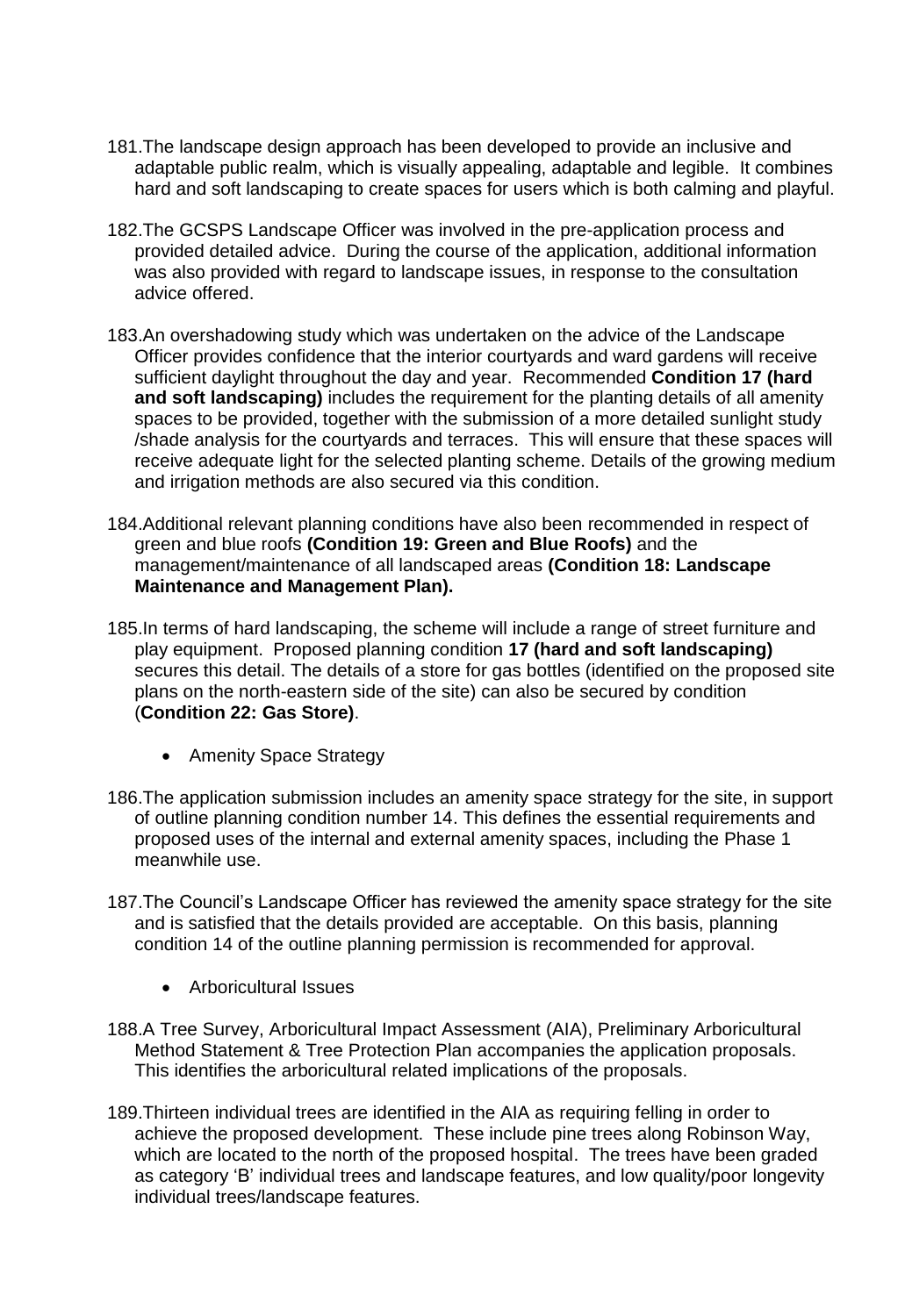- 190.None of the assessed trees which require felling are found to be of high quality or value. The loss of these trees is considered to be justified by the benefits of the development proposals and the new landscaping and tree planting that is proposed. This will include replacement planting along the hospital and road frontage, with specimens which will be more suitable for the context. Relevant planning conditions have been recommended **(Condition 17: Hard and Soft Landscaping).**
- 191.The alignment of the proposed building does not encroach within the root protection areas of any trees that are to be retained. No specialist foundation designs or construction techniques are therefore required to prevent damage to tree roots. A condition has been recommended to ensure the protection of existing trees during construction **(Condition 23: Detailed Arboricultural Method Statement and Tree Protection Plan).**
- 192.Whilst the Application will result in some tree losses, given the site context and quality of the trees, this is not considered to be considered significant in arboricultural and landscape terms. Compensatory mitigation can be secured through planning conditions.
- 193.On the basis of this assessment, the proposals are considered to respond to site context and provide a high quality development with regard to trees and landscape issues. The proposals are therefore in accordance with Policies 55, 56, 57, 59 and 71 of the Cambridge Local Plan 2018.

#### **Noise and Vibration**

- 194.The development proposals provide for plant and general acoustic performance to a high standard so as not to add to the ambient noise levels. A Noise Statement was submitted as part of the application, which includes a noise assessment. This uses surveyed data from several surrounding locations around the site and over a period of time. This ensures that there is a wide understanding of the noise context.
- 195.The proposals have the potential to cause noise arising from plant equipment, including Air Source Heat Pumps (ASHPs), which are anticipated to be the noisiest plant items. The application proposes to include ASHPs on the roof of the building, behind a solid screen. The Noise Statement concludes that the scheme will be comfortably capable of meeting acceptable noise levels. The Environmental Health Officer has reviewed the Noise Statement and agrees with these conclusions.
- 196.The scheme will also include emergency generators on the roof, to maintain power to the hospital in case of emergencies, with testing only to be conducted during daytime hours. The emergency plant has been designed to meet the +5dB noise limit at the site boundary, which is considered acceptable. A planning condition has been recommended which will control the use of the emergency generators **(Condition 9: Standby Emergency/Back up Generator Operation).**
- 197.Officers are satisfied that the scheme design will be capable of fully addressing the noise related conditions imposed by the outline planning permission. Given that the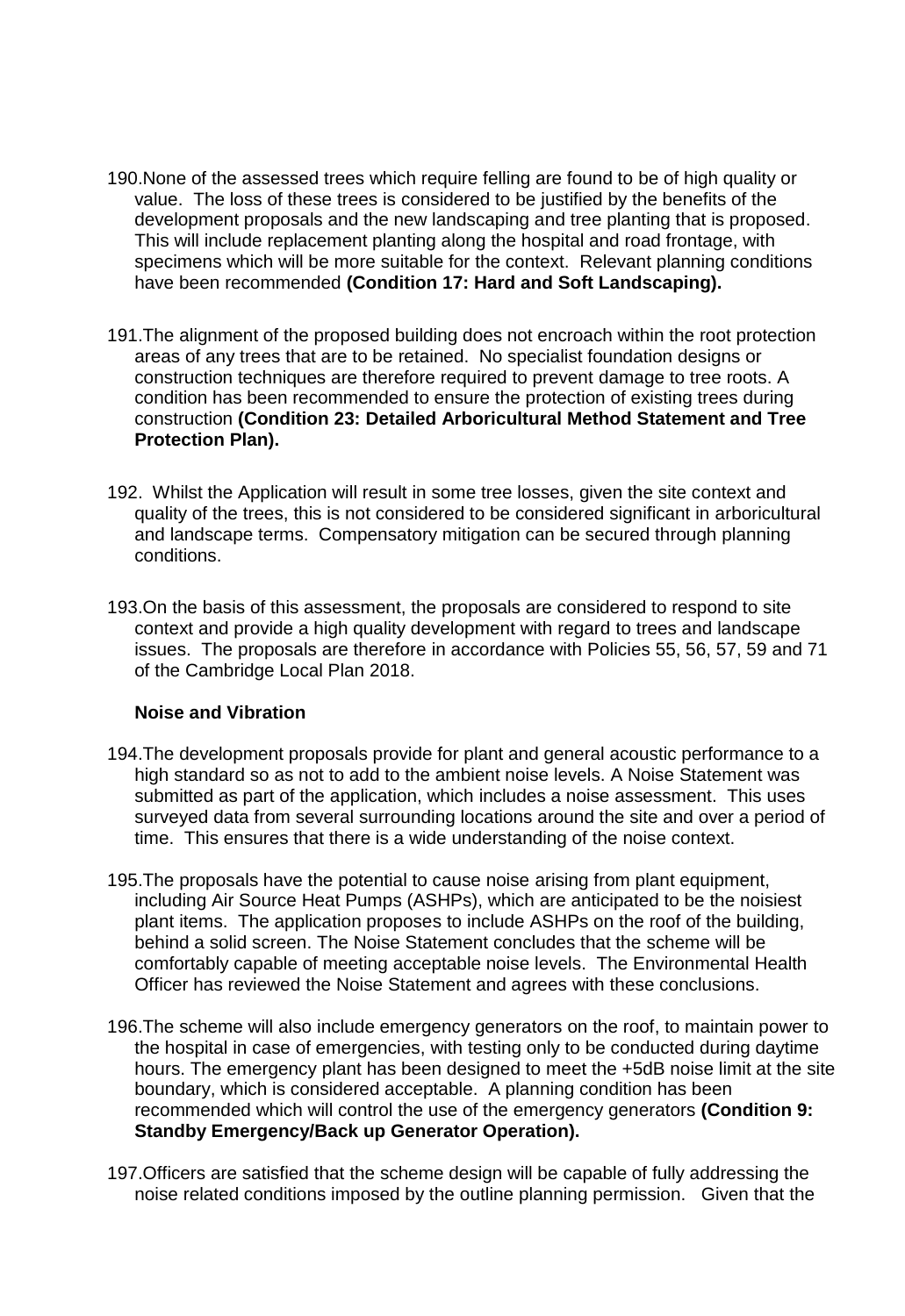detailed design of mechanical services has yet to be finalised, a bespoke planning condition has been recommended **(Condition 7: Noise Insulation Scheme Post Construction/Installation Verification and Completion Report).**

- 198.Officers note that the proposals have the potential to cause noise and disturbance arising from servicing/deliveries, given the relationship to nearest noise sensitive receptors (properties on Vawser Way to the south-east of the application site, approximately 50m from the application site boundary). In accordance with the technical advice offered, a condition has been recommended to restrict night time servicing and deliveries **(Condition 8: Servicing Collections and Deliveries Times).**
- 199.On the basis of the above evaluation, and subject to the recommendation of planning conditions as described above, the application is considered acceptable with regard to noise and vibration, and in accordance with Policies 35 and 36 of the Cambridge Local Plan.

#### **Sustainable Construction and Design**

- 200.The application submission demonstrates how seeking to achieve net zero carbon has played a significant role in determining the design of the scheme. In order to demonstrate compliance with the emerging NHS Net Zero Carbon Buildings Standard, a net zero carbon route map has been proposed. This has influenced the energy strategy for the proposals, and also the façade design and wider strategies around health and wellbeing.
- 201.The following sustainable construction targets are proposed:
	- (1) The scheme has been developed in line with Passivhaus principles with an aspiration for this to be the UK's first certified Passivhaus hospital. This will be an all electric hospital with no use of fossil fuels.
	- (2) Targeting WELL platinum with gold accreditation as a minimum.
	- (3) An aspiration for BREEAM 'outstanding' with achievement of 'excellent' as a minimum. The current BREEAM score is 76.47% with a potential score of 85.99%. This exceeds the requirements of condition 37 of the outline approval, which requires BREEAM 'very good'.
- 202.The design of the façade has been influenced by increased thermal performance and low carbon design. In order to reduce excess solar gain in the summer and associated cooling loads, the façade incorporates ceramic fins to provide shading, with the set back on the windows also providing some shading. The bedrooms have mixed mode ventilation, with windows capable of being opened to provide natural ventilation.
- 203.With regards to the route map for net zero carbon, this gives consideration to both operational and embodied carbon, with targets set for both. Targets are taken from the emerging NHS Net Zero Carbon Building Standard. For embodied carbon, the Tier 1 target, which considers the sub structure and super structure including the façade) is set at 306 kgCO<sub>2e</sub>/m<sup>2</sup>, while for structural components (excluding the façade elements included in tier 1) a target of 210 kgCO<sub>2e</sub>/m<sup>2</sup>.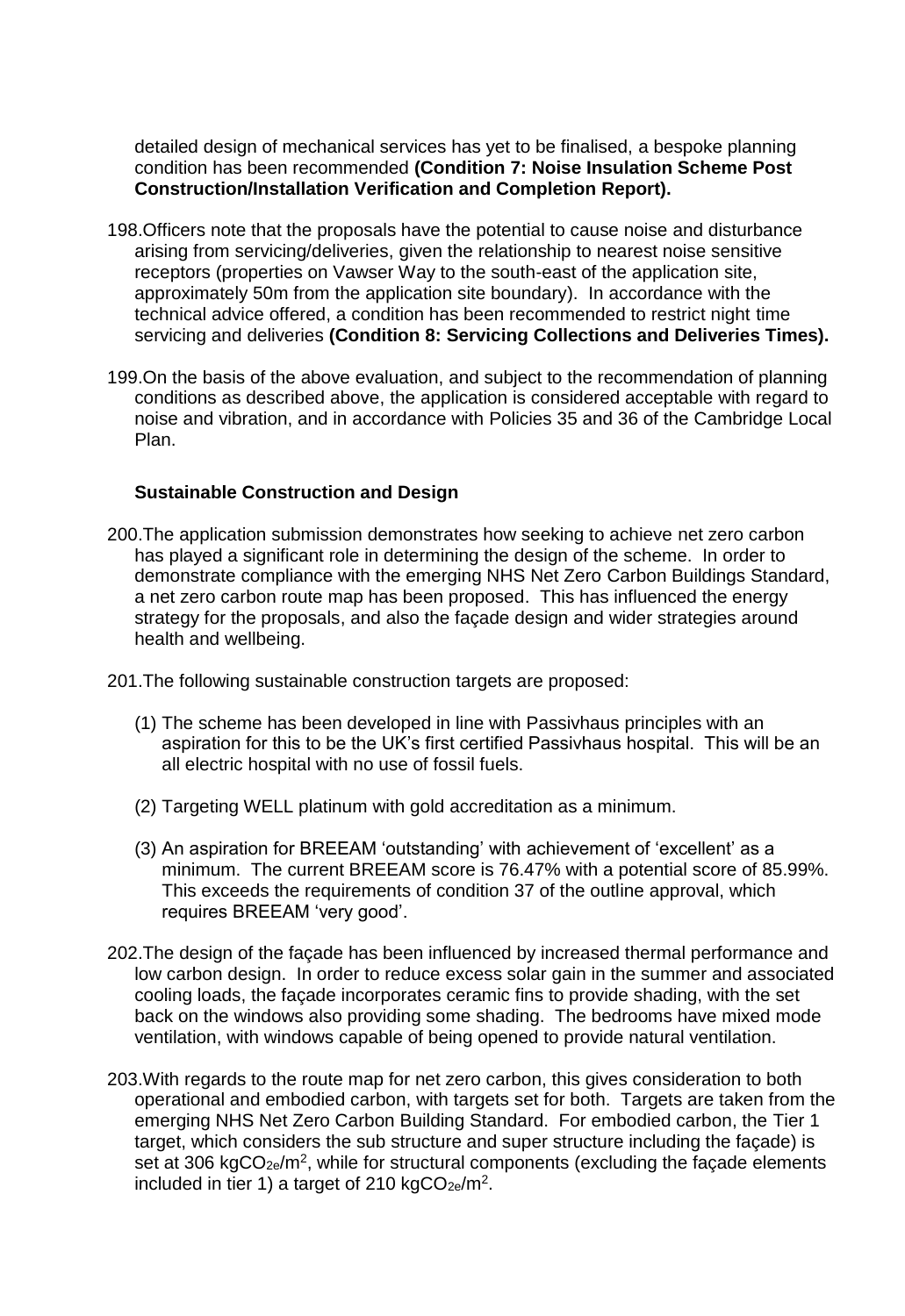- 204.Whole life carbon assessment carried out to inform the design of the proposals shows that for Tier 1 the scheme is current at around 250 kgCO<sub>2e</sub>/m<sup>2</sup>, and around 178  $kgCO<sub>2e</sub>/m<sup>2</sup>$  for the structural elements. The whole life carbon assessment process will continue through to the detailed design stage in order to further reduce the embodied carbon associated with the scheme, with particular attention being paid to the façade. This approach is supported by officers.
- 205.With regards to operational emissions, energy target levels currently for new build hospitals are at around 270 to 435 kWh/m<sup>2</sup>/annum. Industry targets for buildings targeting net zero carbon set an interim target for 2020-2025 of around 260 kWh/m<sup>2</sup>/annum for hospital buildings, reducing to 140 kWh/m<sup>2</sup>/annum between 2030-2035 with a Paris proof target of 110 kWh/m<sup>2</sup>/annum. At present by following Passivhaus principles this has reduced energy requirements to between 260-220 kWh/m<sup>2</sup>/annum, with further reductions from renewable energy and future connection to the 5th generation heat network currently being proposed as part of the updated masterplan for the campus anticipated. This approach is supported.
- 206.In terms of the energy strategy and meeting the requirements of condition 35 of the outline approval (which requires a 10% reduction in carbon emissions from the use of onsite renewable energy), Part L calculations suggest a 34% reduction in emissions using the current calculation methodology. Of this reduction, 12% can be attributed to photovoltaic panels (600 m<sup>2</sup>) and solar thermal (50m<sup>2</sup>), which would be located on the roof along with other plant including the proposed air source heat pumps. This approach is supported.
- 207.Officers note that the Part L methodology is not particularly accurate, and as the detailed design progresses and modelling is undertaken using the more accurate PHPP methodology required for Passivhaus, this carbon reduction and contribution from renewable energy is likely to improve, and predicted energy could achieve under 150 kWh/m<sup>2</sup> /year.
- 208.The application proposals demonstrate how the development will respond and adapt to climate change and carbon reduction, through embedding sustainable design principles. On the basis of the above, officers are satisfied that the application is in accordance with policies 28, 29, 30 and 31 of the Cambridge Local Plan 2018, and guidance contained in the Greater Cambridge Sustainable Design and Construction SPD.

#### **Utilities**

209.The gas enclosure Technical Note which supports the application identifies existing Cadent gas infrastructure located adjacent to the proposed CCH. There is no technical or landowner reason for why the Gas Cabinet cannot be relocated. The precise location of the re-sited gas cabinet would be a matter to be agreed with the input of Cadent Gas and the Addenbrooke's Estate Team. This falls outside the planning process.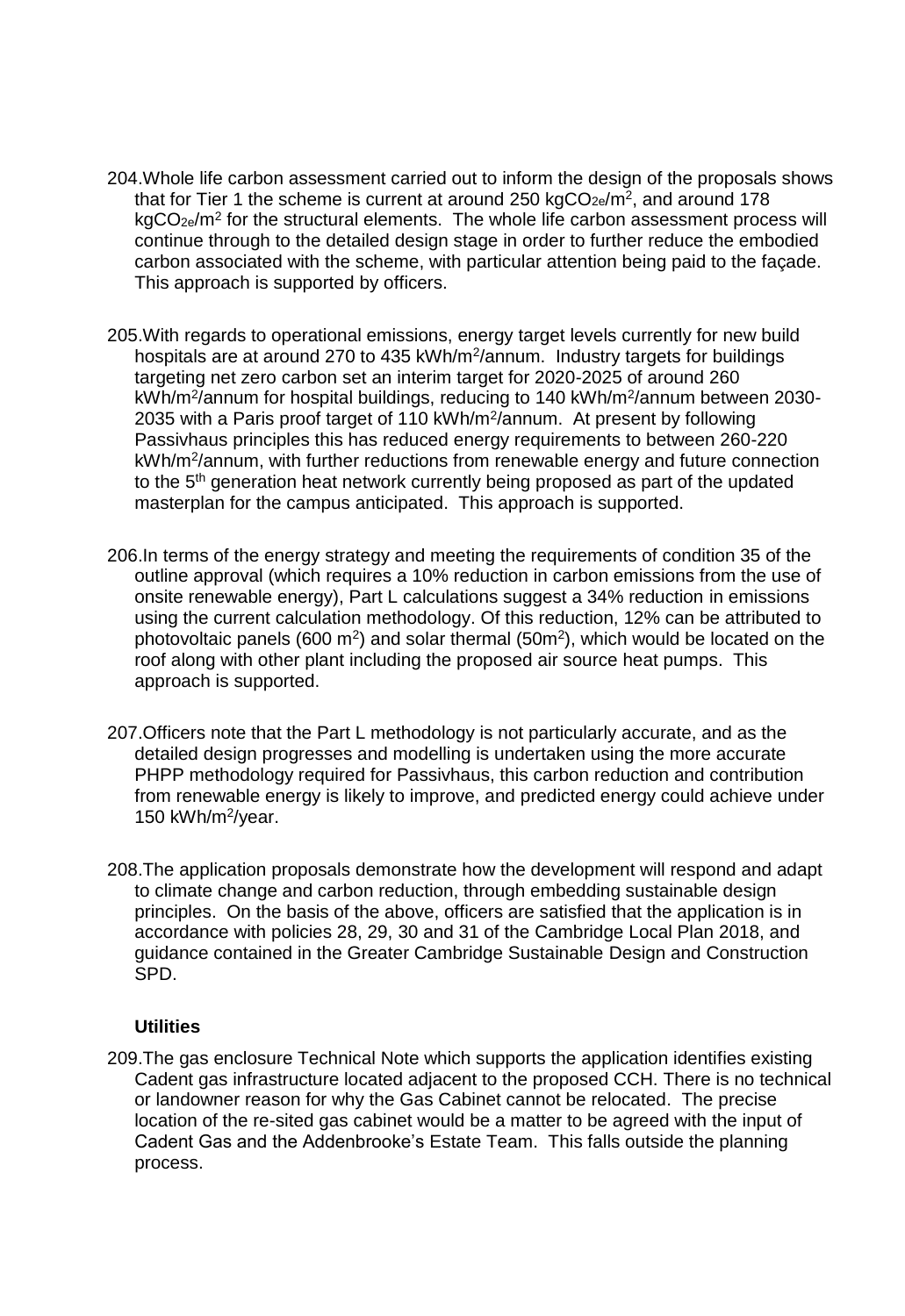#### **Waste**

210.The internal layout and external servicing arrangements have been informed by the waste needs of the hospital. Dedicated spaced has been provided for waste storage containers, and the waste will be transferred via the underground service corridor for central collection. Further details of the waste storage facilities will come forward under the discharge of condition 32 on the outline planning permission.

#### **Environmental Considerations – Conclusion**

211.The environmental implications of the proposals have been assessed through the supporting documentation and considered fully by officers. Subject to the recommended planning conditions as described above, the proposed development is found to accord with the environmental objectives of policies 28, 29, 30, 31, 32, 33, 34 35, 36, 55, 56, 57, 59, 69, 70 and 71 of the Cambridge Local Plan 2018, guidance contained in the Greater Cambridge Sustainable Design and Construction SPD and the NPPF 2021.

# **Impact on Residential Amenity**

- 212.The impact of the development proposals on existing residential amenity in terms of traffic impacts and noise from construction vehicles has been assessed as part of the above evaluation. Officers are satisfied that there will be no significant adverse impacts on existing residential amenity arising from the proposed development.
- 213.Additional safeguards in the interests of the protection of residential amenity are provided through the outline planning conditions and recommended **Condition 7 (Noise Insultation Scheme); Condition 8 (Servicing Collections and Deliveries Times)** and **Condition 9 (Standby Emergency /Backup Generator Operation).**
- 214.On the basis of the above evaluation, and subject to the recommendation appropriate conditions as described, the application is considered acceptable with regard to impacts on residential amenity. The proposals are therefore in accordance with Policy 13 of the Cambridge Local Plan and the NPPF.

# **Third Party Representations**

215.The third-party representation relating to noise impacts on local residential amenity and the impacts of increased car parking have been dealt with in the above sections on Access and Transport; Environmental Considerations (Noise and Vibration) and Impact on Residential Amenity.

# **Planning Balance and Conclusion**

216.The principle of the proposed development is established by the adopted site allocation and the outline planning permission (06/0796/OUT (as amended by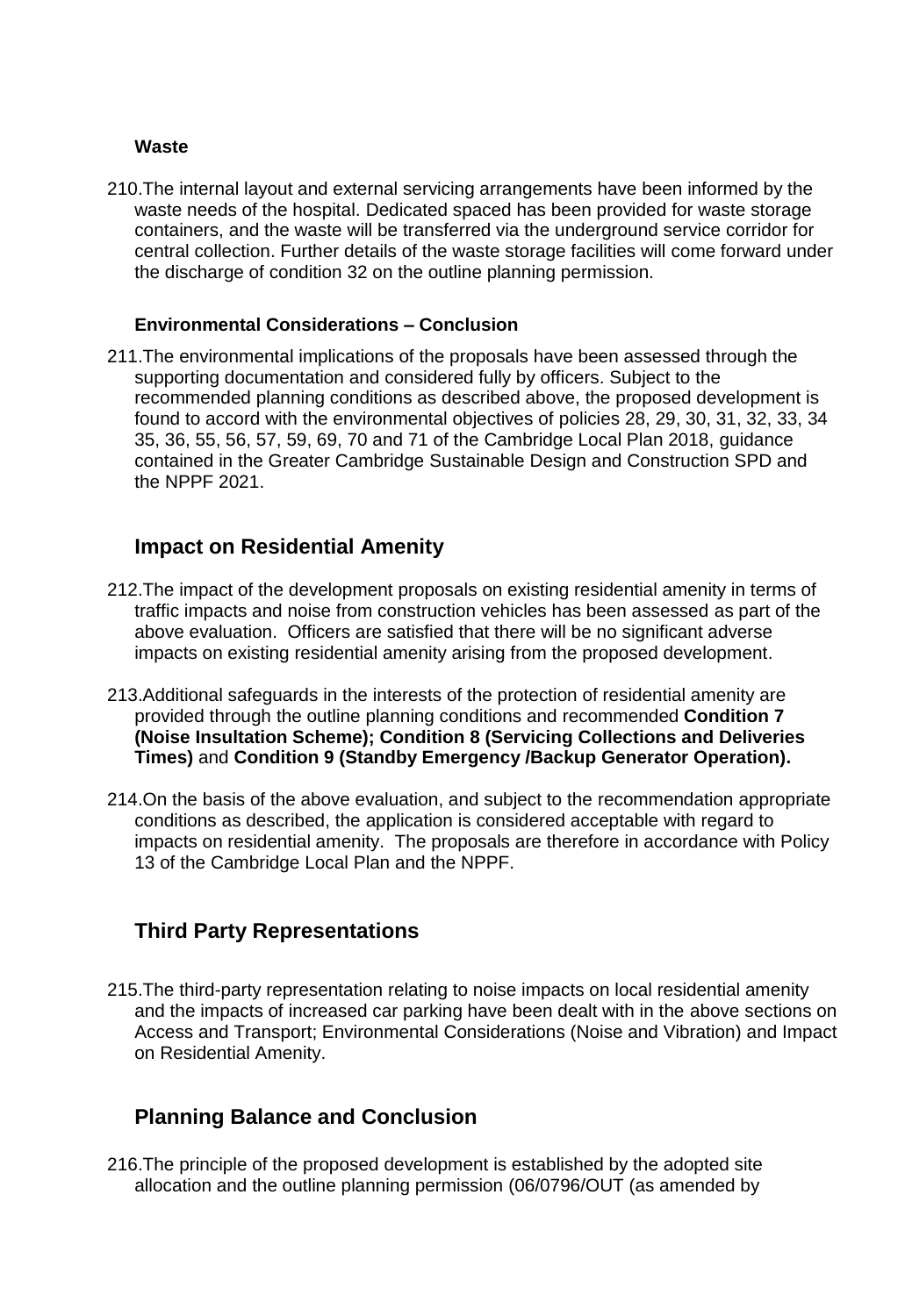21/01584/S73)). The proposed building and landscaping would provide for a high quality and sustainable development. The scale and massing, and structural landscaping, is in accordance with the outline parameter plans. The current proposal is targeting high sustainability aspirations, both in terms of construction and operation.

217.On the basis of the above evaluation, officers are satisfied that the proposal is in accordance with the relevant policies of the Cambridge Local Plan 2018 and other material considerations.

# **Recommendation**

- **(1) Approve planning permission of reserved matters application reference 21/04336/REM** subject to the planning conditions and informatives listed below in this report, with authority delegated to officers to undertake appropriate minor amendments of those conditions and informatives prior to issue of the planning permission.
- **(2) Approve the discharge of planning condition 14 (Amenity Space strategy) of outline planning condition (planning condition reference 06/0796/OUT** in so far as it relates to the Cambridge Children's Hospital (CCH) proposals.

**Appendices** – None

# **Conditions**

# **1. Plans Compliance**

The development hereby permitted shall be carried out in accordance with the approved plans as listed on this decision notice.

Reason: In the interests of good planning, for the avoidance of doubt and to facilitate any future application to the Local Planning Authority under Section 73 of The Town and Country Planning Act 1990.

#### **2. Materials**

No development shall take place above ground level until details of all the materials for the external surfaces of buildings to be used in the construction of the development have been submitted to and approved in writing by the local planning authority. Development shall be carried out in accordance with the approved details.

Reason: To ensure that the external appearance of the development does not detract from the character and appearance of the area (Cambridge Local Plan 2018 Policies 55 and 57).

#### **3. Sample Panel**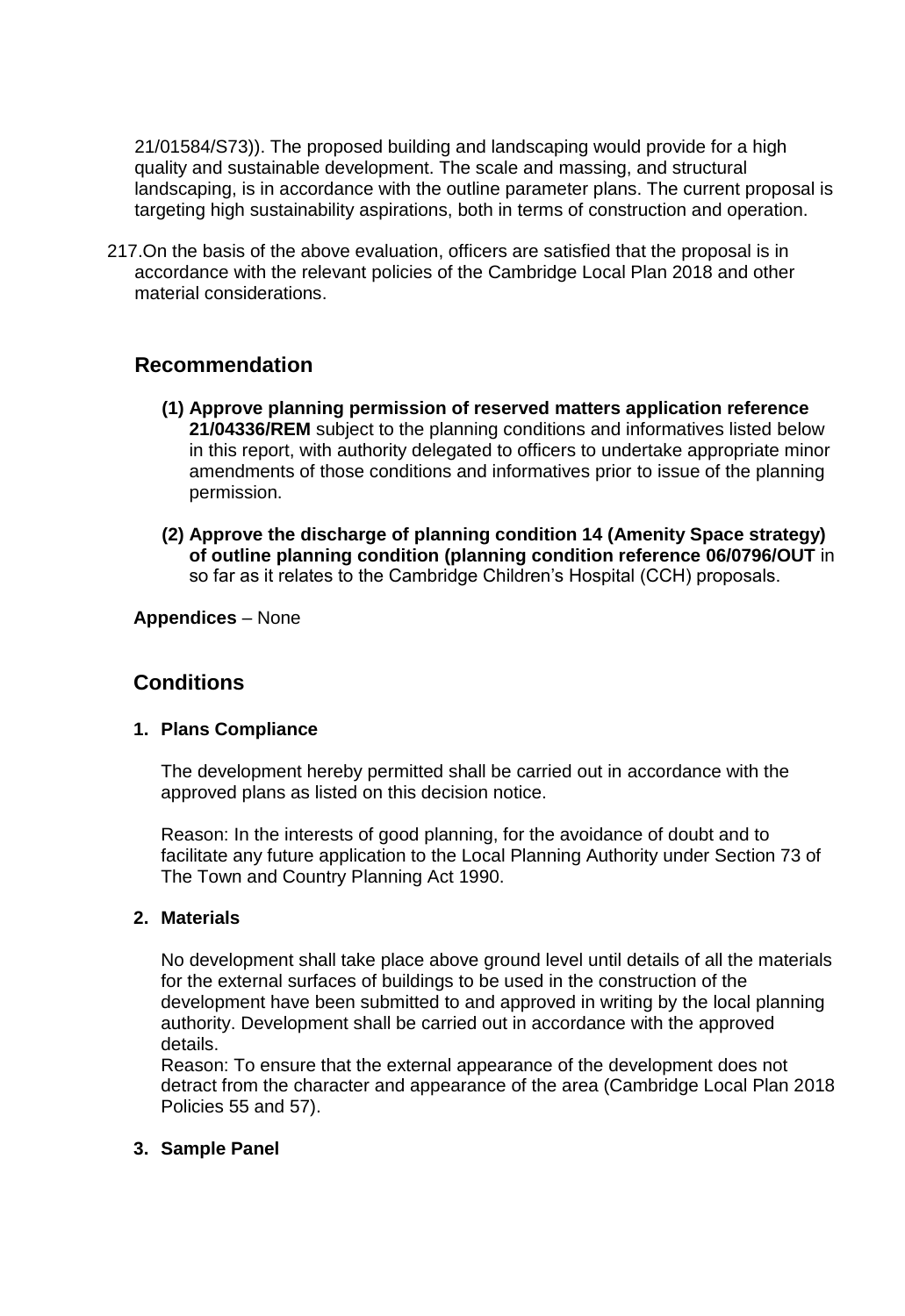No materials above ground level shall be laid until a sample panel/section [has been prepared on site detailing the choice of materials and fixing including junctions/interfaces between materials. The details shall be submitted to and approved in writing by the Local Planning Authority. The approved sample panel is to be retained on site for the duration of the works for comparative purposes, and works will take place only in accordance with approved details.

Reason: To ensure that the external appearance of the development does not detract from the character and appearance of the area (Cambridge Local Plan 2018 Policies 55 and 57).

# **4. Cycle Parking**

The development, hereby permitted, shall not be occupied or the use commenced, until details of facilities for the covered, secure parking of cycles for use in connection with the development have been submitted to and approved in writing by the Local Planning Authority. The details shall include the means of enclosure, materials, type and layout. The facilities shall be provided in accordance with the approved details and shall be retained as such.

Reason: To ensure appropriate provision for the secure storage of bicycles (Cambridge Local Plan 2018 Policy 82).

# **5. Wayfinding and signage**

Prior to first use of the building hereby approved, details of external wayfinding and building signage shall be submitted to and approved in writing by the local planning authority. The Development shall be carried out in accordance with the approved material sample and signage details.

Reason: To ensure that the external appearance of the development does not detract from the character and appearance of the area (Cambridge Local Plan 2018 policies 55 and 57).

# **6. Internal landscape, courtyard and breakout spaces**

The development, hereby permitted, shall not be occupied or the use commenced until full details of design and intended function of the internal landscape, courtyard and break out spaces has been submitted to and approved in writing by the local planning authority. The development shall be carried out in accordance with the approved details.

Reason: To ensure that the external appearance of the development does not detract from the character and appearance of the area (Cambridge Local Plan 2018 policies 55 and 57).

#### **7. Noise Insulation Scheme - Post Construction / Installation Verification & Completion Report**

Within six months of first operation of any plant/equipment and on a phased basis as necessary Phases 1 and 2 respectively, a noise insulation scheme post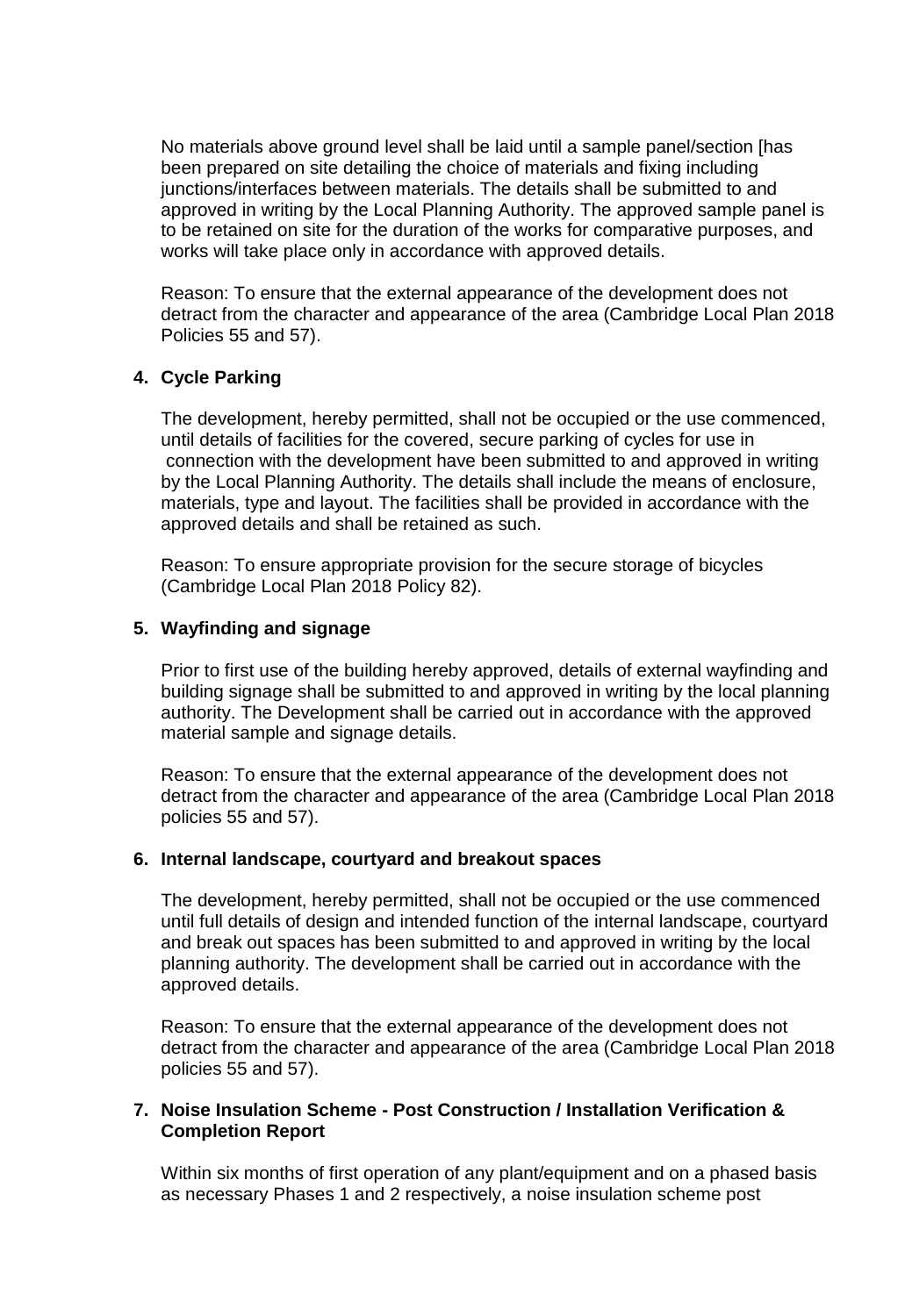construction/installation verification and completion report for the buildings as approved, incorporating details of the plant/equipment installed with measured / predicted noise levels and demonstrating compliance with a building and/or plant noise insulation scheme to be approved under condition 31 of outline planning permission reference 06/0796/OUT (amended by Section 73 approval 17/2258/S73), shall be submitted to and approved in writing by the Local Planning Authority.

The noise insulation scheme insulation/attenuation scheme verification and completion report shall include details of the mitigation of noise emissions from all plant / equipment including any emergency standby generators and all reasonably practicable measures to reduce noise during testing and operation. The noise insulation scheme insulation/attenuation scheme as approved shall thereafter be maintained in accordance with the approved details.

**Reason:** To protect the amenity/quality of life of nearby properties and local areas in accordance with Cambridge Local Plan 2018 Policy 35.

#### **8. Servicing Collections and Deliveries Times**

Vehicular servicing collections and deliveries to the delivery compound / main entrance to the hospital off / on the Robinson Way façade are only permitted between 0700 to 2300 hrs. For avoidance of doubt this does not include the arrival and departure of emergency vehicles.

**Reason:** To protect the amenity/quality of life of nearby properties and local areas in accordance with Cambridge Local Plan 2018 Policy 35.

# **9. Standby Emergency / Backup Generator Operation**

Any emergency backup / standby generator that is used shall operate as follows:

(i) Emergency Use Only

The emergency backup generator shall only be used in the event of standard mains electricity supply interruption / failure or in accordance with (ii) below. It shall not be used to supplement general energy demand, to feed electricity into the utility grid or as an alternative supply in the event of disconnection from the mains supply following for example non-payment or similar.

(ii) Hours of Running for Testing, Maintenance & Repair

Running of the backup generator as part of routine periodic testing, maintenance and repair shall only take place for the length of time specified by the manufacturer between the hours of 8am - 6pm Monday to Friday, 9am -1pm Saturday and no time Sunday or Public Holidays. Periodic testing, maintenance and repair shall only occur for a maximum duration of 25 hours in any calendar year. Accurate records of any testing shall be kept on site and shall be available for inspection at the request of the local planning authority.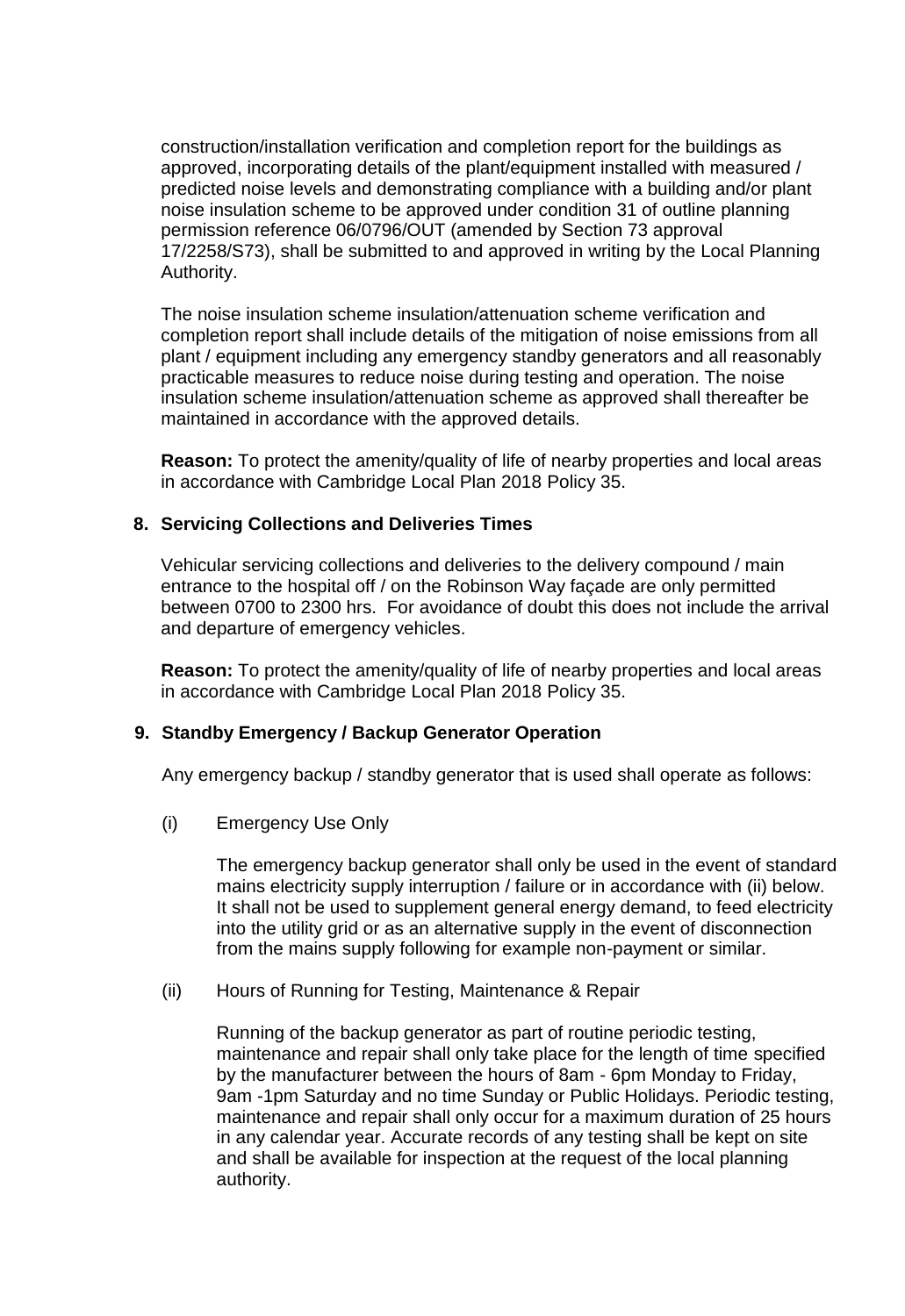In the event that the emergency backup generator is operated for an "unforeseen extended period of time" the local planning authority shall be immediately informed and a review / reassessment of the local air quality impacts of such operation shall be undertaken. The air quality impacts review / reassessment shall be agreed in writing with the local planning authority and if unacceptable adverse air quality impacts / effects are likely to arise an emergency generator air quality mitigation scheme shall be submitted in writing for approval. The approved scheme shall be implemented within a timescale to be agreed and shall be retained thereafter.

For the avoidance of any doubt an "unforeseen extended period of time" shall be defined as intermittent or continuous operation for a period greater than a week (168 hours) in any calendar month, exclusive of the permitted hours detailed in (ii) above for periodic testing, maintenance and repair.

**Reason:** To protect human health and amenity in terms of noise and local air quality in accordance with Policies 35 and 36 of the Cambridge Local Plan, 2018.

#### **10.Fire Hydrants:**

No development shall commence until a scheme for the provision and location of fire hydrants to serve that Development Parcel has been submitted to and approved in writing by the Local Planning Authority. The approved scheme shall thereafter be implemented in accordance with the approved details prior to first use.

**Reason:** To ensure the provision of adequate water supply infrastructure to protect the safe living and working environment for all users and visitors.

#### **11.Detailed Surface Water Scheme**

No laying of services, creation of hard surfaces or erection of a building shall commence until a detailed design of the surface water drainage of the site has been submitted to and approved in writing by the Local Planning Authority. All elements of the surface water drainage system thereafter shall be maintained and managed in accordance with the approved management and maintenance plan. The scheme shall be based upon the principles within Cambridge Children's Condition 18 Drainage Strategy and SUDS Report Ref. CCHH-RAM-ZZ-XX-RP-C-510010 15/12/2021 and Technical Note 18/11/2021 which includes proposed indicative drainage plans and shall also include:

- A) Full results of the proposed drainage system modelling for the 3.3% Annual Exceedance Probability (AEP) (1 in 30) and 1% AEP (1 in 100) storm events (as well as 1% AEP plus climate change), inclusive of all collection, conveyance, storage, flow control and disposal elements and including an allowance for urban creep, together with an assessment of system performance;
- B) Detailed drawings of the entire proposed surface water drainage system, attenuation and flow control measures, including levels, gradients, dimensions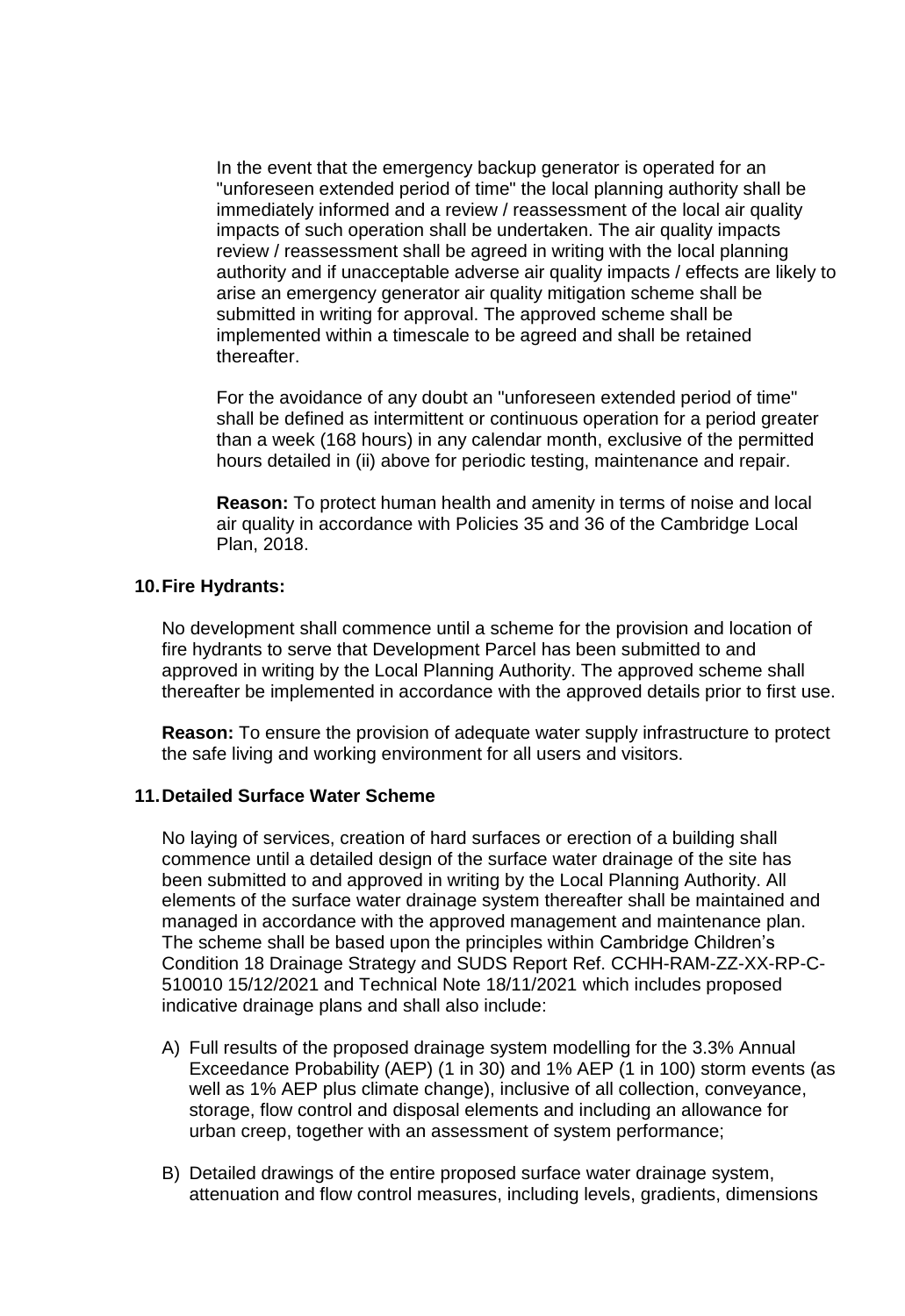and pipe reference numbers, designed to accord with the CIRIA C753 SuDS Manual (or any equivalent guidance that may supersede or replace it);

- C) Full detail on SuDS proposals (including location, type, size, depths, side slopes and cross sections);
- D) Demonstration that the surface water drainage of the site is in accordance with DEFRA non-statutory technical standards for sustainable drainage systems;
- E) Full details of the maintenance requirements including any manufacturer specific ones and management arrangements of the surface water drainage system.

Reason: To ensure that the proposed development can be adequately drained and to ensure that there is no future increased flood risk on or off site resulting from the proposed development in accordance with Policies 31 and 32 of the Cambridge Local Plan 2018..

#### **12.Construction Phase**

No development, including preparatory works, shall commence until details of measures indicating how additional surface water run-off from the site will be avoided during the construction works have been submitted to and approved in writing by the Local Planning Authority. The applicant may be required to provide collection, balancing and/or settlement systems for these flows. This should include the maintenance proposals during construction. The approved measures and systems shall be brought into operation before any works to create buildings or hard surfaces commence and demonstrate that SuDS near or adjacent to the site can be protected.

Reason: To ensure that the proposed development can be adequately drained during the construction phase and to ensure that there is no increased flood risk on or off site resulting from the construction and that water quality is not affected in accordance with Policies 31 and 32 of the Cambridge Local Plan 2018.

#### **13.Detailed Flood Resilience Measures**

Prior to commencement of the underground service corridor, detailed design of the flood resilience works must be submitted to and approved in writing by the Local Planning Authority

Reason: To ensure there is no increased flood risk on site resulting from the proposed development and that the measures are robust and fully meet the needs of both hospitals in ensuring water entry has been reduced to an acceptable level of risk in accordance with Policy 31 of the Cambridge Local Plan 2018.

#### **14.Flood Resilience Works Timing**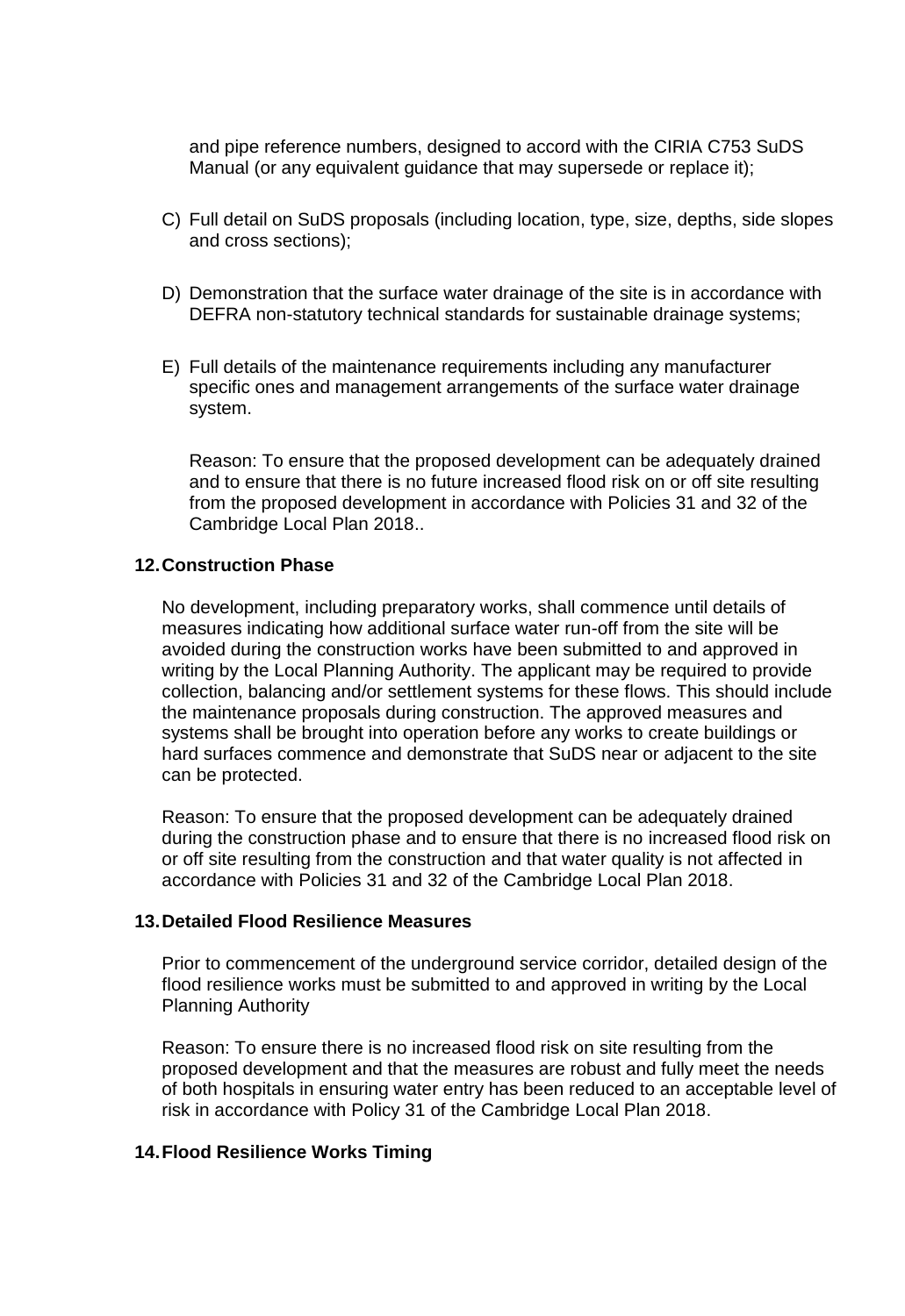Prior to the building hereby approved being serviceable all agreed flood resilience measures must have been completed in relation to the proposed underground services corridor and its connection into the existing underground services corridor.

Reason: To ensure that there is no increased flood risk on site resulting from the proposed development in accordance with Policy 31 of the Cambridge Local Plan 2018.

#### **15.Surface Water Drainage Scheme Verification**

Upon completion of the development, including rain gardens, swales, blue/green roofs, permeable paving, and prior to their handover to a management company or hospital estates function; a survey and report from an independent surveyor shall be submitted to and approved in writing by the Local Planning Authority. The survey and report shall be carried out by an appropriately qualified Chartered Surveyor or Chartered Engineer and demonstrate that the surface water drainage system has been constructed in accordance with the details approved under the planning permission and subsequent discharge of condition information. Where necessary, details of corrective works to be carried out along with a timetable for their completion, shall be included for approval in writing by the Local Planning Authority. Any corrective works required shall be carried out in accordance with the approved timetable and subsequently re-surveyed by an independent surveyor, with their findings submitted to and approved in writing by the Local Planning Authority.

Reason: To ensure the effective operation of the surface water drainage scheme following construction of the development in accordance with Policies 31 and 32 of the Cambridge Local Plan 2018.

#### **16.Foul drainage**

No development, including preparatory works, shall be submitted until details of the foul water drainage works have been submitted to and approved in writing by the local planning authority. The development shall be in accordance with the approved details.

Reason: To ensure that the proposed development can be adequately drained and to ensure that there is no increased flood risk on or off site resulting from the proposed development.

# **17.Hard and Soft Landscaping**

No development above ground level shall commence until full details of both hard and soft landscape works have been submitted to and approved in writing by the local planning authority and these works shall be carried out as approved. These details shall include proposed finished levels or contours; means of enclosure; car parking layouts, other vehicle and pedestrian access and circulation areas; hard surfacing materials; minor artefacts and structures (e.g. furniture, play equipment, refuse or other storage units, signs, lighting); proposed and existing functional services above and below ground (e.g. drainage, power, communications cables, pipelines indicating lines, manholes, supports); retained historic landscape features and proposals for restoration, where relevant.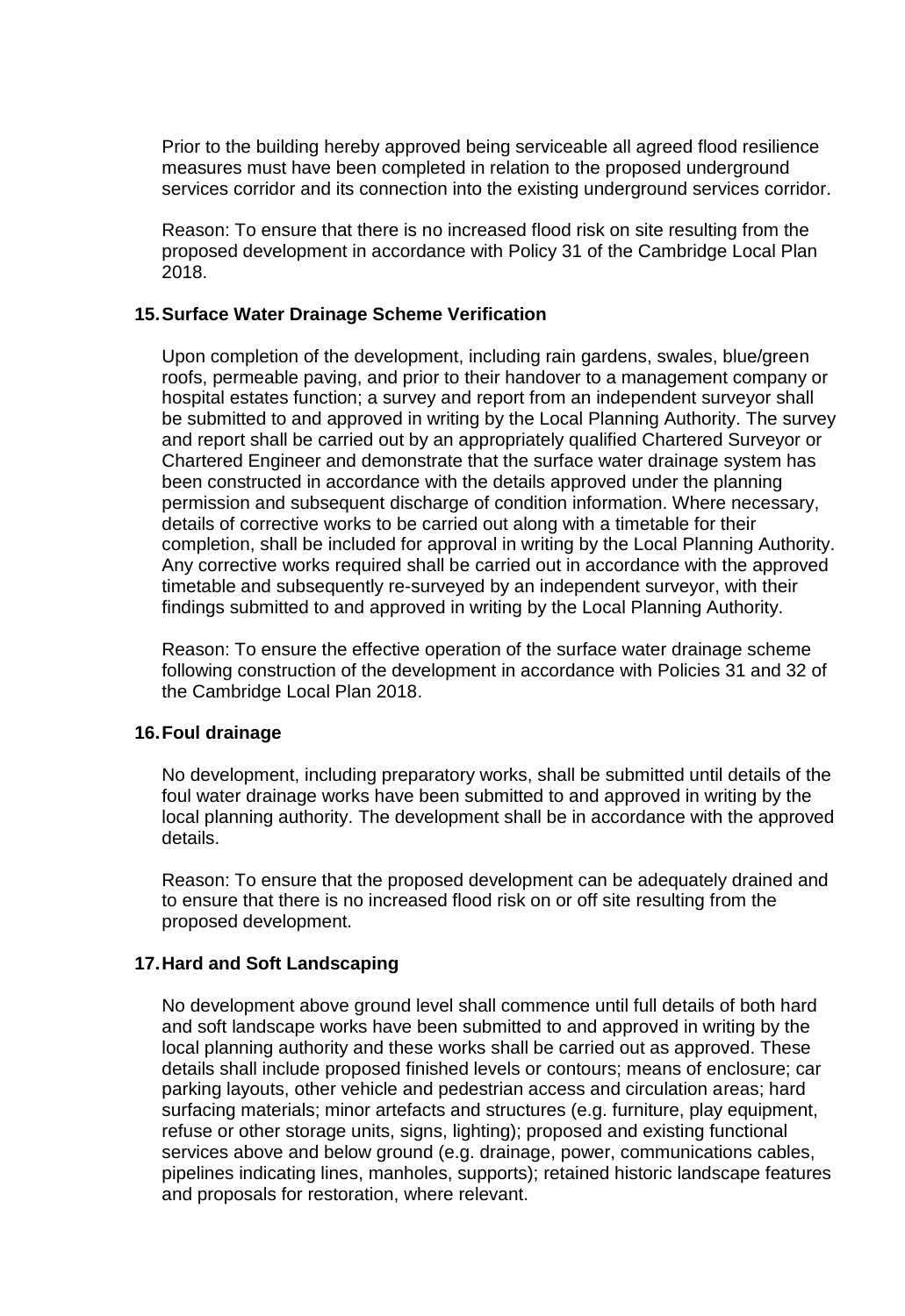Soft Landscape works shall include planting plans; written specifications (including cultivation and other operations associated with plant and grass establishment, topsoil and subsoil specification and irrigation methods); schedules of plants, noting species, plant sizes and proposed numbers/densities where appropriate, overshadowing studies to confirm light levels within terraces and an implementation programme.

Reason: In the interests of visual amenity and to ensure that suitable hard and soft landscape is provided as part of the development. (Cambridge Local Plan 2018; Policies 55, 57 and 59).

#### **18. Landscape Maintenance and Management Plan**

Prior to first occupation or the bringing into use of the development, hereby permitted, a landscape maintenance and management plan, including long term design objectives, management responsibilities and maintenance schedules for all landscape areas shall be submitted to and approved by the local planning authority in writing. The landscape plan shall be carried out as approved. Any trees or plants that, within a period of five years after planting, are removed, die or become in the opinion of the local planning authority, seriously damaged or defective, shall be replaced as soon as is reasonably practicable with others of species, size and number as originally approved.

Reason: In the interests of visual amenity and to ensure that suitable hard and soft landscape is provided as part of the development. (Cambridge Local Plan 2018; Policies 55, 57 and 59).

# **19.Green and Blue Roofs**

No construction of the biodiverse (green) and blue roof(s) shall commence until the following details have been submitted to and approved in writing by the Local Planning Authority.

- a) The means of access for maintenance
- b) Plans and sections showing the make-up of the sub-base to be used which may vary in depth from between 80-150mm
- c) Planting/seeding with an agreed mix of species (the seed mix shall be focused on wildflower planting indigenous to the local area and shall contain no more than a maximum of 25% sedum)
- d) Where solar panels are proposed, biosolar roofs should be incorporated under and in-between the panels. An array layout will be required incorporating a minimum of 0.75m between rows of panels for access and to ensure establishment of vegetation
- e) A management/maintenance plan for the roof(s)

The roof(s) shall be constructed and laid out in accordance with the approved details and planting/seeding shall be carried out within the first planting season following the practical completion of the roof. The roof(s) shall be maintained as such in accordance with the approved management/maintenance plan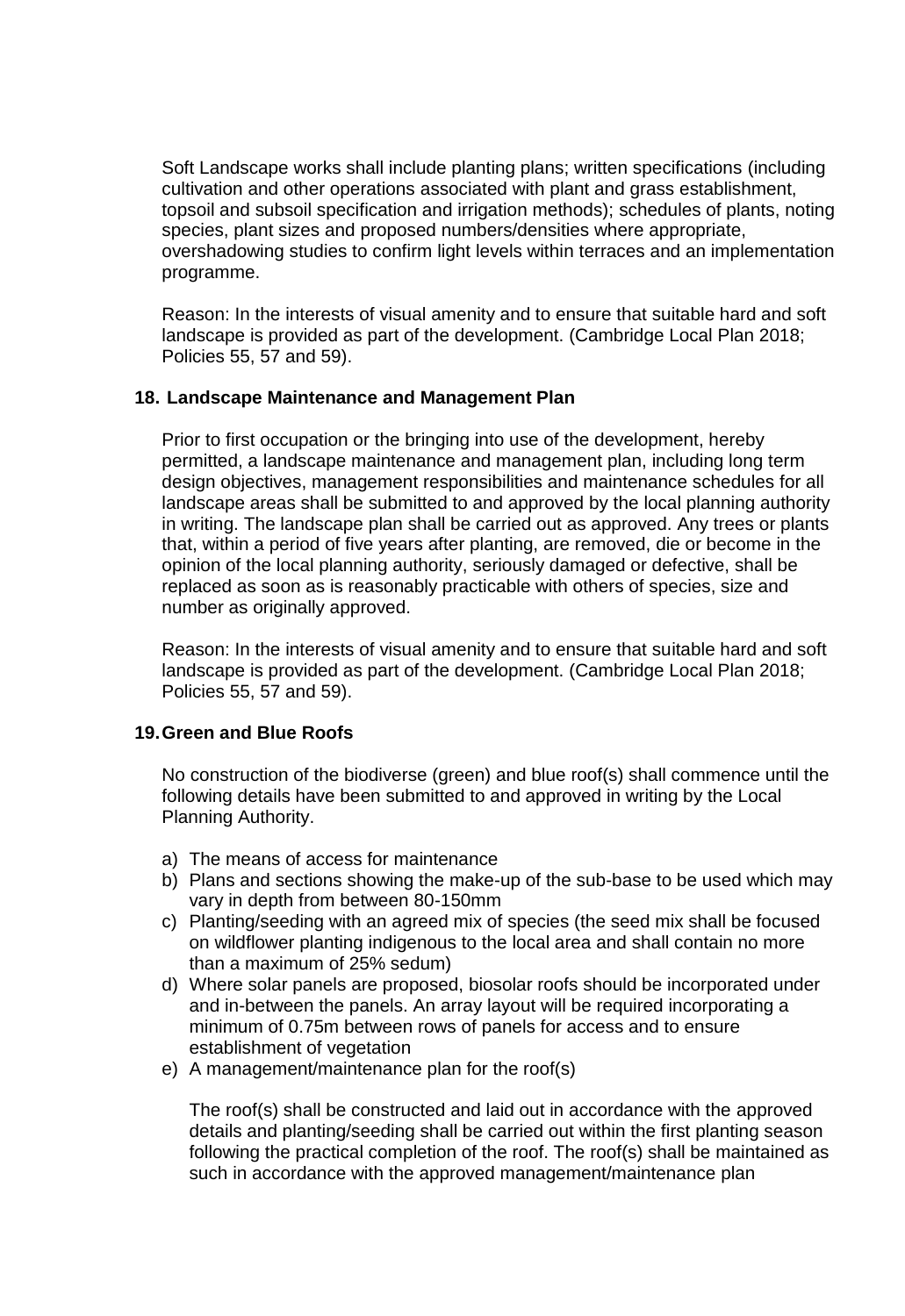The green roof(s) shall not be used as an amenity or sitting out space of any kind whatsoever and shall only be used in the case of essential maintenance/repair or escape in case of emergency.

Reason: To help mitigate and respond to climate change and to enhance ecological interests (Cambridge Local Plan 2018 Policies 28 and 57).

#### **20.Ecology – Nest Boxes**

No development above ground level shall commence until a scheme for the provision of bat boxes and nest boxes, including provision for House Martins, has been submitted to and approved in writing by the Local Planning Authority. The scheme shall include details of box numbers, specification and their location.

Reason: To conserve and enhance ecological interests, in accordance with Policy 57 of the Cambridge Local Plan 2018.

#### **21.Landscape and Ecological Management Plan**

No development shall commence until a Landscape and Ecological Management Plan (LEMP) has been submitted to and approved in writing by the Local Planning Authority. The LEMP shall include the following:

- a) Description and evaluation of features to be managed.
- b) Ecological trends and constraints on site that might influence management.
- c) Aims and objectives of management.
- d) Appropriate management options for achieving aims and objectives.
- e) Prescriptions for management actions.
- f) Prescription of a work schedule (including an annual work plan capable of being rolled forward over a five-year period).
- g) Details of the body or organisation responsible for implementation of the plan.
- h) Ongoing monitoring and remedial measures

The LEMP shall also include details of the legal and funding mechanism(s) by which the long-term implementation of the plan will be secured by the developer with the management body(ies) responsible for its delivery. The plan shall also set out (where the results form monitoring show that conservation aims and objectives of the LEMP are not being met) contingencies and/or remedial action will be identified, agreed and implemented so that the development still delivers the fully functioning biodiversity objectives of the originally approved scheme. The approved plan will be implemented in accordance with the approved details.

Reason: To ensure that before any development commences appropriate construction ecological management plan has been agreed to fully conserve and enhance ecological interests(Cambridge Local Plan 2018 policy 57).

#### **22.Gas Store**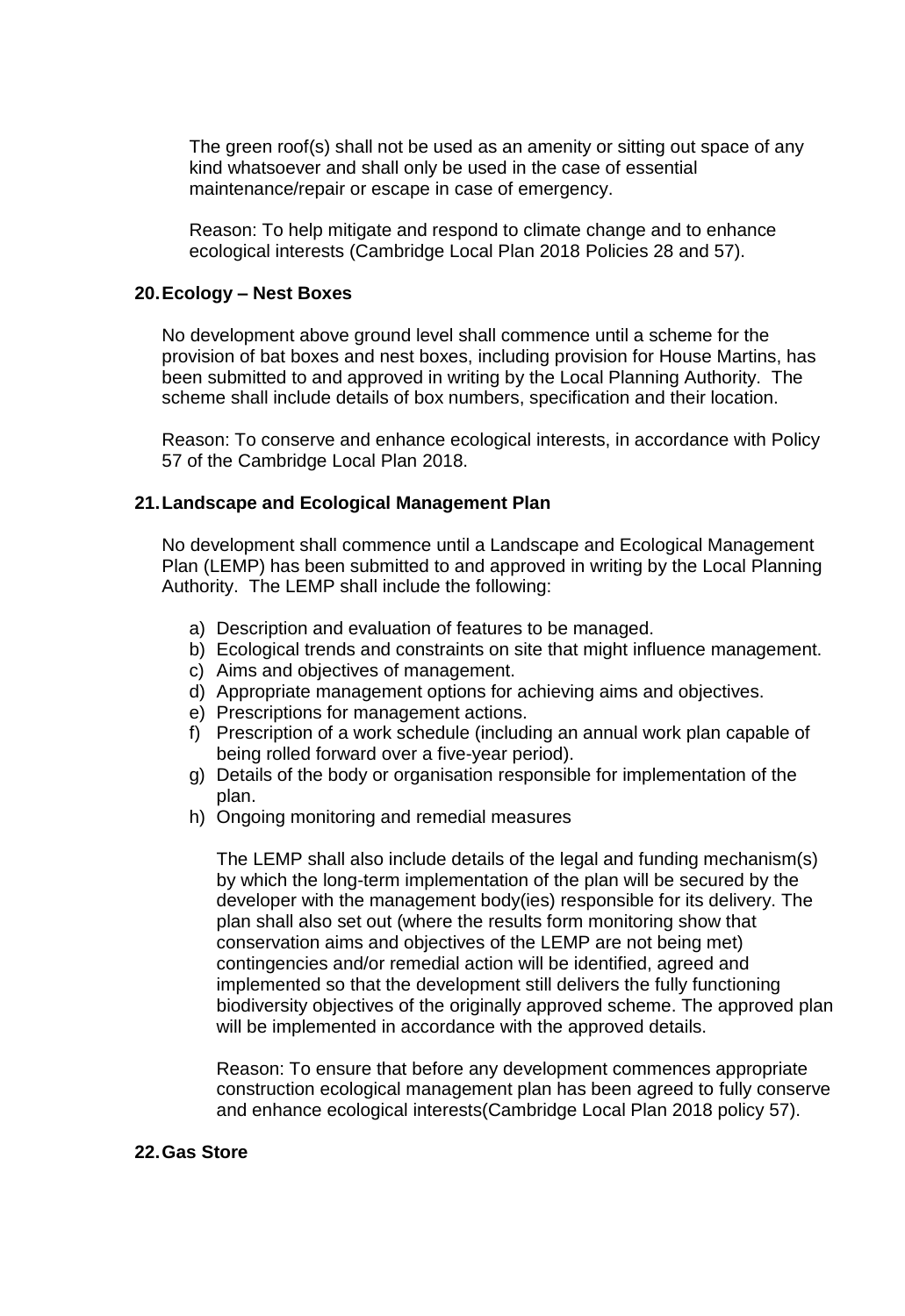Prior to the installation of the gas store, details of the gas store to be installed shall be submitted to and approved in writing by the Local Planning Authority. The gas store shall be installed in accordance with the approved details before the first occupation of the development and shall thereafter be retained as such.

Reason: In the interests of visual amenity, in accordance with Policies 55 and 56 of the Cambridge Local Plan 2018.

### **23.Detailed Arboricultural Method Statement and Tree Protection Plan**

No development shall take place until such time as fencing for the protection of any retained tree within, adjacent to, or which overhangs the application site has been fully erected in accordance with a detailed Arboricultural Method Statement and Tree Protection Plan which shall have been submitted to and approved in writing by the local planning authority in advance. The fencing shall be retained intact for the full duration of the development until all equipment, materials and surplus materials have been removed from the site. Nothing shall be stored or placed in any fenced area in accordance with this condition and the ground levels within those areas shall not be altered, nor shall any excavations be made without the written consent of the local planning authority.

Reason**:** In the interests of visual amenity and safeguarding trees that are worthy of retention in accordance with Policy 71 Cambridge Local Plan 2018.

### **24.Construction Cranes**

Prior to the use of any cranes and/or temporary tall structures required during the construction of the development, a strategy shall be submitted setting out the details of the cranes and other tall construction equipment, including the details of obstacle lighting. The development shall be carried out in accordance with the approved strategy.

Reason: To ensure that construction work and construction equipment on the site and adjoining land does not obstruct air traffic movements or otherwise impede the effective operation of air traffic navigation transmitter/receiver systems, Cambridge Local Plan 2018 Policy 27.

# **25.Phasing Plan**

Prior to the commencement of development, a site-wide Phasing Plan shall be submitted to the Local Planning Authority for its written approval. The Phasing Plan shall include the sequence and timing for the delivery of the development, including:

- Phase 1; and
- Phase 2: and
- A mechanism for the review and amendment of the approved Phasing Plan; and
- The delivery of the meanwhile uses on the Phase 2 land, in the event that the site will not be developed in a single continuous phase of development, including external amenity space.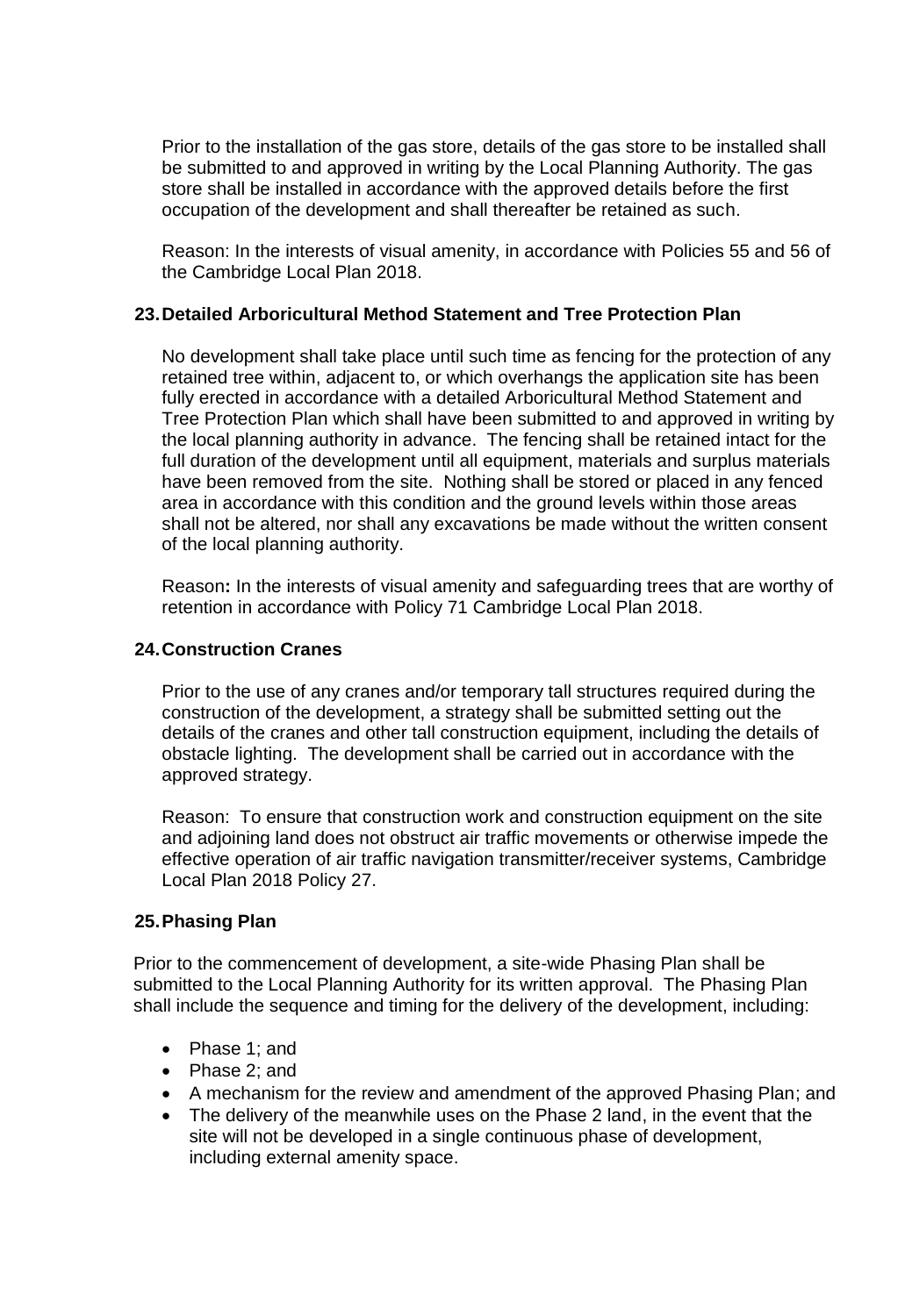No development shall commence until such time as the Phasing Plan has been approved in writing by the Local Planning Authority. The development shall be carried out in accordance with the approved phasing plan for the time being in force.

Reason: To clarify how the site is to be phased in order to ensure that amenity space provision is provided in time to cater for the needs and impacts of the development. in accordance with Policies 56 and 68 Cambridge Local Plan 2018.

# **26.Condition 26 (Car Parking Provision)**

The development, hereby permitted, shall not be occupied or the use commenced, until details of the car parking spaces for use in connection with the development have been submitted to and approved in writing by the Local Planning Authority. The provision shall be in accordance with the Cambridge Biomedical Campus, Updated Parking Strategy (July 2018) (or any document superseding this strategy).

Reason: To ensure that there is adequate parking spaces for the development and for other buildings and uses on the Cambridge Biomedical Campus (Cambridge Local Plan Policy 17).

# **Informatives:**

#### **1. Materials**

The details required to discharge the submission of materials condition (Condition 3) should consist of a materials schedule, large-scale drawings and/or samples as appropriate to the scale and nature of the development in question.

#### **2. Fire Hydrants**

The position of fire hydrants are generally agreed upon when the Water Authority submits plans to: Water & Planning Manager, Community Fire Safety Group, Hinchingbrooke Cottage, Brampton Road, Huntingdon, Cambs PE29 2NA. The cost of Fire Hydrants will be recovered from the developer.

The number and location of Fire Hydrants will be determined following Risk Assessment and with reference to guidance contained within the "National Guidance Document on the Provision of Water for Fire Fighting" 3rd Edition, published January 2007.

#### **3. Access and facilities for fire service**

Access and facilities for the Fire Service should also be provided in accordance with the Building Regulations Approved Document B5 Vehicle Access. Dwellings Section 13 and/or Vol 2. Buildings other than dwellings Section 15 Vehicle Access.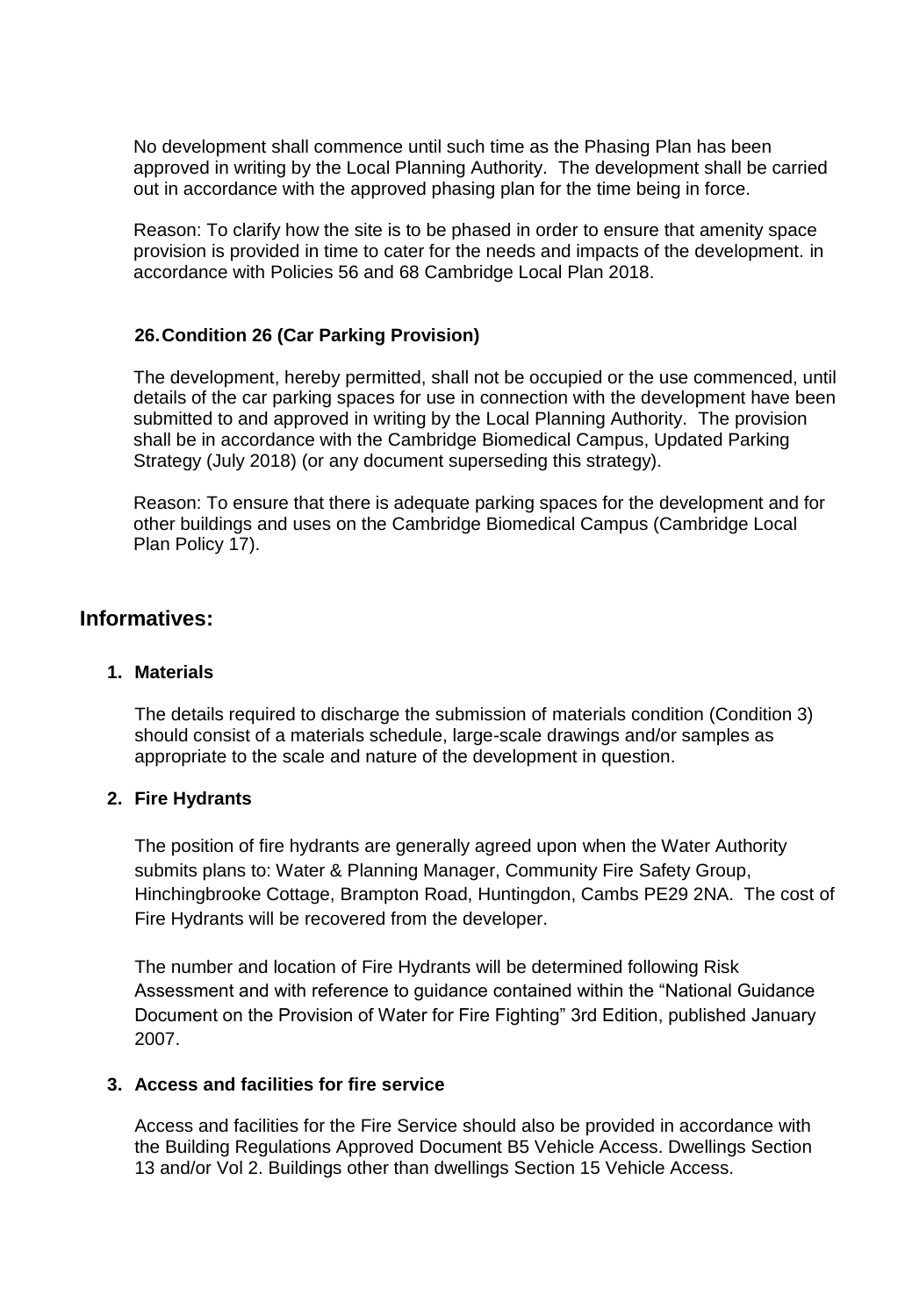If there are any buildings on the development that are over 11 metres in height (excluding blocks of flats) not fitted with fire mains, then aerial (high reach) appliance access is required.

### **4. Environment Agency Permitting**

The applicant is advised to contact the Agency's National Permitting team direct to discuss any new permitting requirements, and/or revision to any existing permit. This is irrespective of any planning approval.

Advice to applicant**:** Environmental Permitting. The Environmental Permitting (England and Wales) Regulations 2016 state that permitted sites should not harm human health or pollute the environment. The operator is therefore required to have measures in place which will include:

- prevention of pollution.
- to ensure that there is no harm to human health, the quality of the environment (including land, water environment and air), or the surrounding amenity.

See following link; [www.gov.uk/guidance/check-if-you-need-an-environmental-permit](http://www.gov.uk/guidance/check-if-you-need-an-environmental-permit)

#### **5. Contaminated Land:**

If, during development, contamination not previously identified is found to be present at the site then no further development (unless otherwise agreed in writing with the local planning authority) shall be carried out until the developer has submitted a remediation strategy to the local planning authority detailing how this unsuspected contamination shall be dealt with and obtained written approval from the local planning authority.

Only clean, uncontaminated surface water should be discharged to any soakaway, watercourse or surface water sewer.

Site operators should ensure that there is no possibility of contaminated water entering and polluting surface or underground waters.

#### **6. Dewatering:**

Any small scale dewatering in the course of building or engineering works which is greater than 20 cubic metres per day and does not meet the conditions of the groundwater abstraction exemption under Regulation 5 of the Water Abstraction and Impounding (Exemptions) Regulations 2017 will require an abstraction licence from the Environment Agency.

The Environment Agency assesses applications to abstract water against local water availability. In groundwater bodies where water is already fully committed, there is a presumption against issuing new consumptive groundwater licences. In the case of dewatering we consider a licence to be consumptive where the water cannot be returned locally to the aquifer. Whilst this may be deemed acceptable for short-term dewatering where water is returned to the environment, this would be assessed on a case-by-case basis. However, in such cases a consumptive groundwater licence **may**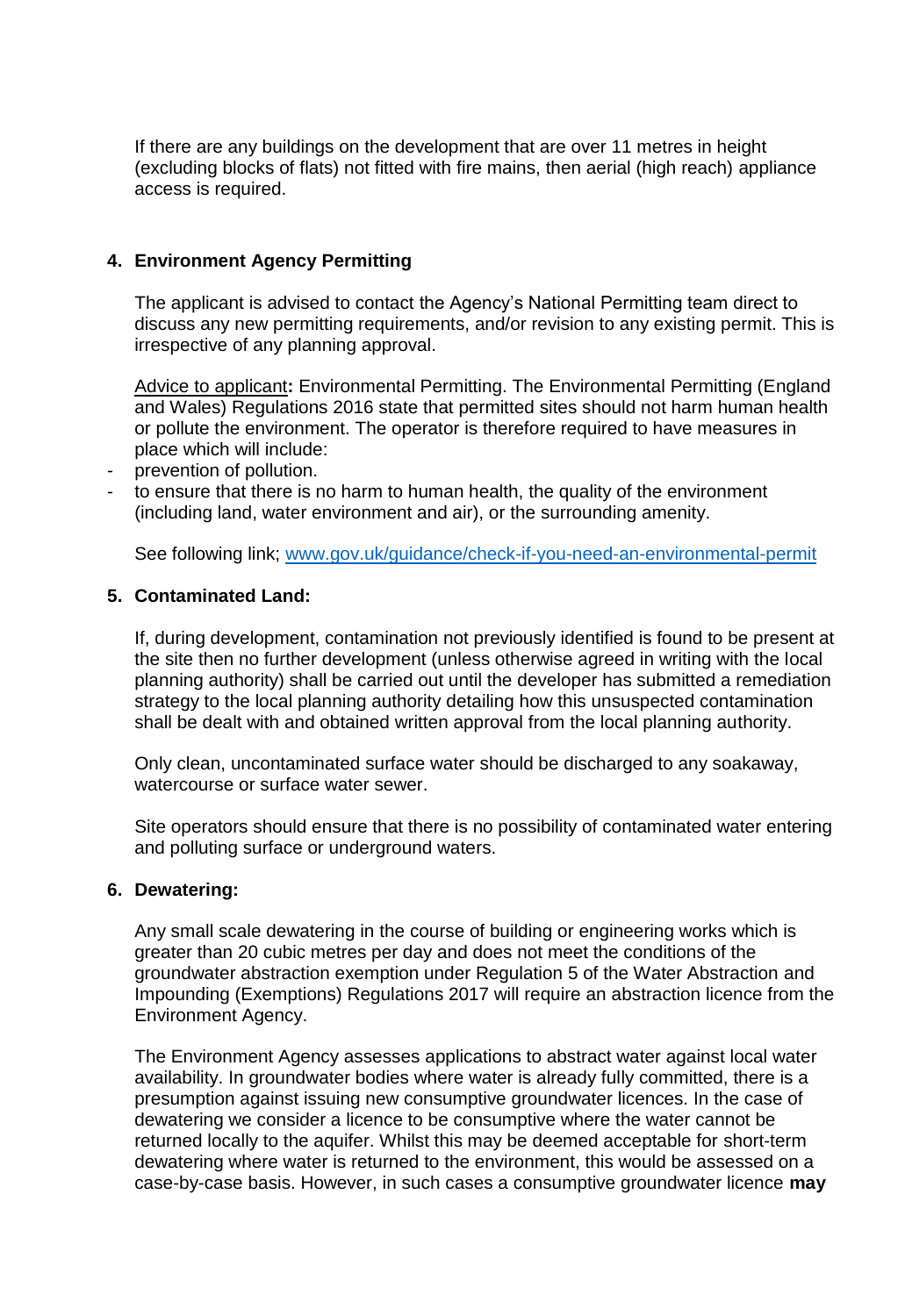**not** be issued long-term and the applicant must ensure that any construction is engineered such that permanent dewatering will not be required. This is especially important if the development is proposing sub surface structures such as basements.

The need for a licence will be dependent on the duration of abstraction and the volume to be abstracted. Further information is available at <https://www.gov.uk/guidance/watermanagement-abstract-or-imp>

#### **7. Greater Cambridge Sustainable Design and Construction SPD, (Adopted Jan, 2020)**

Since the grant of outline planning permission certain new Supplementary Planning Documents (SPDs) have been adopted which are considered material considerations relevant to the proposed development and the discharge of outline conditions.

In terms of Environmental Health related matters any artificial lighting, contaminated land, noise / sound, air quality and odours / fumes related impact assessments including the consideration of mitigation shall have regard to the scope, methodologies, submission requirements and local planning policies of relevant sections of the Greater Cambridge Sustainable Design and Construction SPD, (Adopted January 2020) [https://www.cambridge.gov.uk/greater-cambridge-sustainable-design-and-construction](https://www.cambridge.gov.uk/greater-cambridge-sustainable-design-and-construction-spd)[spd](https://www.cambridge.gov.uk/greater-cambridge-sustainable-design-and-construction-spd) and in particular 'section 3.6 – Pollution ' and the following associated appendices:

- $\triangleright$  6: Requirements for Specific Lighting Schemes
- 7: The Development of Potentially Contaminated Sites in Cambridge and South Cambridgeshire: A Developers Guide
- $\geq$  8: Further technical guidance related to noise pollution
- $\triangleright$  Due regard should also be given to relevant and up to date Government / national and industry British Standards, Codes of Practice, and best practice technical guidance.

# **8. EMGENI - Emergency / backup Generator Informative (amended)**

To satisfy *'condition 31 – Insulation'* imposed on the approved Outline Planning Permission ref. 06/0796/OUT (as amended by 21/01584/S73), in respect of any backup generators the noise level from the generator associated with this application should not raise the existing background level (L90) by more than 5 dB(A) at the boundary of the premises subject to this application and having regard to noise sensitive premises.

Note: Only in exceptional circumstances where the applicant has shown that the above cannot be achieved and the need is for real emergencies (e.g. hospital operating theatre or emergency services) the following standard may be used.

#### **9. Food safety**